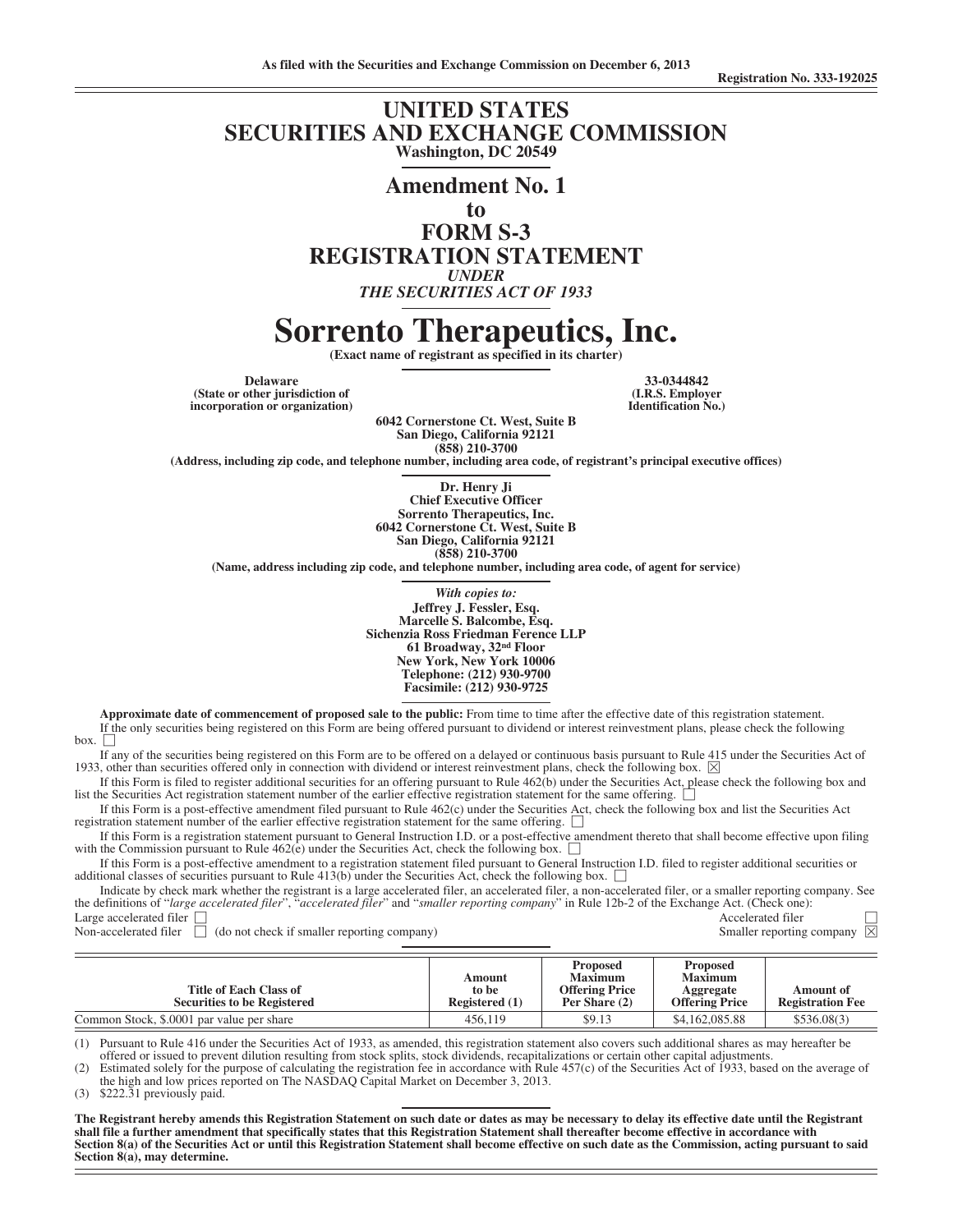# **SORRENTO THERAPEUTICS, INC.**

## **456,119 Shares of Common Stock**

This prospectus relates to the disposition from time to time of up to 456,119 shares of common stock held by the selling stockholders named in this prospectus. We are not selling any common stock under this prospectus and will not receive any of the proceeds from the sale of shares by the selling stockholders.

The selling stockholders may sell the shares of common stock described in this prospectus in a number of different ways and at varying prices. We provide more information about how the selling stockholders may sell their shares of common stock in the section entitled "Plan of Distribution" on page 44. The selling stockholders will bear all commissions and discounts, if any, attributable to the sale or disposition of the shares, or interests therein. We will bear all costs, expenses and fees in connection with the registration of the shares. We will not be paying any underwriting discounts or commissions in this offering.

Our common stock is traded on The NASDAQ Capital Market under the symbol "SRNE." On December 5, 2013, the last reported sale price of our common stock was \$8.99 per share.

**An investment in our common stock involves a high degree of risk. See "Risk Factors" on page 5 of this prospectus for more information on these risks.**

**Neither the Securities and Exchange Commission nor any state securities commission has approved or disapproved of these securities, or passed upon the adequacy or accuracy of this prospectus. Any representation to the contrary is a criminal offense.**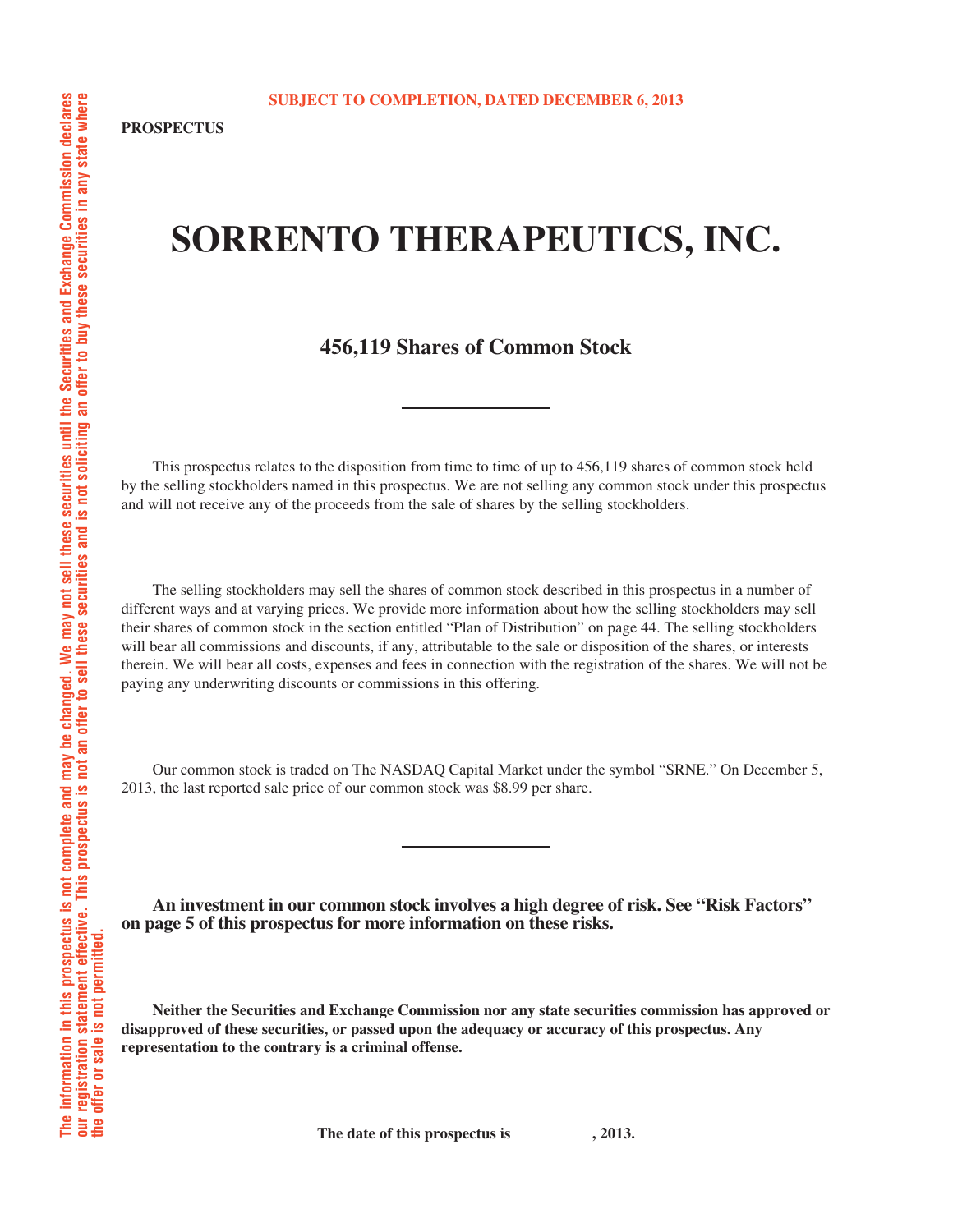## **TABLE OF CONTENTS**

|                                                           | Page |
|-----------------------------------------------------------|------|
| <b>ABOUT THIS PROSPECTUS</b>                              |      |
| <b>OUR BUSINESS</b>                                       |      |
| RISK FACTORS                                              |      |
| CAUTIONARY STATEMENT REGARDING FORWARD-LOOKING STATEMENTS | 38   |
| USE OF PROCEEDS                                           | 39   |
| SELLING STOCKHOLDERS                                      | 39   |
| DESCRIPTION OF CAPITAL STOCK                              | 41   |
| PLAN OF DISTRIBUTION                                      | 44   |
| LEGAL MATTERS                                             | 47   |
| <b>EXPERTS</b>                                            | 47   |
| WHERE YOU CAN FIND MORE INFORMATION                       | 47   |
| INCORPORATION OF DOCUMENTS BY REFERENCE                   | 48   |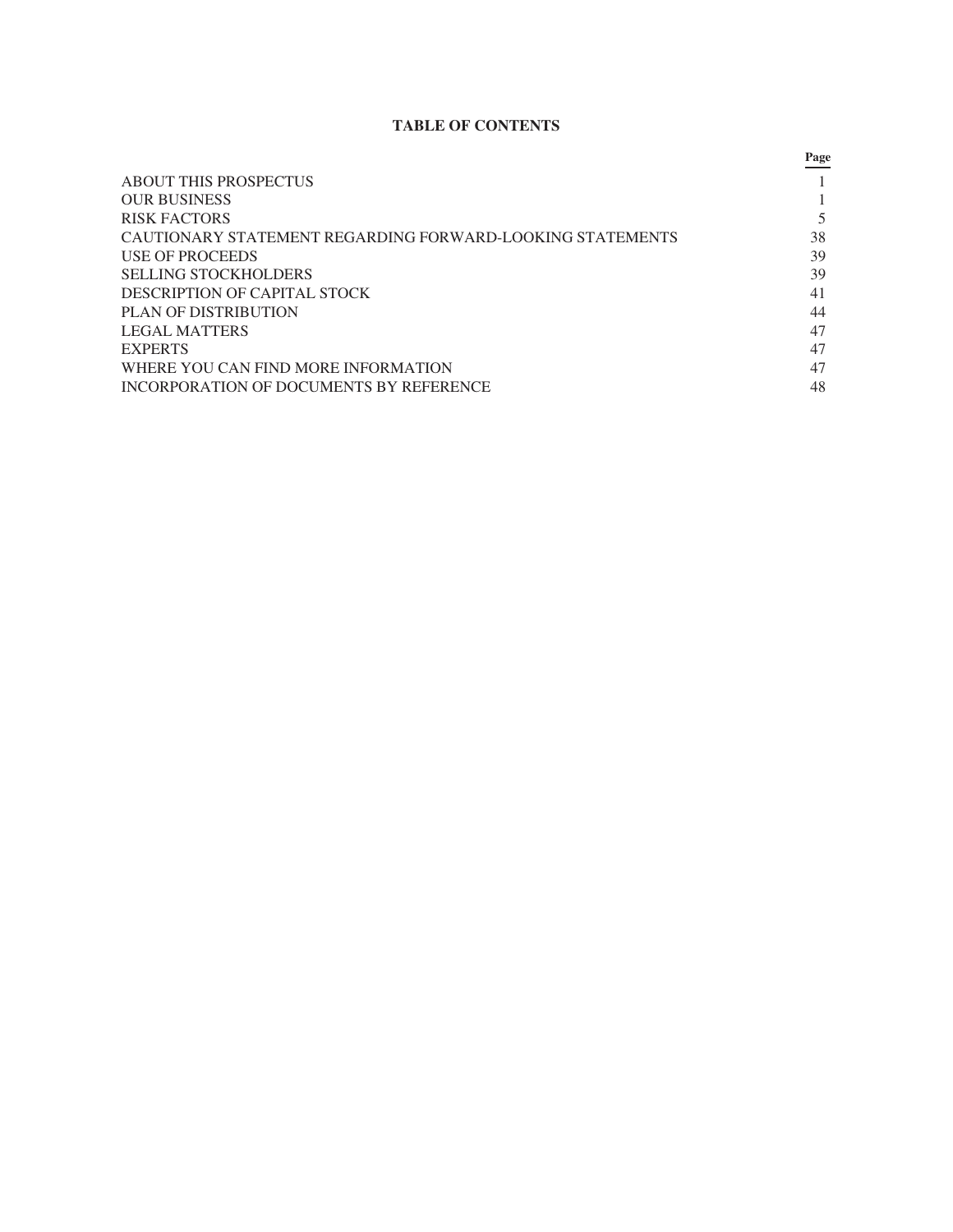#### **ABOUT THIS PROSPECTUS**

This prospectus is part of a registration statement that we filed with the Securities and Exchange Commission, or SEC. The prospectus relates to shares of our common stock which the selling stockholders named in this prospectus may sell from time to time. We will not receive any of the proceeds from these sales. We have agreed to pay the expenses incurred in registering these shares, including legal and accounting fees.

You should read this prospectus together with the additional information described under the heading "Where You Can Find More Information." You should rely only on the information contained or incorporated by reference in this prospectus and in any prospectus supplement or in any free writing prospectus that we may provide you. We have not, and the selling stockholders have not, authorized anyone to provide you with information different from that contained in this prospectus. We take no responsibility for, and can provide no assurance as to the reliability of, any other information that others may give you. You should not assume that the information contained in this prospectus, any prospectus supplement, any document incorporated by reference or any free writing prospectus is accurate as of any date other than the date mentioned on the cover page of these documents.

The selling stockholders are offering to sell, and seeking offers to buy, shares of our common stock only in jurisdictions where it is lawful to do so. The selling stockholders should not make an offer of these shares in any state where the offer is not permitted. Brokers or dealers should confirm the existence of an exemption from registration or effect a registration in connection with any offer and sale of these shares.

References in this prospectus to the terms "we," "our" or "us" or other similar terms mean Sorrento Therapeutics, Inc. and its consolidated subsidiaries, unless we state otherwise or the context indicates otherwise.

#### **OUR BUSINESS**

#### **Overview**

We are a biopharmaceutical company engaged in the discovery, acquisition, development and commercialization of proprietary drug therapeutics for addressing significant unmet medical needs in the United States, Europe and additional international markets. Our primary therapeutic focus is oncology, including the treatment of chronic cancer pain, but we are also developing therapeutic products for other indications, including inflammation, metabolic disorders, and infectious diseases. Our pipeline consists of the lead oncology product candidate Cynviloq™, a micellar paclitaxel formulation, resiniferatoxin, a non-opiate, ultra potent and selective agonist of the TRPV-1 receptor, as well as fully human therapeutic antibodies derived from our proprietary G-MAB® library platform and antibody drug conjugates, or ADCs, antibody formulated drug conjugates, or AfDCs, and recombinant intravenous immunoglobulin, or rIVIG.

#### *Cynviloq™*

On September 9, 2013, we exercised our previously disclosed option to acquire IgDraSol, Inc., or IgDraSol, and pursuant to an agreement and plan of merger dated as of such date, we issued 3,006,641 shares of our common stock, to the IgDraSol stockholders. Upon the achievement of a certain regulatory milestone, we will be required to issue an additional 1,306,272 shares of common stock to former IgDraSol stockholders.

IgDraSol's lead compound is Cynviloq™, which is a micellar diblock copolymeric paclitaxel formulation drug product. Cynviloq™ is currently approved and marketed in several countries, including South Korea for metastatic breast cancer, or MBC, non-small cell lung cancer, or NSCLC, and ovarian cancer, or OC, under the trade name Genexol-PM®. IgDraSol obtained exclusive distribution rights for Cynviloq™ in the United Stated and 27 countries of the European Union its manufacturer, Samyang Biopharmaceuticals Corporation, a South Korean corporation.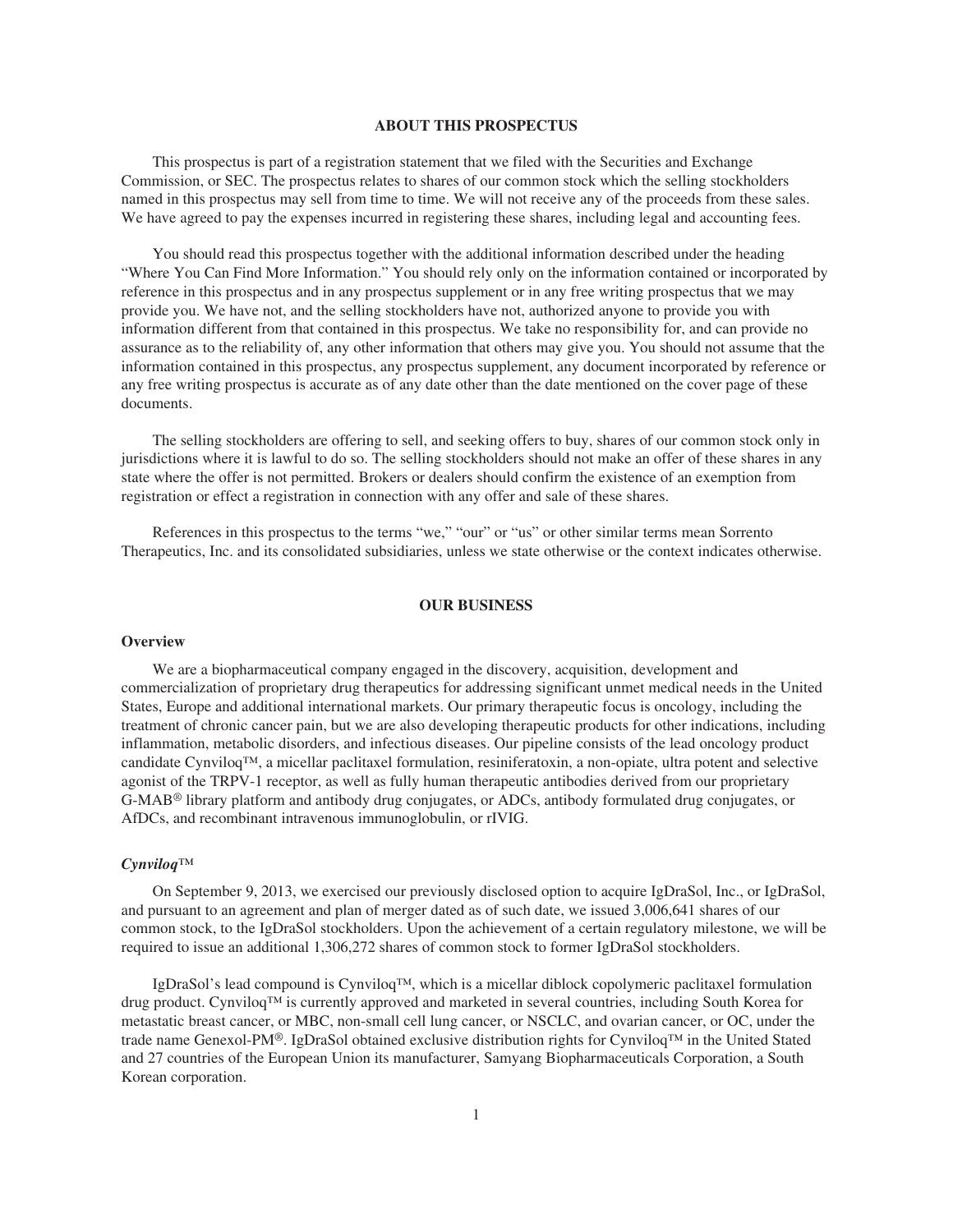On July 29, 2013, IgDraSol, received official meeting minutes from an End-of-Phase 2 meeting held on July 23, 2013 for Cynviloq™ (or IG-001) with the U.S. Food and Drug Administration, or FDA. Cynviloq™ is initially under development for the treatment of MBC and NSCLC, in the U.S. The FDA Division of Oncology Products 1 agreed that the data available from: (i) the postmarketing surveillance studies conducted in ex-U.S. territories for MBC and NSCLC, (ii) Phase 1-3 studies for MBC, and (iii) Phase 1-2 studies in NSCLC, Ovarian, Bladder, and Pancreatic cancers are sufficient to support pursuing the 505(b)(2) Bioequivalence (BE) regulatory submission pathway approach using Abraxane® and Taxol® as the Reference Listed Drugs. Abraxane is an albumin-bound paclitaxel (nab-paclitaxel) product approved for MBC, NSCLC and pancreatic cancer indications. Taxol is a cremophor-based paclitaxel product approved for these indications as well as other cancer indications. Sorrento anticipates filing its BE protocol with the FDA by the end of 2013. Sufficiency of the data for approval will be a review issue after a New Drug Application, or NDA, filing.

#### **Resiniferatoxin**

On October 9, 2013, we entered into an Agreement and Plan of Merger and Reorganization, or Merger Agreement, and acquired Sherrington Pharmaceuticals, Inc. in exchange for 200,000 shares of our common stock. Sherrington is a privately-held company focused on the development of a chronic pain treatment for endstage cancer patients and other severe pain indications.

According to the American Cancer Society, about 1.5 million people are diagnosed annually with cancer. Each year in the U.S., almost 600,000 people die from cancer, of which approximately 80 percent of those patients experience moderate or severe pain lasting over 90 days. The cost of keeping these patients comfortable adds significantly to the overall cost of treatment. Patient's primary options are nonsteroidal anti-inflammatory drugs (NSAIDS) or opiates that are delivered in a wide variety of options. These treatments are only effective at the very highest doses, producing side effects that not only severely impact quality of life, but leave patients requiring significant supportive care. In 2005, over 345 million doses of morphine were sold in the U.S. for breakthrough pain alone. High dose opiates and NSAIDS are given as a baseline treatment and then patients with breakthrough pain receive additional medication. The cost for treating breakthrough cancer pain using rapidly acting fentanyl preparations (e.g. Actiq® or Fentora®) can reach over \$5,000 per patient over a 90 day period. Implantable intrathecal morphine pumps (for 24-hour morphine delivery) cost over \$30,000 to implant, excluding the cost of the medicine and related maintenance. Furthermore, opiates are highly addictive and regulatory requirements around scheduled compounds is a huge cost to healthcare systems. Patients can also develop resistance to opiates, requiring ever-increasing dosing, leading to ever-increasing side effects and addiction.

Resiniferatoxin is a novel, non-opiate, small molecule that permanently eliminates pain experienced by endstage cancer patients. Resiniferatoxin is currently being tested in an investigator-sponsored Phase I/II clinical trial under a Cooperative Research and Development Agreement. We intend to launch additional trials to rapidly advance clinical development of the drug in patients with terminal cancer pain.

The mechanism of action for resiniferatoxin is well understood and has been validated by compelling data in both animals and humans. When the drug is applied to the ganglion of afferent nerves via intrathecal injection (into the spinal column) it binds to TRPV1 receptors and stimulates calcium flux, which causes programmed cell death ("apoptosis") and, therefore, results in the permanent inhibition of pain transmitted by the TRPV1-positive neurons. The drug is highly specific and does not bind to the myelinated nerves that are responsible for transmitting normal pain sensations, controlling muscle function and impact cognition. Resiniferatoxin is administered directly into the spinal cord of patients via a single intrathecal injection by an anesthesiologist, neurologist or interventional radiologist as an outpatient procedure. Resiniferatoxin has the potential to eliminate pain without the side effects associated with opiates, including impairment of physical and/or mental facilities. Treatment is expected to address significant unmet medical needs by producing long lasting, analgesic coverage of refractory mixed chronic pain syndromes.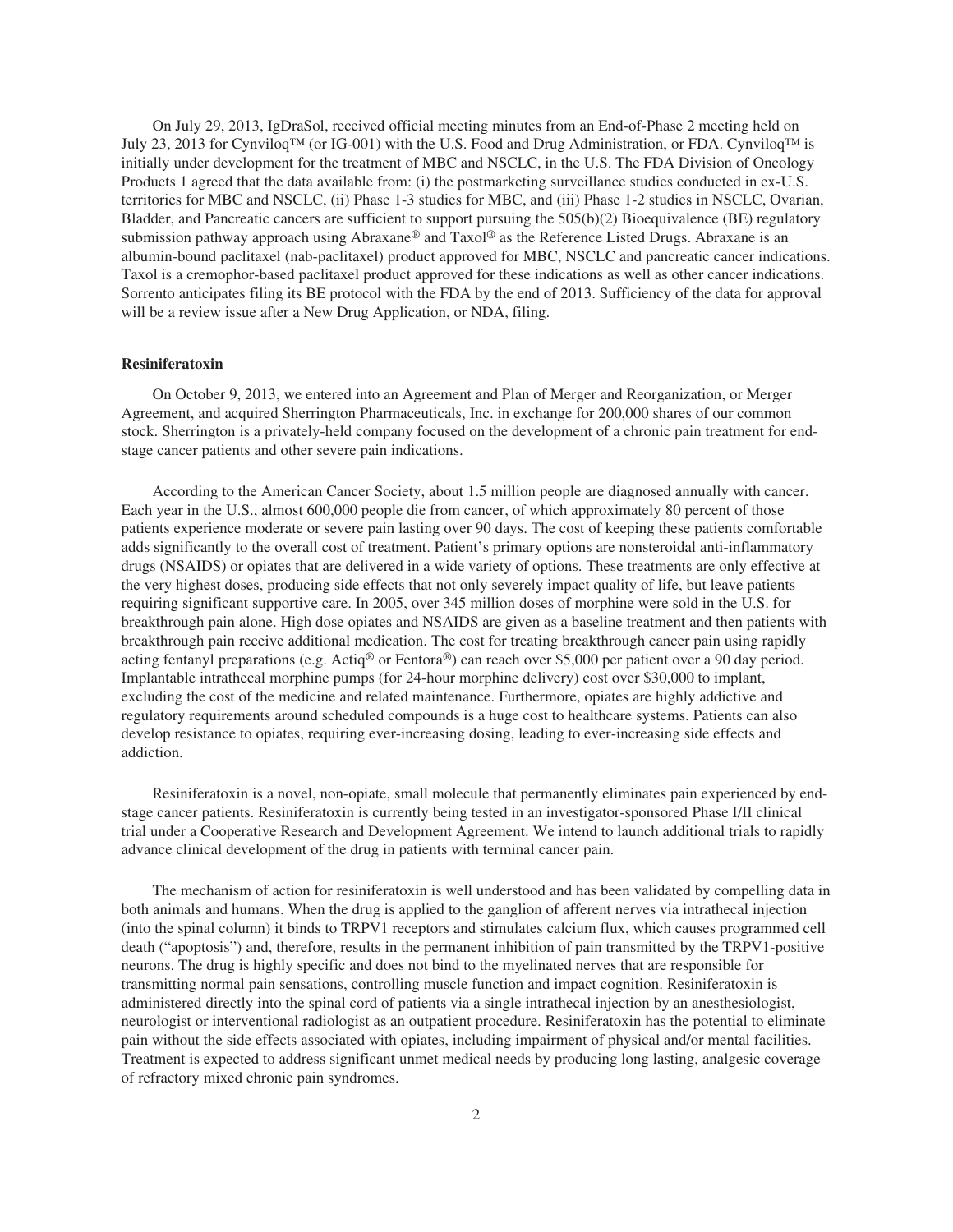We also plan to utilize the existing data on osteosarcoma-associated pain in dogs and file for conditional marketing approval with the Center for Veterinary Medicine ("CVM") division of the FDA under the minor use/ minor species (MUMS) act, legislation which is similar to an Orphan Product Designation for human medicines. Under a MUMS designation, drugs with a reasonable expectation of efficacy in a minor use, such as osteosarcomas, may be marketed immediately. The sponsor company then has four years, while it is marketing the product, to complete the registration trial and any additional work required by CVM for full approval. The veterinary market for resiniferatoxin presents a low cost and low risk opportunity to quickly develop a product for a manageable and profitable market. We intendto to out-license this opportunity to a company specializing in veterinary medicine.

#### *G-MAB*® *Fully Human Antibody Library Platform*

We believe our proprietary G-MAB<sup>®</sup> library is the industry's most diverse fully human antibody library. Our library achieves its high diversity from a large collection of high-quality antibodies. The theoretical diversity of our library has been calculated to be more than one quadrillion unique antibodies, making it, to our knowledge, the largest fully human antibody library available to pharmaceutical and biotechnology companies for drug discovery and development partnerships. Our objective is to leverage our library to develop both Firstin-Class, or FIC, and/or Best-in-Class, or BIC, antibody drug candidates that we expect will possess greater efficacy and fewer side effects as compared to existing drugs.

To date, we have experienced a high hit rate of identifying fully human monoclonal antibodies, or mAbs. We have selected several lead drug development candidates to advance into clinical trials in 2015, including anti-PD-L1 and anti-CCR2 mAbs.

In addition to employing our G-MAB® library to identify novel therapeutic antibodies, we also plan to: (i) develop antibody-formulated drug conjugates (AfDCs) in therapeutic areas like oncology, auto-immune diseases and infectious diseases, using our proprietary TOCOSOL® technology (a tocopheryl polyethelyene glycol succinate (TPGS)-based drug formulation), and / or antibody drug conjugates (ADCs), and (ii) establish our ability to create recombinant intravenous globulins (rIVIG) for the treatment of certain auto-immune diseases as well as immunodeficiencies.

#### **Recent Developments**

On October 30, 2013, we closed an underwritten public offering of 4,772,500 shares of our common stock at \$7.25 per share with total gross proceeds of \$34.6 million, before underwriting discounts and commissions and other offering expenses payable by us. We intend to use the net proceeds received from the offering to fund our research and development activities, including our registrational clinical trial of Cynviloq™, for working capital, other general corporate purposes, and possibly acquisitions of other companies, products or technologies. In connection with the offering, our common stock was listed on The NASDAQ Capital Market.

On November 11, 2013, we, Catalyst Merger Sub, Inc., our wholly owned subsidiary, or Catalyst, Concortis Biosystems, Corp., or Concortis, Dr. Zhenwei Miao and Gang Chen entered into an Agreement of Merger dated November 11, 2013 pursuant to which, at the effective time of the merger, we will issue 1,331,978 shares of our common stock to the stockholders of Concortis and Catalyst will merge into Concortis. Concortis is a private company with proprietary technologies useful for generating ADCs.

Consummation of the merger is subject to various conditions, including, among others, the absence of any law or order prohibiting the consummation of the merger, and all consents, approvals, permits and authorizations having been obtained. In addition, our and Concortis' respective obligations to consummate the merger are subject to certain other conditions, including, among others, (i) subject to the standards set forth in the merger agreement, the accuracy of the representations and warranties of the other party, (ii) compliance of the other party with its covenants in all material respects, and (iii) no event, change, effect or circumstance occurring that would constitute a material adverse effect on the other party.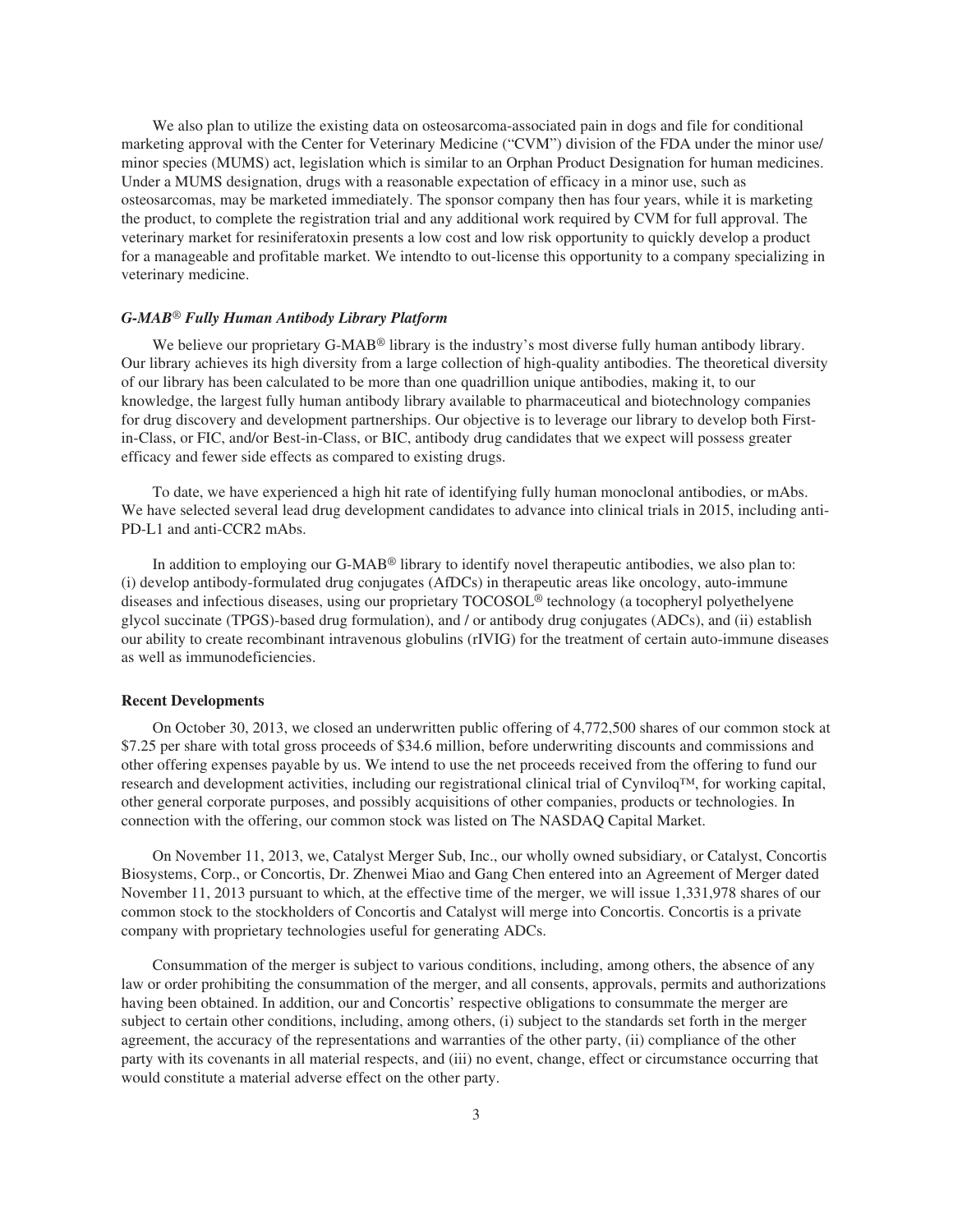In connection with the merger, we agreed to appoint Dr. Miao, the former President and Chief Scientific Officer of Concortis, as our Chief Technical Officer. In addition, Dr. Miao and certain other former employees of Concortis are to receive annual supplemental cash bonus payments totaling \$1,000,000 on December 31 of each of the years ending 2013, 2014, 2015, and 2016.

#### **Corporate Information**

On September 21, 2009, QuikByte Software, Inc., a shell company, or QuikByte, acquired Sorrento Therapeutics, Inc., a privately held Delaware corporation, or STI, in a reverse merger, or Merger. Pursuant to the Merger, all of the issued and outstanding shares of STI common stock were exchanged into shares of QuikByte common stock and STI became a wholly owned subsidiary of QuikByte. STI and QuikByte reincorporated in Delaware in December 2009, and on December 4, 2009, STI merged with and into QuikByte, the separate corporate existence of STI ceased and QuikByte continued as the surviving corporation. Contemporaneously, QuikByte Software, Inc. changed its name to Sorrento Therapeutics, Inc. Our principal executive office is located at 6042 Cornerstone Ct. West, Suite B, San Diego, California 92121. Our telephone number is (858) 210-3700 and our website address is www.sorrentotherapeutics.com. The information on our website is not a part of, and should not be construed as being incorporated by reference into, this prospectus.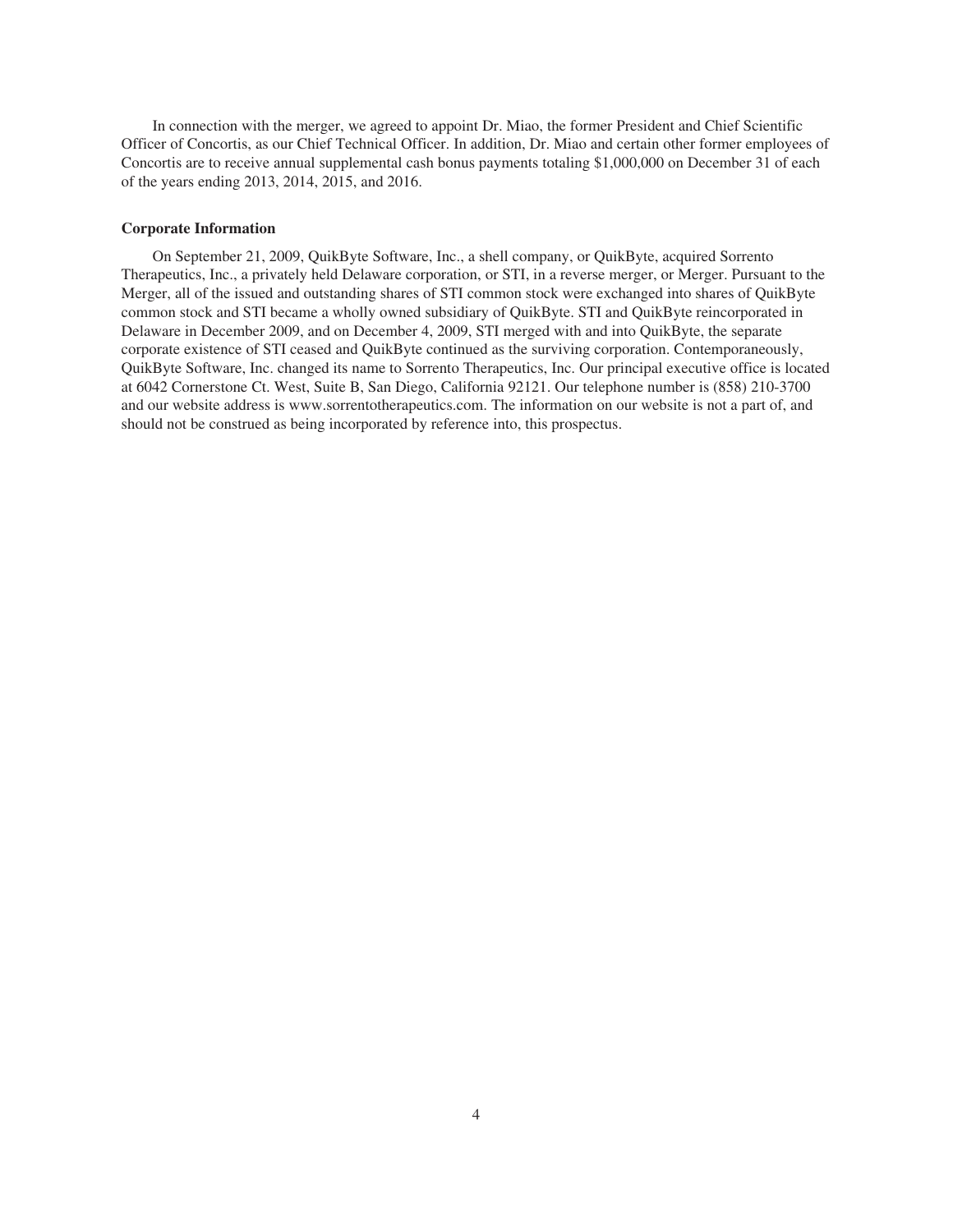#### **RISK FACTORS**

*You should carefully consider the risks described below before making an investment decision. The risks described below are not the only ones we face. Additional risks we are not presently aware of or that we currently believe are immaterial may also impair our business operations. Our business could be harmed by any of these risks. The trading price of our common stock could decline due to any of these risks, and you may lose all or part of your investment. In assessing these risks, you should also refer to the other information contained or incorporated by reference into this prospectus, including our financial statements and related notes.*

#### **Risks Related to Our Financial Position and Capital Requirements**

## *We are a development-stage company subject to all of the risks and uncertainties of a new business, including the risk that we or our partners may never develop, complete development or market any of our product candidates or generate product related revenues.*

We are a development-stage biopharmaceutical company that began operating and commenced research and development activities in 2009. Biopharmaceutical product development is a highly speculative undertaking and involves a substantial degree of risk. There is no assurance that our libraries of fully-human mAbs will be suitable for diagnostic or therapeutic use, or that we will be able to identify and isolate therapeutics product candidates, or develop, market and commercialize these candidates. We do not expect any of our fully-human mAb, AfDC, resiniferatoxin, Cynviloq™ or related companion diagnostic product candidates to be commercially available for a few years, if at all. Even if we are able to commercialize our product candidates, there is no assurance that these candidates would generate revenues or that any revenues generated would be sufficient for us to become profitable or thereafter maintain profitability.

## *We do not have any products that are approved for commercial sale and therefore do not expect to generate any revenues from product sales in the foreseeable future, if ever.*

We have not generated any product related revenues to date, and do not expect to generate any such revenues for at least the next several years, if at all. To obtain revenues from sales of our product candidates, we must succeed, either alone or with third parties, in developing, obtaining regulatory approval for, manufacturing and marketing products with commercial potential. We may never succeed in these activities, and we may not generate sufficient revenues to continue our business operations or achieve profitability.

## *We have incurred significant losses since inception and anticipate that we will incur continued losses for the foreseeable future.*

As of December 31, 2012 and September 30, 2013, we had an accumulated deficit of \$10,950,299 and \$21,565,695, respectively. We continue to incur significant research and development and other expenses related to our ongoing and acquired operations. We expect to continue to incur substantial and increasing losses and have negative net cash flows from operating activities as we seek to: (i) advance our Cynviloq™ asset into a registration trial (a single bioequivalence study) and pursue other potential indications, (ii) incur incremental expenses associated with our efforts to advance a number of potential drug candidates into preclinical development activities, (ii) integrate Sherrington and advance its pain drug into clinical trials, (iii) continue to identify and advance a number of fully human therapeutic antibody and ADC preclinical drug candidates, (iv) acquire Concortis, (v) incur higher salary, lab supply and infrastructure costs incurred in connection with supporting all of the Company's programs, (vi) comply with our public reporting obligations, and (vii) incur costs related to the Sherrington and Concortis mergers and integrate their operations.

As such, we are subject to all of the risks incidental to the development of new biopharmaceutical products and related companion diagnostics, and we may encounter unforeseen expenses, difficulties, complications, delays and other unknown factors that may adversely affect our business. Our prior losses, combined with expected future losses, have had and will continue to have an adverse effect on our stockholders' equity and working capital.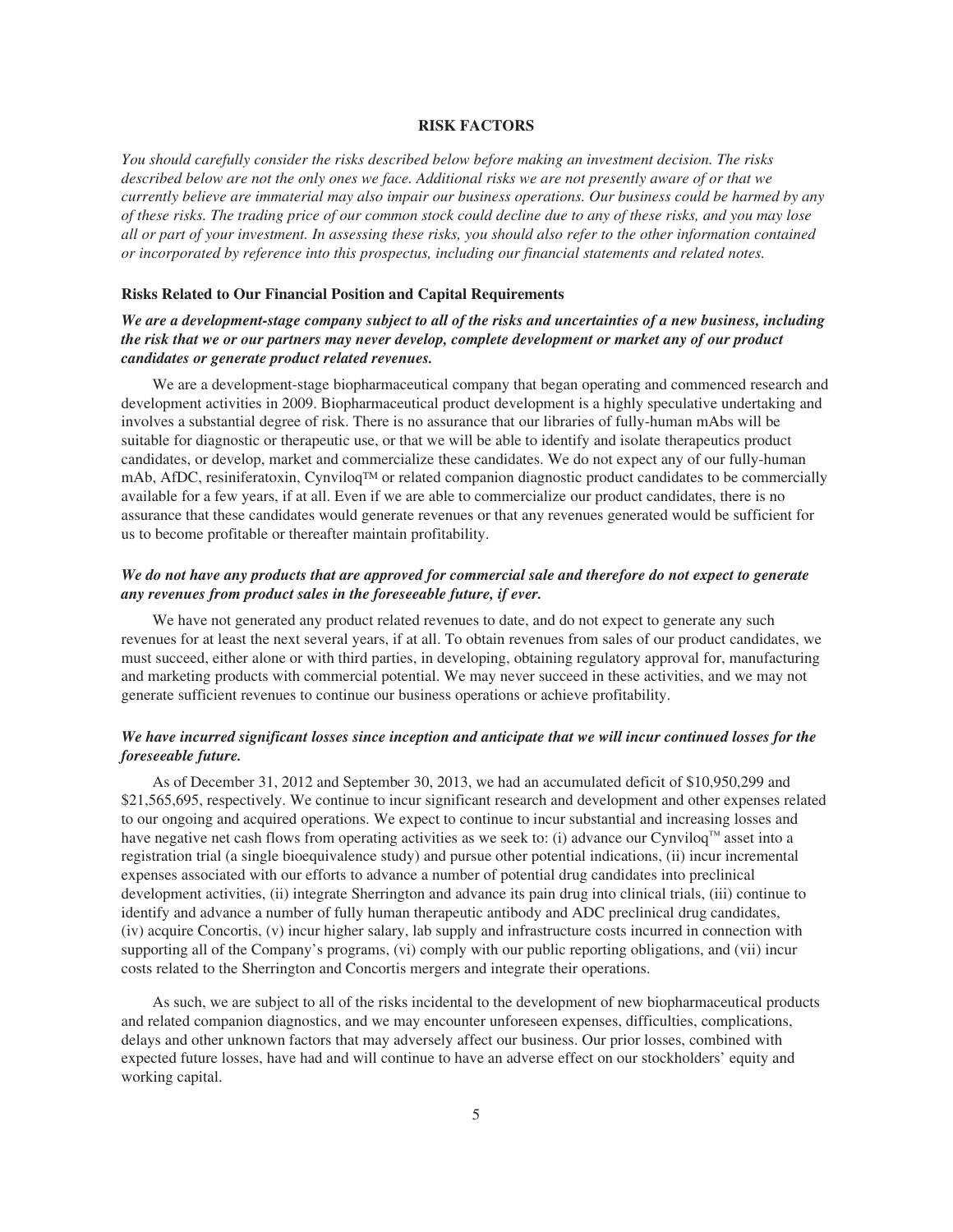## *We will require substantial additional funding which may not be available to us on acceptable terms, or at all. If we fail to raise the necessary additional capital, we may be unable to complete the development and commercialization of our product candidates, or continue our development programs.*

Our operations have consumed substantial amounts of cash since inception. We expect to significantly increase our spending to advance the preclinical and clinical development of our product candidates and launch and commercialize any product candidates for which we receive regulatory approval, including building our own commercial organizations to address certain markets. We will require additional capital for the further development and commercialization of our product candidates, as well as to fund our other operating expenses and capital expenditures.

We cannot be certain that additional funding will be available on acceptable terms, or at all. If we are unable to raise additional capital in sufficient amounts or on terms acceptable to us we may have to significantly delay, scale back or discontinue the development or commercialization of one or more of our product candidates. We may also seek collaborators for one or more of our current or future product candidates at an earlier stage than otherwise would be desirable or on terms that are less favorable than might otherwise be available. Any of these events could significantly harm our business, financial condition and prospects.

Our future capital requirements will depend on many factors, including:

- the progress of the development of our fully-human mAb, AfDC, resiniferatoxin, Cynviloq™ or related companion diagnostic product candidates;
- the number of product candidates we pursue;
- the time and costs involved in obtaining regulatory approvals;
- the costs involved in filing and prosecuting patent applications and enforcing or defending patent claims;
- our plans to establish sales, marketing and/or manufacturing capabilities;
- the effect of competing technological and market developments;
- the terms and timing of any collaborative, licensing and other arrangements that we may establish;
- general market conditions for offerings from biopharmaceutical companies;
- our ability to establish, enforce and maintain selected strategic alliances and activities required for product commercialization; and
- our revenues, if any, from successful development and commercialization of our product candidates.

In order to carry out our business plan and implement our strategy, we anticipate that we will need to obtain additional financing from time to time and may choose to raise additional funds through strategic collaborations, licensing arrangements, public or private equity or debt financing, bank lines of credit, asset sales, government grants, or other arrangements. We cannot be sure that any additional funding, if needed, will be available on terms favorable to us or at all. Furthermore, any additional equity or equity-related financing may be dilutive to our stockholders, and debt or equity financing, if available, may subject us to restrictive covenants and significant interest costs. If we obtain funding through a strategic collaboration or licensing arrangement, we may be required to relinquish our rights to certain of our product candidates or marketing territories.

Further, the NIH has notified all grant recipients that due to the current Congressional budget sequestration, the NIH may not be able to issue continuation awards, or it may be required to negotiate a reduction in the scope of existing awards to meet the constraints imposed. Additionally, plans for new grants or cooperative agreements may be re-scoped, delayed, or canceled depending on the nature of the work and the availability of resources. As a result, we cannot assure you that we will receive the funding under our existing NIH grants, and we may not be successful in securing additional grants from the NIH in the future.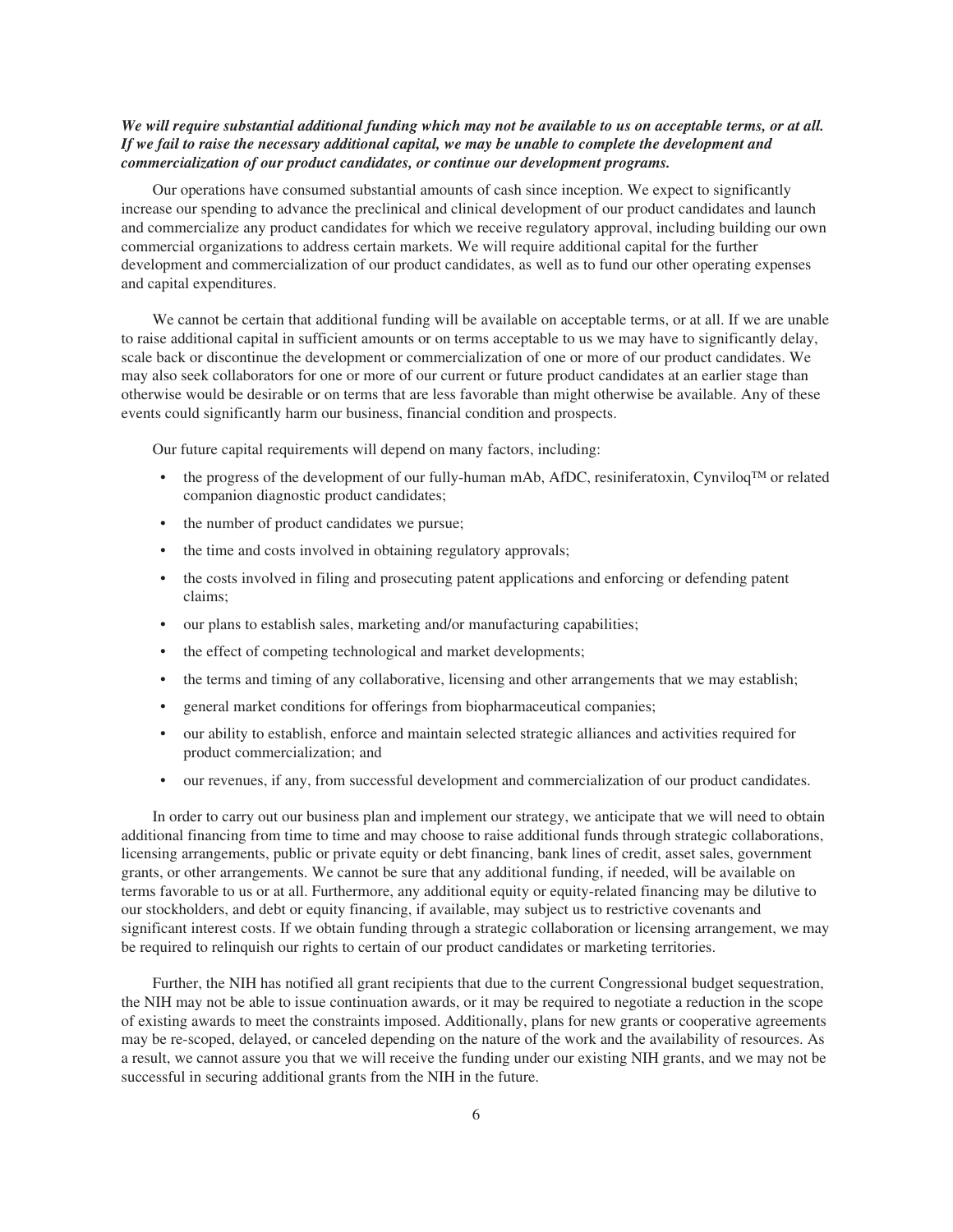Our inability to raise capital when needed would harm our business, financial condition and results of operations, and could cause our stock price to decline or require that we wind down our operations altogether.

#### **Risks Related to Our Business and Industry**

## *We have a limited operating history and are heavily dependent on the success of our technologies and product candidates, and we cannot give any assurance that any of our product candidates will receive regulatory approval, which is necessary before they can be commercialized.*

To date, we have invested a significant portion of our efforts and financial resources in the acquisition and development of our product candidates. We have not demonstrated our ability to perform the functions necessary for the successful acquisition, development or commercialization of the technologies we are seeking to develop. Because we only recently commenced operations, we have a limited operating history upon which you can evaluate our business and prospects. Also, as an early stage company, we have limited experience and have not yet demonstrated an ability to successfully overcome many of the risks and uncertainties frequently encountered by companies in new and rapidly evolving fields, particularly in the biopharmaceutical area. Our future success is substantially dependent on our ability to successfully develop, obtain regulatory approval for, and then successfully commercialize such product candidates. Our product candidates are currently in preclinical development or in clinical trials. Our business depends entirely on the successful development and commercialization of our product candidates, which may never occur. We currently generate no revenues from sales of any drugs, and we may never be able to develop or commercialize a marketable drug.

The successful development, and any commercialization, of our technologies and any product candidates would require us to successfully perform a variety of functions, including:

- developing our technology platform;
- identifying, developing, manufacturing and commercializing product candidates;
- entering into successful licensing and other arrangements with product development partners;
- participating in regulatory approval processes;
- formulating and manufacturing products; and
- conducting sales and marketing activities.

Our operations have been limited to organizing our company, acquiring, developing and securing our proprietary technology and identifying and obtaining early preclinical data or clinical data for various product candidates. These operations provide a limited basis for you to assess our ability to continue to develop our technology, identify product candidates, develop and commercialize any product candidates we are able to identify and enter into successful collaborative arrangements with other companies, as well as for you to assess the advisability of investing in our securities. Each of these requirements will require substantial time, effort and financial resources.

Each of our product candidates will require additional preclinical or clinical development, management of preclinical, clinical and manufacturing activities, regulatory approval in multiple jurisdictions, obtaining manufacturing supply, building of a commercial organization, and significant marketing efforts before we generate any revenues from product sales. We are not permitted to market or promote any of our product candidates before we receive regulatory approval from the United States Food and Drug Administration, or FDA, or comparable foreign regulatory authorities, and we may never receive such regulatory approval for any of our product candidates. In addition, our product development programs contemplate the development of companion diagnostics by our third-party collaborators. Companion diagnostics are subject to regulation as medical devices and must themselves be approved for marketing by the FDA or certain other foreign regulatory agencies before we may commercialize our product candidates.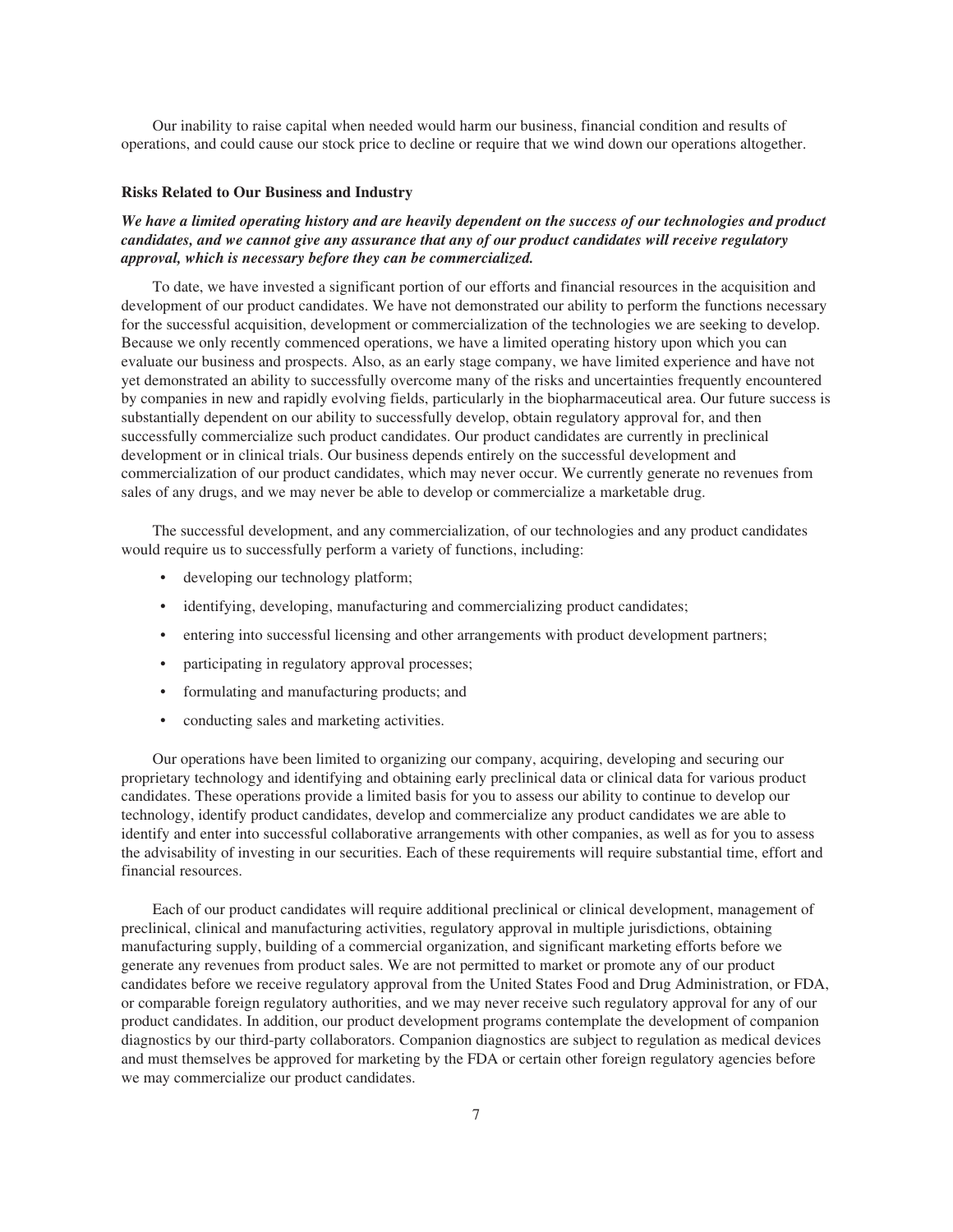## *Clinical drug development involves a lengthy and expensive process with an uncertain outcome, and results of earlier studies and trials may not be predictive of future trial results.*

Clinical testing is expensive and can take many years to complete, and its outcome is inherently uncertain. Failure can occur at any time during the clinical trial process. The results of preclinical studies and early clinical trials of our product candidates may not be predictive of the results of later-stage clinical trials. Product candidates in later stages of clinical trials may fail to show the desired safety and efficacy traits despite having progressed through preclinical studies and initial clinical trials. It is not uncommon for companies in the biopharmaceutical industry to suffer significant setbacks in advanced clinical trials due to lack of efficacy or adverse safety profiles, notwithstanding promising results in earlier trials. Our future clinical trial results may not be successful.

This drug candidate development risk is heightened by any changes in the planned clinical trials compared to the completed clinical trials. As product candidates are developed through preclinical to early and late stage clinical trials towards approval and commercialization, it is customary that various aspects of the development program, such as manufacturing and methods of administration, are altered along the way in an effort to optimize processes and results. While these types of changes are common and are intended to optimize the product candidates for late stage clinical trials, approval and commercialization, such changes do carry the risk that they will not achieve these intended objectives.

We have not previously initiated or completed a corporate-sponsored clinical trial. Consequently, we may not have the necessary capabilities, including adequate staffing, to successfully manage the execution and completion of any clinical trials we initiate, including our planned clinical trials of IG-001, in a way that leads to our obtaining marketing approval for our product candidates in a timely manner, or at all.

In the event we are able to conduct a pivotal clinical trial of a product candidate, the results of such trial may not be adequate to support marketing approval. Because our product candidates are intended for use in lifethreatening diseases, in some cases we ultimately intend to seek marketing approval for each product candidate based on the results of a single pivotal clinical trial. As a result, these trials may receive enhanced scrutiny from the FDA. For any such pivotal trial, if the FDA disagrees with our choice of primary endpoint or the results for the primary endpoint are not robust or significant relative to control, are subject to confounding factors, or are not adequately supported by other study endpoints, including possibly overall survival or complete response rate, the FDA may refuse to approve a BLA based on such pivotal trial. The FDA may require additional clinical trials as a condition for approving our product candidates. For instance, if bioequivalence, or BE, is not established between Abraxane® and Cynviloq™, then additional clinical trials to assess safety and /or efficacy of our formulation may be needed.

In some of our future trials, we may combine Cynviloq<sup>™</sup> or Tocosol<sup>®</sup> with other therapies such as chemotherapy or immunotherapy. We have not yet tested these combinations.

#### *Delays in clinical testing could result in increased costs to us and delay our ability to generate revenue.*

Although we are planning for certain clinical trials relating to resiniferatoxin and CynviloqTM, there can be no assurance that the FDA will accept our proposed trial designs. We may experience delays in our clinical trials and we do not know whether planned clinical trials will begin on time, need to be redesigned, enroll patients on time or be completed on schedule, if at all. Clinical trials can be delayed for a variety of reasons, including delays related to:

- obtaining regulatory approval to commence a trial;
- reaching agreement on acceptable terms with prospective contract research organizations, or CROs, and clinical trial sites, the terms of which can be subject to extensive negotiation and may vary significantly among different CROs and trial sites;
- obtaining institutional review board, or IRB, approval at each site;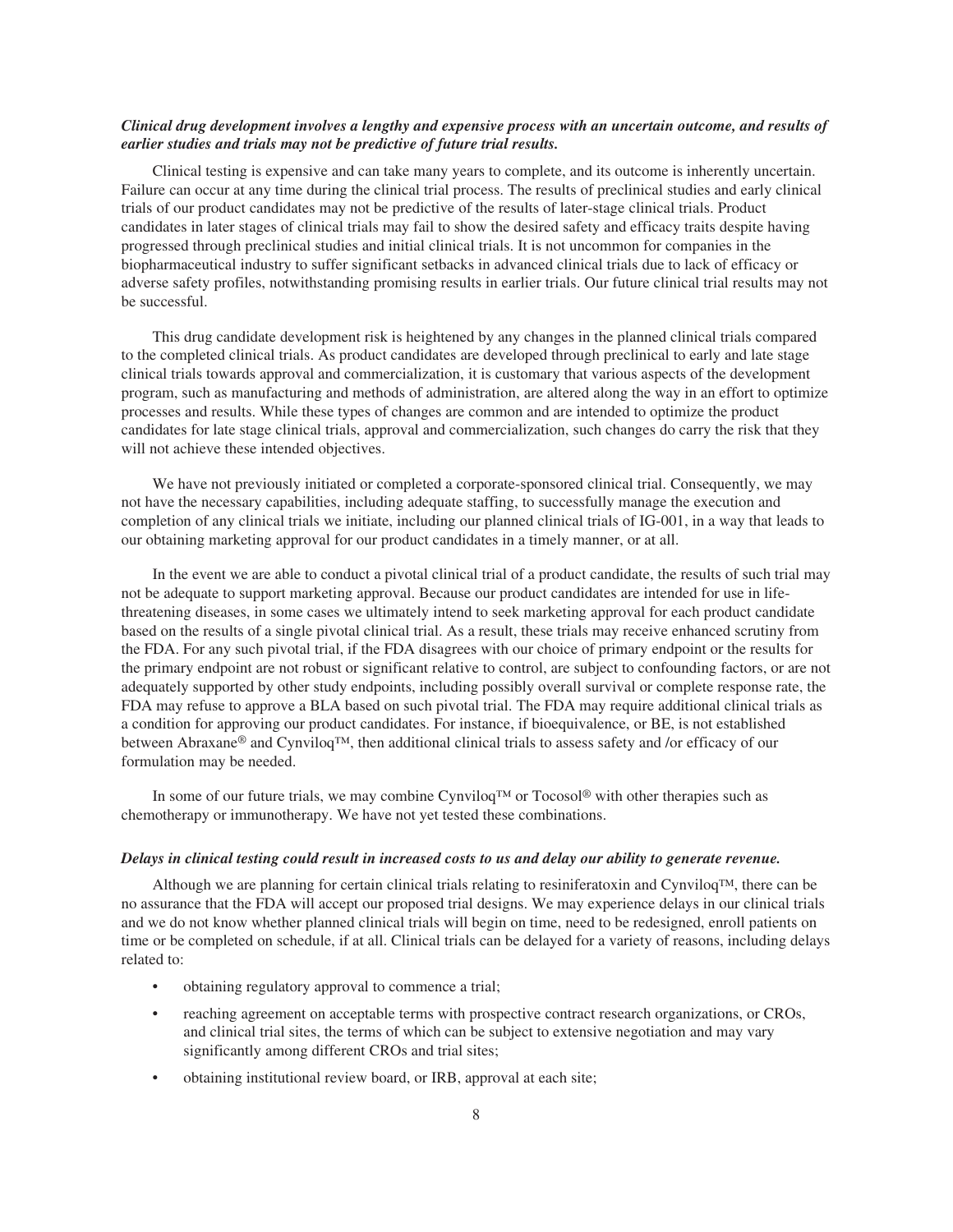- recruiting suitable patients to participate in a trial;
- clinical sites deviating from trial protocol or dropping out of a trial;
- having patients complete a trial or return for post-treatment follow-up;
- developing and validating companion diagnostics on a timely basis, if required;
- adding new clinical trial sites; or
- manufacturing sufficient quantities of product candidate for use in clinical trials.

Patient enrollment, a significant factor in the timing of clinical trials, is affected by many factors including the size and nature of the patient population, the proximity of patients to clinical sites, the eligibility criteria for the trial, the design of the clinical trial, competing clinical trials and clinicians' and patients' perceptions as to the potential advantages of the drug being studied in relation to other available therapies, including any new drugs that may be approved for the indications we are investigating. Furthermore, we intend to rely on CROs and clinical trial sites to ensure the proper and timely conduct of our clinical trials and we intend to have agreements governing their committed activities, we will have limited influence over their actual performance.

We could encounter delays if a clinical trial is suspended or terminated by us, by the IRBs of the institutions in which such trials are being conducted, by the Data Safety Monitoring Board, or DSMB, for such trial or by the FDA or other regulatory authorities. Such authorities may impose such a suspension or termination due to a number of factors, including failure to conduct the clinical trial in accordance with regulatory requirements or our clinical protocols, inspection of the clinical trial operations or trial site by the FDA or other regulatory authorities resulting in the imposition of a clinical hold, unforeseen safety issues or adverse side effects, failure to demonstrate a benefit from using a drug, changes in governmental regulations or administrative actions or lack of adequate funding to continue the clinical trial.

If we experience delays in the completion of, or termination of, any clinical trial of our product candidates, the commercial prospects of our product candidates will be harmed, and our ability to generate product revenues from any of these product candidates will be delayed. In addition, any delays in completing our clinical trials will increase our costs, slow down our product candidate development and approval process and jeopardize our ability to commence product sales and generate revenues. Any of these occurrences may harm our business, financial condition and prospects significantly. In addition, many of the factors that cause, or lead to, a delay in the commencement or completion of clinical trials may also ultimately lead to the denial of regulatory approval of our product candidates.

## *Competition for patients in conducting clinical trials may prevent or delay product development and strain our limited financial resources.*

Many pharmaceutical companies are conducting clinical trials in patients with the disease indications that our potential drug products target. As a result, we must compete with them for clinical sites, physicians and the limited number of patients who fulfill the stringent requirements for participation in clinical trials. Also, due to the confidential nature of clinical trials, we do not know how many of the eligible patients may be enrolled in competing studies and who are consequently not available to us for our clinical trials. Our clinical trials may be delayed or terminated due to the inability to enroll enough patients. Patient enrollment depends on many factors, including the size of the patient population, the nature of the trial protocol, the proximity of patients to clinical sites and the eligibility criteria for the study. The delay or inability to meet planned patient enrollment may result in increased costs and delays or termination of the trial, which could have a harmful effect on our ability to develop products.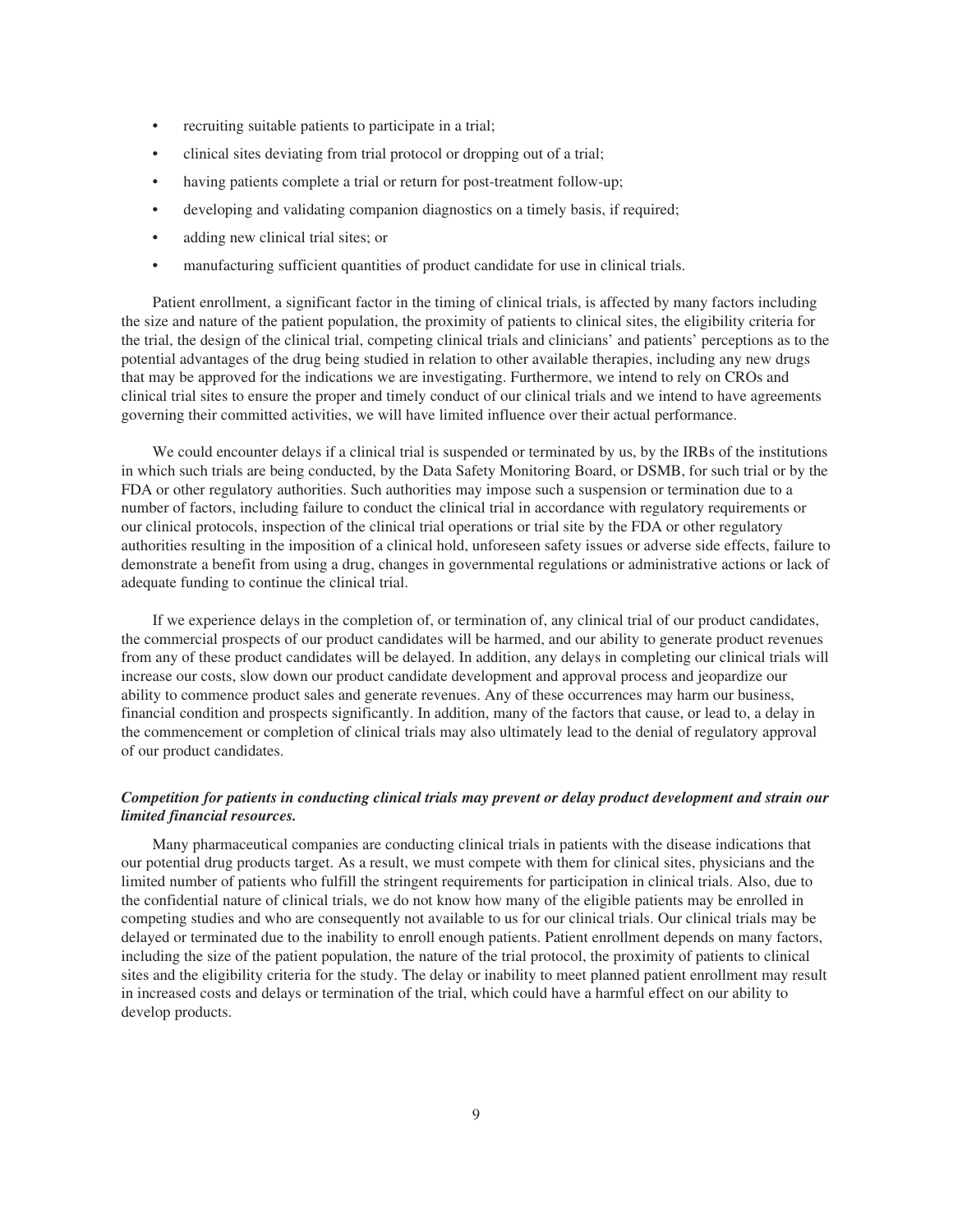## *The regulatory approval processes of the FDA and comparable foreign authorities are lengthy, time consuming and inherently unpredictable, and if we are ultimately unable to obtain regulatory approval for our product candidates, our business will be substantially harmed.*

The time required to obtain approval by the FDA and comparable foreign authorities is unpredictable but typically takes many years following the commencement of clinical trials and depends upon numerous factors, including the substantial discretion of the regulatory authorities. In addition, approval policies, regulations, or the type and amount of clinical data necessary to gain approval may change during the course of a product candidate's clinical development and may vary among jurisdictions. We have not obtained regulatory approval for any product candidate and it is possible that none of our existing product candidates or any product candidates we may seek to develop in the future will ever obtain regulatory approval.

Our product candidates could fail to receive regulatory approval for many reasons, including the following:

- the FDA or comparable foreign regulatory authorities may disagree with the design or implementation of our clinical trials;
- we may be unable to demonstrate to the satisfaction of the FDA or comparable foreign regulatory authorities that a product candidate is safe and effective for its proposed indication;
- the results of clinical trials may not meet the level of statistical significance required by the FDA or comparable foreign regulatory authorities for approval;
- the FDA or comparable foreign regulatory authorities may disagree with our interpretation of data from preclinical studies or clinical trials;
- the data collected from clinical trials of our product candidates may not be sufficient to support the submission of an NDA or other submission or to obtain regulatory approval in the United States or elsewhere;
- the FDA or comparable foreign regulatory authorities may fail to approve the manufacturing processes or facilities of third-party manufacturers with which we contract for clinical and commercial supplies;
- the FDA or comparable foreign regulatory authorities may fail to approve the companion diagnostics we contemplate developing with partners; and
- the approval policies or regulations of the FDA or comparable foreign regulatory authorities may significantly change in a manner rendering our clinical data insufficient for approval.

This lengthy approval process as well as the unpredictability of future clinical trial results may result in our failing to obtain regulatory approval to market our product candidates, which would significantly harm our business, results of operations and prospects.

In addition, even if we were to obtain approval, regulatory authorities may approve any of our product candidates for fewer or more limited indications than we request, may not approve the price we intend to charge for our products, may grant approval contingent on the performance of costly post-marketing clinical trials, or may approve a product candidate with a label that does not include the labeling claims necessary or desirable for the successful commercialization of that product candidate. Any of the foregoing scenarios could materially harm the commercial prospects for our product candidates.

We have not previously submitted a biologics license application, or BLA, or a New Drug Application, or NDA, to the FDA, or similar drug approval filings to comparable foreign authorities, for any product candidate, and we cannot be certain that any of our product candidates will be successful in clinical trials or receive regulatory approval. Further, our product candidates may not receive regulatory approval even if they are successful in clinical trials. If we do not receive regulatory approvals for our product candidates, we may not be able to continue our operations. Even if we successfully obtain regulatory approvals to market one or more of our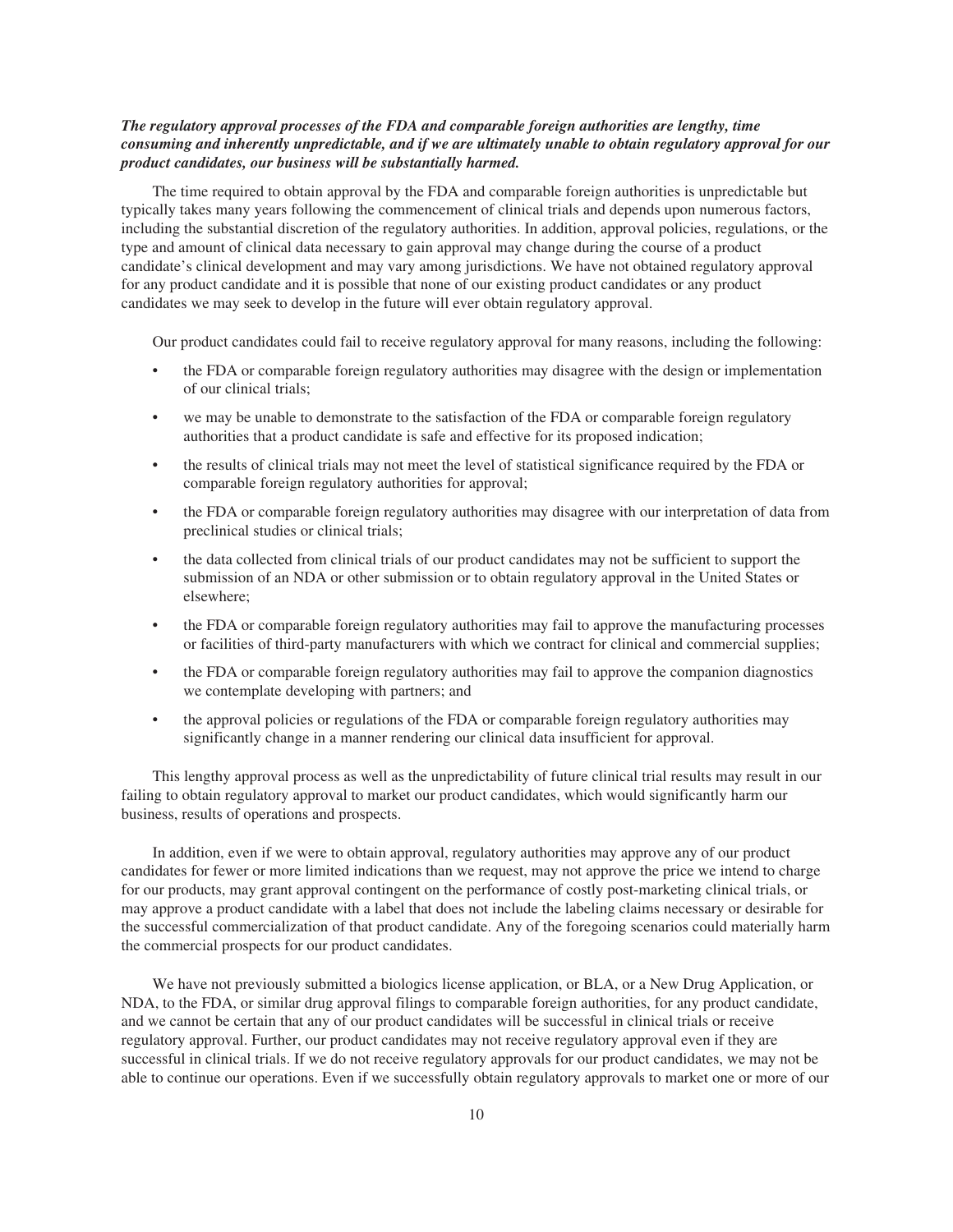product candidates, our revenues will be dependent, in part, upon our collaborators' ability to obtain regulatory approval of the companion diagnostics to be used with our product candidates, as well as the size of the markets in the territories for which we gain regulatory approval and have commercial rights. If the markets for patients that we are targeting for our product candidates are not as significant as we estimate, we may not generate significant revenues from sales of such products, if approved.

We plan to seek regulatory approval to commercialize our product candidates both in the United States, the European Union and in additional foreign countries. While the scope of regulatory approval is similar in other countries, to obtain separate regulatory approval in many other countries we must comply with numerous and varying regulatory requirements of such countries regarding safety and efficacy and governing, among other things, clinical trials and commercial sales, pricing and distribution of our product candidates, and we cannot predict success in these jurisdictions.

## *Our most rapid and cost effective access to market approval for CynviloqTM depends on meeting the conditions for approval under Section 505(b)(2) of the Federal Food, Drug and Cosmetic Act, or FFDCA.*

We are seeking approval for Cynviloq™ under Section 505(b)(2) of the FFDCA, enacted as part of the Drug Price Competition and Patent Restoration Act of 1984, otherwise known as the Hatch-Waxman Act, which permits applicants to rely in part on preclinical and clinical data generated by third parties. For instance, FDA currently does not know if a BE will be sufficient to support the MBC and NSCLC indications. Sufficiency of the data for approval will be a review issue after an NDA filing.

Specifically, with respect to Cynviloq $TM$ , we are relying in part on third party data on paclitaxel, which is the active ingredient in CynviloqTM and the previously approved products Abraxane® and Taxol®. There can be no assurance that the FDA will not require us to conduct additional preclinical or clinical studies or otherwise obtain new supplementary data with respect to some or all of the data upon which we may rely prior to approving a Cynviloq<sup>™</sup> NDA.

Our NDA also relies on prior FDA findings of safety and effectiveness of previously approved products, and we will make certifications in our NDA under Section 505(b)(2) requirements based on the listed patents in the FDA publication "Approved Drug Products with Therapeutics Equivalence Evaluations," or the Orange Book, for certain of these referenced products. In the event that one or more patents is listed in the Orange Book for the referenced product after our submission of additional information in support of our NDA for Cynviloq™, we may also be required to evaluate the applicability of these patents to Cynviloq™ and submit additional certifications. A paragraph III certification, stating that a listed patent has not expired, but will expire on a particular date, may delay the approval of Cynviloq™ until the expiration of the patent. A paragraph IV certification, stating that a listed patent is invalid, unenforceable, or not infringed by Cynviloq™ may require us to notify the patent owner and the holder of the NDA for the referenced product of the existence of the Cynviloq™ NDA, and may result in patent litigation against us and the entry of a 30-month stay of FDA ability to issue final approval of the 505(b)(2) NDA for Cynviloq™.

Our success also relies, in part, on obtaining Hatch-Waxman marketing exclusivity in connection with any approval of our NDA for Cynviloq™. Such exclusivity protection would preclude the FDA from approving a marketing application for a duplicate of Cynviloq™, a product candidate that the FDA views as having the same conditions of approval as Cynviloq™ (for example, the same indication, the same route of delivery and/or other conditions of use), or a 505(b)(2) NDA submitted to the FDA with Cynviloq™ as the reference product, for a period of three years from the date of Cynviloq™ approval, although the FDA may accept and commence review of such applications. This form of exclusivity may not prevent FDA approval of an NDA that relies only on its own data to support the change or innovation. Similarly, if, prior to approval of the Cynviloq™ NDA, another company obtains approval for a product candidate under, in the view of the FDA, the same conditions of approval that we are seeking for Cynviloq™, Cynviloq™ could be blocked until the other company's three-year Hatch-Waxman marketing exclusivity expires.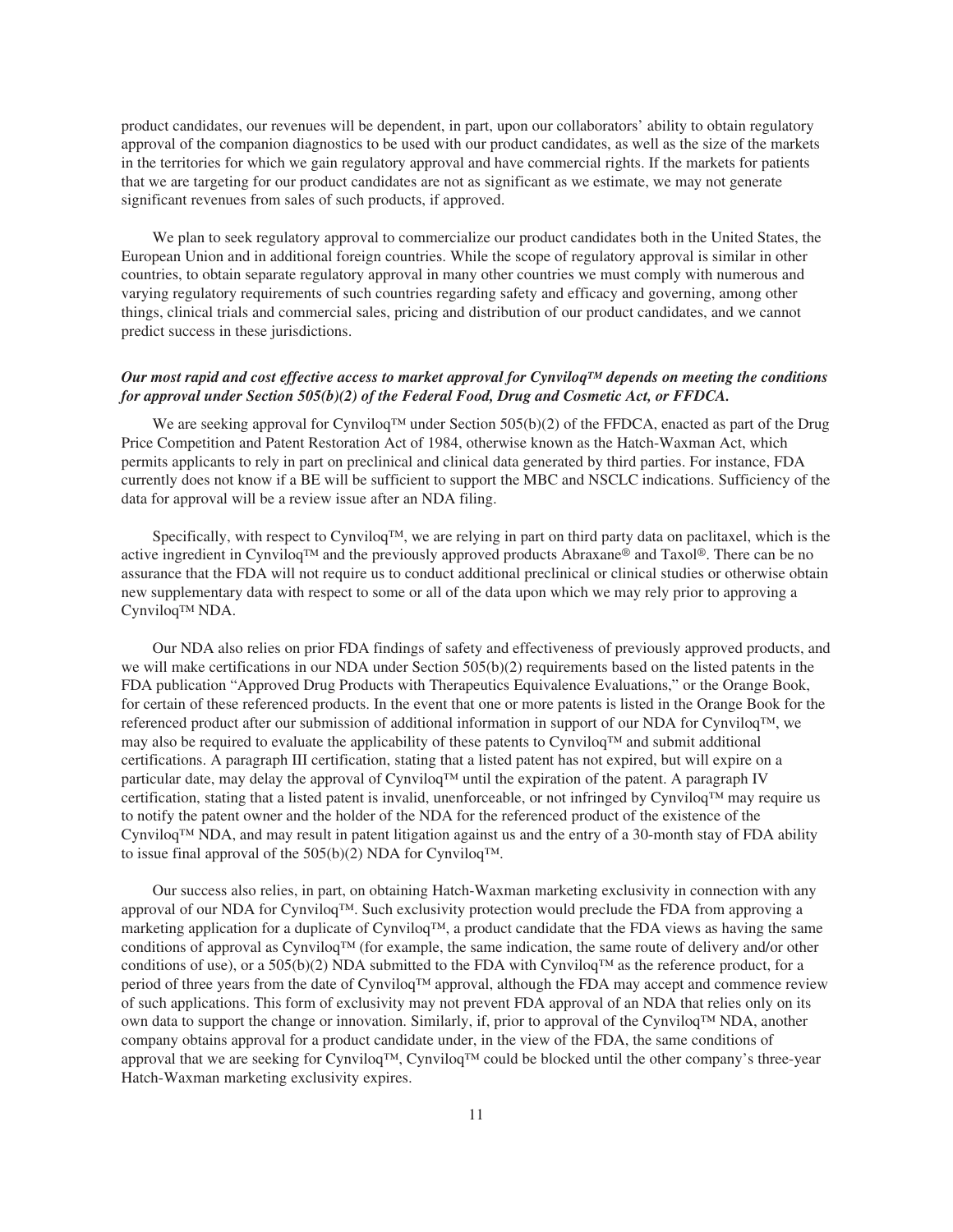## *Our approach to the discovery and development of product candidates that target AfDCs, ADCs and rIVIG is unproven, and we do not know whether we will be able to develop any products of commercial value.*

AfDCs, ADCs and rIVIG are emerging technologies and, consequently, it is conceivable that such technologies may ultimately fail to identify commercially viable drugs to treat human patients with cancer or other diseases.

## *Our product candidates may cause undesirable side effects or have other properties that could delay or prevent their regulatory approval, limit the commercial profile of an approved label, or result in significant negative consequences following marketing approval, if any.*

Undesirable side effects caused by our product candidates could cause us or regulatory authorities to interrupt, delay or halt clinical trials and could result in a more restrictive label or the delay or denial of regulatory approval by the FDA or other comparable foreign authorities. To date, patients treated with Cynviloq™ have experienced drug-related side effects such as neutropenia, leukopenia, anemia, thrombocytopenia, peripheral neuropathy, myalgia nausea, vomiting, diarrhea, alopecia, rash, pruritus and hypersensitivity reactions. The clinical evaluation of Cynviloq™ is still in the early stages, but as is the case with all oncology drugs, it is likely that there may be side effects associated with its use. Results of our trials could reveal a high and unacceptable severity and prevalence of these or other side effects. In such an event, our trials could be suspended or terminated and the FDA or comparable foreign regulatory authorities could order us to cease further development of or deny approval of our product candidates for any or all targeted indications. The drug-related side effects could affect patient recruitment or the ability of enrolled patients to complete the trial or result in potential product liability claims. Any of these occurrences may harm our business, financial condition and prospects significantly.

Additionally if one or more of our product candidates receives marketing approval, and we or others later identify undesirable side effects caused by such products, a number of potentially significant negative consequences could result, including:

- regulatory authorities may withdraw approvals of such product;
- regulatory authorities may require additional warnings on the label;
- we may be required to create a medication guide outlining the risks of such side effects for distribution to patients;
- we could be sued and held liable for harm caused to patients; and
- our reputation may suffer.

Any of these events could prevent us from achieving or maintaining market acceptance of the particular product candidate or for particular indications of a product candidate, if approved, and could significantly harm our business, results of operations and prospects.

## *We rely on third parties to conduct our preclinical and clinical trials. If these third parties do not successfully perform their contractual legal and regulatory duties or meet expected deadlines, we may not be able to obtain regulatory approval for or commercialize our product candidates and our business could be substantially harmed.*

We have relied upon and plan to continue to rely upon third-party CROs to monitor and manage data for our ongoing preclinical and clinical programs. We rely on these parties for execution of our preclinical and clinical trials, and control only certain aspects of their activities. Nevertheless, we are responsible for ensuring that each of our studies is conducted in accordance with the applicable protocol, legal, regulatory and scientific standards, and our reliance on the CROs does not relieve us of our regulatory responsibilities. We and our CROs are required to comply with current good clinical practices, or cGCP, which are regulations and guidelines enforced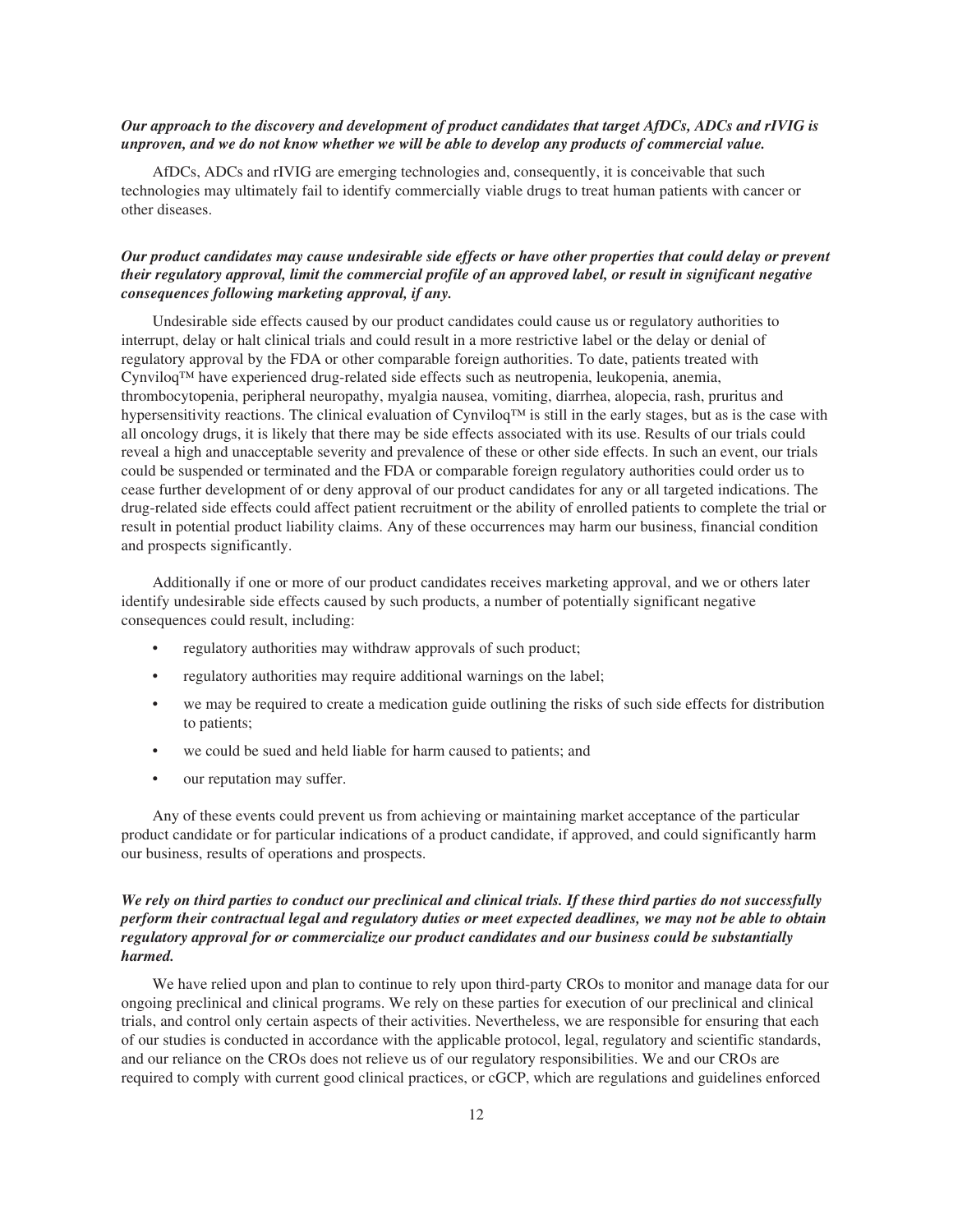by the FDA, the Competent Authorities of the Member States of the European Economic Area, or EEA, and comparable foreign regulatory authorities for all of our products in clinical development. Regulatory authorities enforce these cGCPs through periodic inspections of trial sponsors, principal investigators and trial sites. If we or any of our CROs fail to comply with applicable cGCPs, the clinical data generated in our clinical trials may be deemed unreliable and the FDA, the European Medicines Agency, or EMA, or comparable foreign regulatory authorities may require us to perform additional clinical trials before approving our marketing applications. We cannot assure you that upon inspection by a given regulatory authority, such regulatory authority will determine that any of our clinical trials comply with cGCP regulations. In addition, our clinical trials must be conducted with product produced under current good manufacturing practices, or cGMP, regulations. Our failure to comply with these regulations may require us to repeat clinical trials, which would delay the regulatory approval process.

If any of our relationships with these third-party CROs terminate, we may not be able to enter into arrangements with alternative CROs or to do so on commercially reasonable terms. In addition, our CROs are not our employees, and except for remedies available to us under our agreements with such CROs, we cannot control whether or not they devote sufficient time and resources to our on-going clinical, nonclinical and preclinical programs. If CROs do not successfully carry out their contractual duties or obligations or meet expected deadlines, if they need to be replaced or if the quality or accuracy of the clinical data they obtain is compromised due to the failure to adhere to our clinical protocols, regulatory requirements or for other reasons, our clinical trials may be extended, delayed or terminated and we may not be able to obtain regulatory approval for or successfully commercialize our product candidates. As a result, our results of operations and the commercial prospects for our product candidates would be harmed, our costs could increase and our ability to generate revenues could be delayed.

Switching or adding additional CROs involves additional cost and requires management time and focus. In addition, there is a natural transition period when a new CRO commences work. As a result, delays occur, which can materially impact our ability to meet our desired clinical development timelines. Though we carefully manage our relationships with our CROs, there can be no assurance that we will not encounter similar challenges or delays in the future or that these delays or challenges will not have a material adverse impact on our business, financial condition and prospects.

## *We expect to rely on third parties to manufacture our clinical drug supplies and we intend to rely on third parties to produce commercial supplies of any approved product candidate, and our commercialization of any of our product candidates could be stopped, delayed or made less profitable if those third parties fail to obtain approval of the FDA or comparable foreign regulatory authorities, fail to provide us with sufficient quantities of drug product or fail to do so at acceptable quality levels or prices.*

We do not currently have nor do we plan to acquire the infrastructure or capability internally to manufacture our clinical drug supplies for use in the conduct of our clinical trials, and we lack the resources and the capability to manufacture any of our product candidates on a clinical or commercial scale. We do not control the manufacturing process of, and are completely dependent on, our contract manufacturing partners for compliance with the cGMP regulatory requirements for manufacture of both active drug substances and finished drug products. If our contract manufacturers cannot successfully manufacture material that conforms to the strict regulatory requirements of the FDA or others, they will not be able to secure and/or maintain regulatory approval for their manufacturing facilities. In addition, we have no control over the ability of our contract manufacturers to maintain adequate quality control, quality assurance and qualified personnel. If the FDA or a comparable foreign regulatory authority does not approve these facilities for the manufacture of our product candidates or if it withdraws any such approval in the future, we may need to find alternative manufacturing facilities, which would significantly impact our ability to develop, obtain regulatory approval for or market our product candidates, if approved.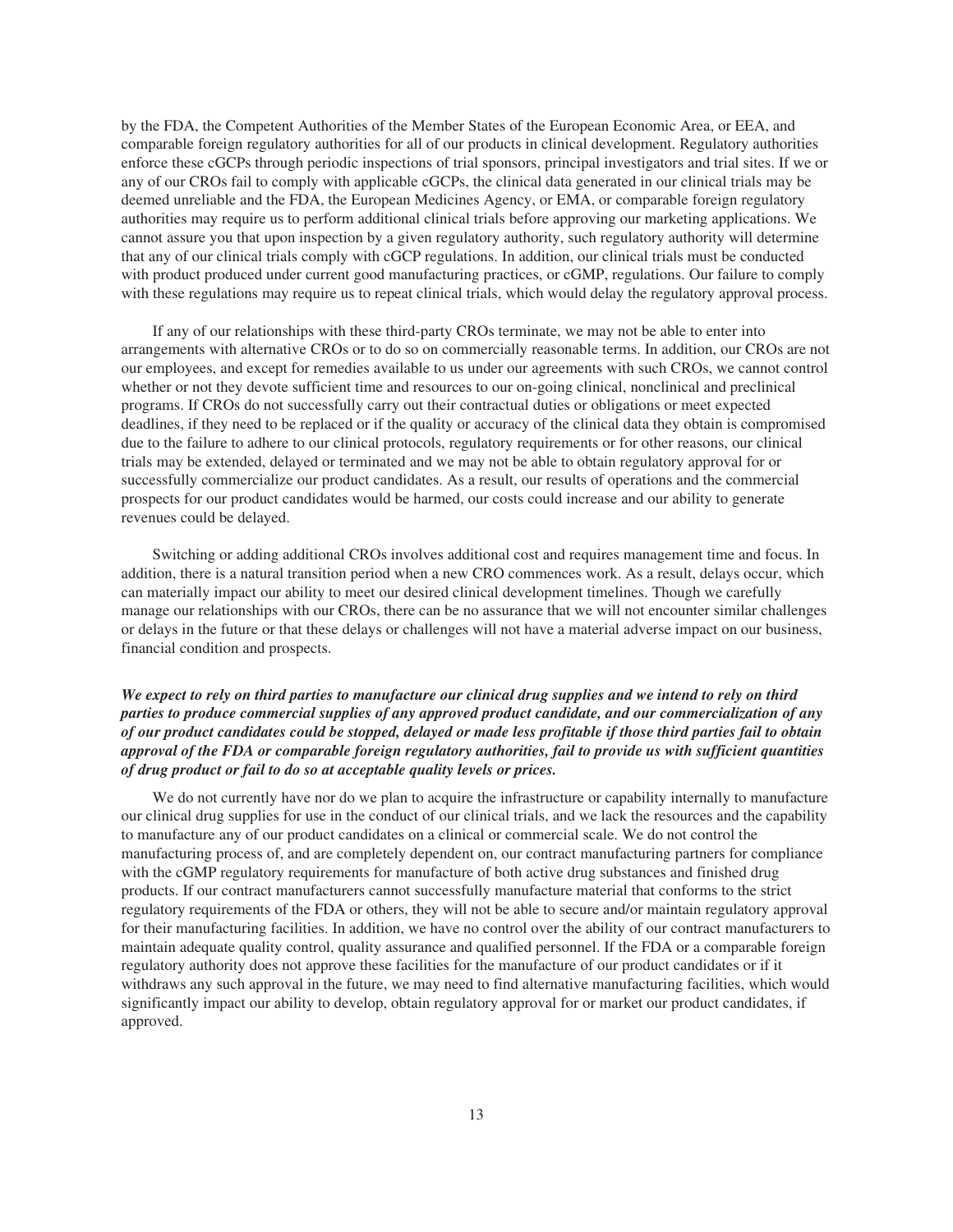## *Material necessary to manufacture our product candidates may not be available on commercially reasonable terms, or at all, which may delay the development and commercialization of our product candidates.*

We rely on our manufacturers to produce or purchase from third-party suppliers the materials necessary to produce our product candidates for our clinical trials. There are a limited number of suppliers for raw materials that we use to manufacture our drugs and there may be a need to assess alternate suppliers to prevent a possible disruption of the manufacture of the materials necessary to produce our product candidates for our clinical trials, and if approved, ultimately for commercial sale. We do not have any control over the process or timing of the acquisition of these raw materials by our manufacturers. Except for the manufacture and supply of Cynviloq $TM$ , we currently do not have any agreements for the commercial production of these raw materials. Any significant delay in the supply of a product candidate, or the raw material components thereof, for an ongoing clinical trial due to the need to replace a third-party manufacturer could considerably delay completion of our clinical trials, product testing and potential regulatory approval of our product candidates. If our manufacturers or we are unable to purchase these raw materials after regulatory approval has been obtained for our product candidates, the commercial launch of our product candidates would be delayed or there would be a shortage in supply, which would impair our ability to generate revenues from the sale of our product candidates.

We expect to continue to depend on third-party contract manufacturers for the foreseeable future. We have not entered into long-term agreements with all of our current contract manufacturers or with any alternate fill / finish suppliers, and though we intend to do so prior to commercial launch in order to ensure that we maintain adequate supplies of finished drug product, we may be unable to enter into such an agreement or do so on commercially reasonable terms, which could have a material adverse impact upon our business. We currently obtain our supplies of finished drug product through individual purchase orders.

## *We may not be able to manufacture our product candidates in commercial quantities, which would prevent us from commercializing our product candidates.*

We are dependent on our third party manufacturers to conduct process development and scale-up work necessary to support greater clinical development and commercialization requirements for our product candidates. Carrying out these activities in a timely manner, and on commercially reasonable terms, is critical to the successful development and commercialization of our product candidates. We expect our third-party manufacturers are capable of providing sufficient quantities of our product candidates to meet anticipated clinical and full-scale commercial demands, however if third parties with whom we currently work are unable to meet our supply requirements, we will need to secure alternate suppliers. While we believe that there are other contract manufacturers having the technical capabilities to manufacture our product candidates, we cannot be certain that identifying and establishing relationships with such sources would not result in significant delay or material additional costs.

## *We currently have no sales and marketing organization. If we are unable to establish a direct sales force in the United States to promote our products, the commercial opportunity for our products may be diminished.*

We currently have no sales and marketing organization. If any of our product candidates are approved by the FDA, we intend to market that product through our own sales force. We will incur significant additional expenses and commit significant additional management resources to establish our sales force. We may not be able to establish these capabilities despite these additional expenditures. We will also have to compete with other pharmaceutical and biotechnology companies to recruit, hire and train sales and marketing personnel. If we elect to rely on third parties to sell our product candidates in the United States, we may receive less revenue than if we sold our products directly. In addition, although we would intend to use due diligence in monitoring their activities, we may have little or no control over the sales efforts of those third parties. In the event we are unable to develop our own sales force or collaborate with a third party to sell our product candidates, we may not be able to commercialize our product candidates which would negatively impact our ability to generate revenue.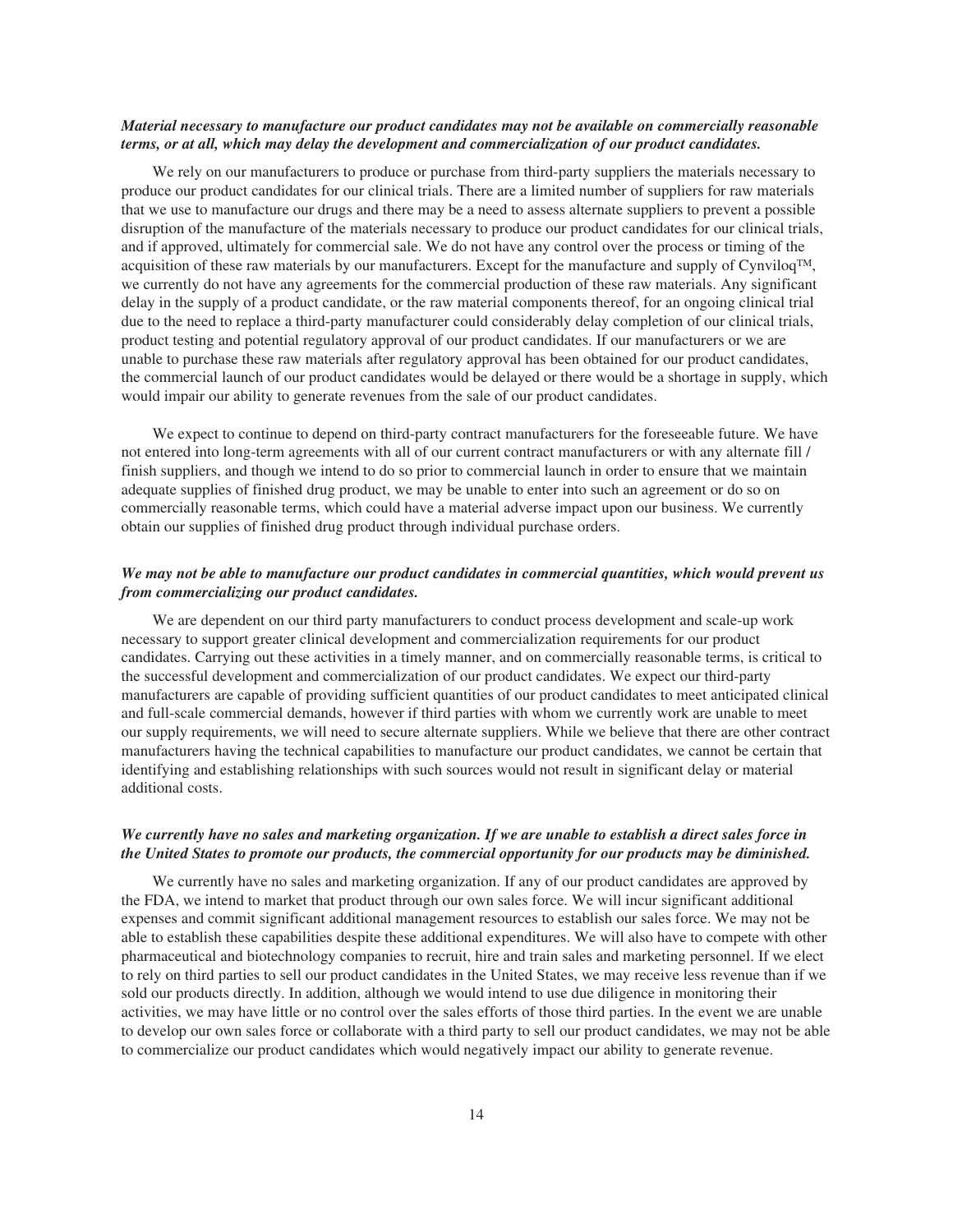#### *We may need others to market and commercialize our product candidates in international markets.*

In the future, if appropriate regulatory approvals are obtained, we may commercialize our product candidates in international markets. However, we have not decided how to commercialize our product candidates in those markets. We may decide to build our own sales force or sell our products through third parties. If we decide to sell our product candidates in international markets through a third party, we may not be able to enter into any marketing arrangements on favorable terms or at all. In addition, these arrangements could result in lower levels of income to us than if we marketed our product candidates entirely on our own. If we are unable to enter into a marketing arrangement for our product candidates in international markets, we may not be able to develop an effective international sales force to successfully commercialize those products in international markets. If we fail to enter into marketing arrangements for our products and are unable to develop an effective international sales force, our ability to generate revenue would be limited.

## *Even if we receive regulatory approval for any of our product candidates, we will be subject to ongoing obligations and continued regulatory review, which may result in significant additional expense. Additionally, our product candidates, if approved, could be subject to labeling and other restrictions and market withdrawal and we may be subject to penalties if we fail to comply with regulatory requirements or experience unanticipated problems with our products.*

Any regulatory approvals that we receive for our product candidates may also be subject to limitations on the approved indicated uses for which the product may be marketed or to the conditions of approval, or contain requirements for potentially costly post-marketing testing, including Phase IV clinical trials, and surveillance to monitor the safety and efficacy of the product candidate. In addition, if the FDA or a comparable foreign regulatory authority approves any of our product candidates, the manufacturing processes, labeling, packaging, distribution, adverse event reporting, storage, advertising, promotion and recordkeeping for the product will be subject to extensive and ongoing regulatory requirements. These requirements include submissions of safety and other post-marketing information and reports, registration, as well as continued compliance with cGMPs and cGCPs for any clinical trials that we conduct post-approval. The future discovery of previously unknown problems with a product, including adverse events of unanticipated severity or frequency, or with our third-party manufacturers or manufacturing processes, or failure to comply with regulatory requirements, may result in, among other things:

- restrictions on the marketing or manufacturing of the product, withdrawal of the product from the market, or voluntary or mandatory product recalls;
- fines, warning letters or holds on clinical trials;
- refusal by the FDA to approve pending applications or supplements to approved applications filed by us, or suspension or revocation of product license approvals;
- product seizure or detention, or refusal to permit the import or export of products; and
- injunctions or the imposition of civil or criminal penalties.

The FDA's policies may change and additional government regulations may be enacted that could prevent, limit or delay regulatory approval of our product candidates. If we are slow or unable to adapt to changes in existing requirements or the adoption of new requirements or policies, or if we are not able to maintain regulatory compliance, we may lose any marketing approval that we may have obtained, which would adversely affect our business, prospects and ability to achieve or sustain profitability.

## *We will need to obtain FDA approval of any proposed product brand names, and any failure or delay associated with such approval may adversely impact our business.*

A pharmaceutical product cannot be marketed in the U.S. or other countries until we have completed rigorous and extensive regulatory review processes, including approval of a brand name. Any brand names we intend to use for our product candidates will require approval from the FDA regardless of whether we have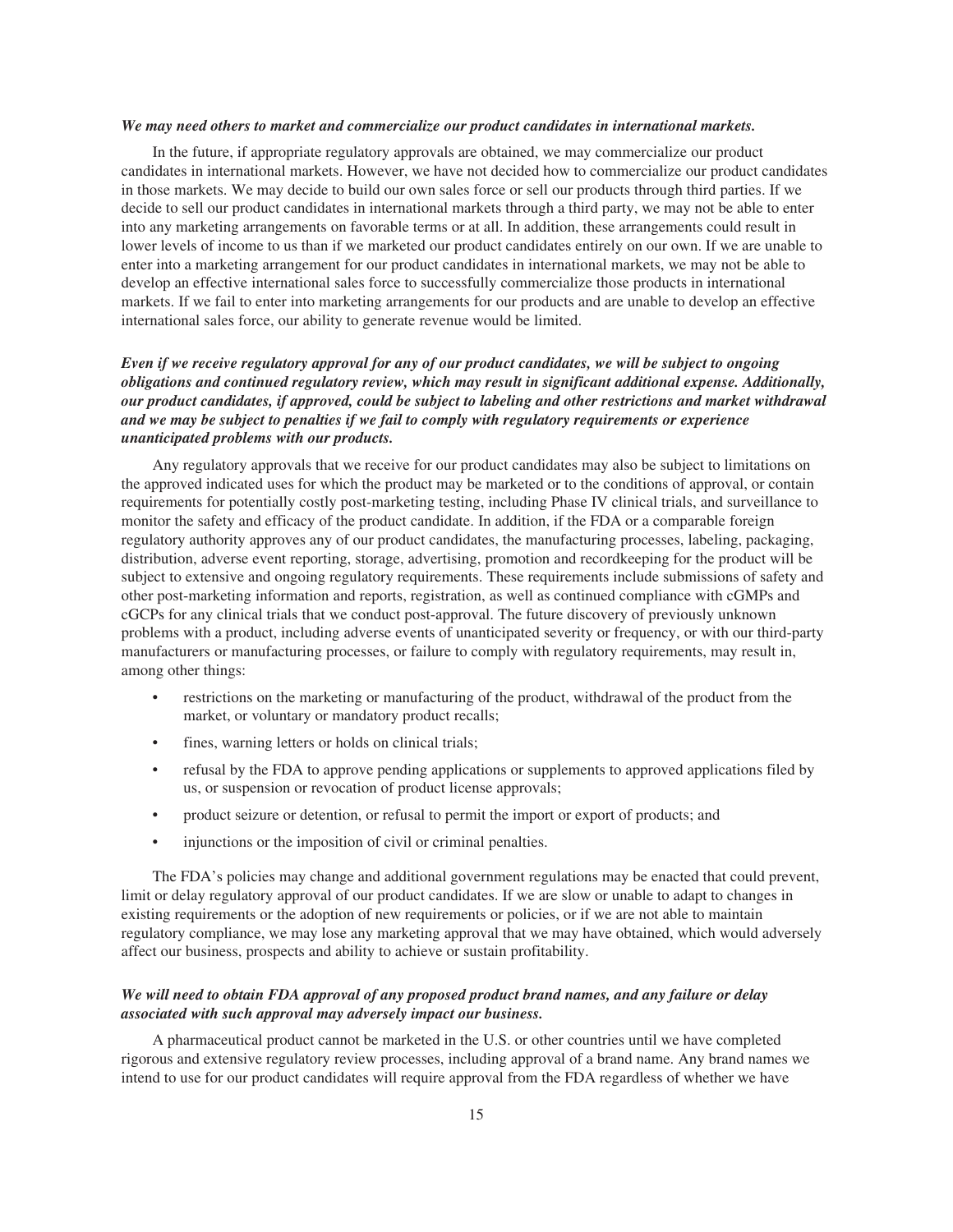secured a formal trademark registration from the U.S. Patent and Trademark Office, or the PTO. The FDA typically conducts a review of proposed product brand names, including an evaluation of potential for confusion with other product names. The FDA may also object to a product brand name if we believe the name inappropriately implies medical claims. If the FDA objects to any of our proposed product brand names, we may be required to adopt an alternative brand name for our product candidates. If we adopt an alternative brand name, we would lose the benefit of our existing trademark applications for such product candidate and may be required to expend significant additional resources in an effort to identify a suitable product brand name that would qualify under applicable trademark laws, not infringe the existing rights of third parties and be acceptable to the FDA. We may be unable to build a successful brand identity for a new trademark in a timely manner or at all, which would limit our ability to commercialize our product candidates.

## *Our failure to successfully discover, acquire, develop and market additional product candidates or approved products would impair our ability to grow.*

As part of our growth strategy, we intend to develop and market additional products and product candidates. We are pursuing various therapeutic opportunities through our pipeline. We may spend several years completing our development of any particular current or future internal product candidate, and failure can occur at any stage. The product candidates to which we allocate our resources may not end up being successful. In addition, because our internal research capabilities are limited, we may be dependent upon pharmaceutical and biotechnology companies, academic scientists and other researchers to sell or license products or technology to us. The success of this strategy depends partly upon our ability to identify, select, discover and acquire promising pharmaceutical product candidates and products. Failure of this strategy would impair our ability to grow.

The process of proposing, negotiating and implementing a license or acquisition of a product candidate or approved product is lengthy and complex. Other companies, including some with substantially greater financial, marketing and sales resources, may compete with us for the license or acquisition of product candidates and approved products. We have limited resources to identify and execute the acquisition or in-licensing of thirdparty products, businesses and technologies and integrate them into our current infrastructure. Moreover, we may devote resources to potential acquisitions or in-licensing opportunities that are never completed, or we may fail to realize the anticipated benefits of such efforts. We may not be able to acquire the rights to additional product candidates on terms that we find acceptable, or at all.

In addition, future acquisitions may entail numerous operational and financial risks, including:

- disruption of our business and diversion of our management's time and attention to develop acquired products or technologies;
- incurrence of substantial debt, dilutive issuances of securities or depletion of cash to pay for acquisitions;
- higher than expected acquisition and integration costs;
- difficulty in combining the operations and personnel of any acquired businesses with our operations and personnel;
- increased amortization expenses;
- impairment of relationships with key suppliers or customers of any acquired businesses due to changes in management and ownership;
- inability to motivate key employees of any acquired businesses; and
- assumption of known and unknown liabilities

Further, any product candidate that we acquire may require additional development efforts prior to commercial sale, including extensive clinical testing and approval by the FDA and applicable foreign regulatory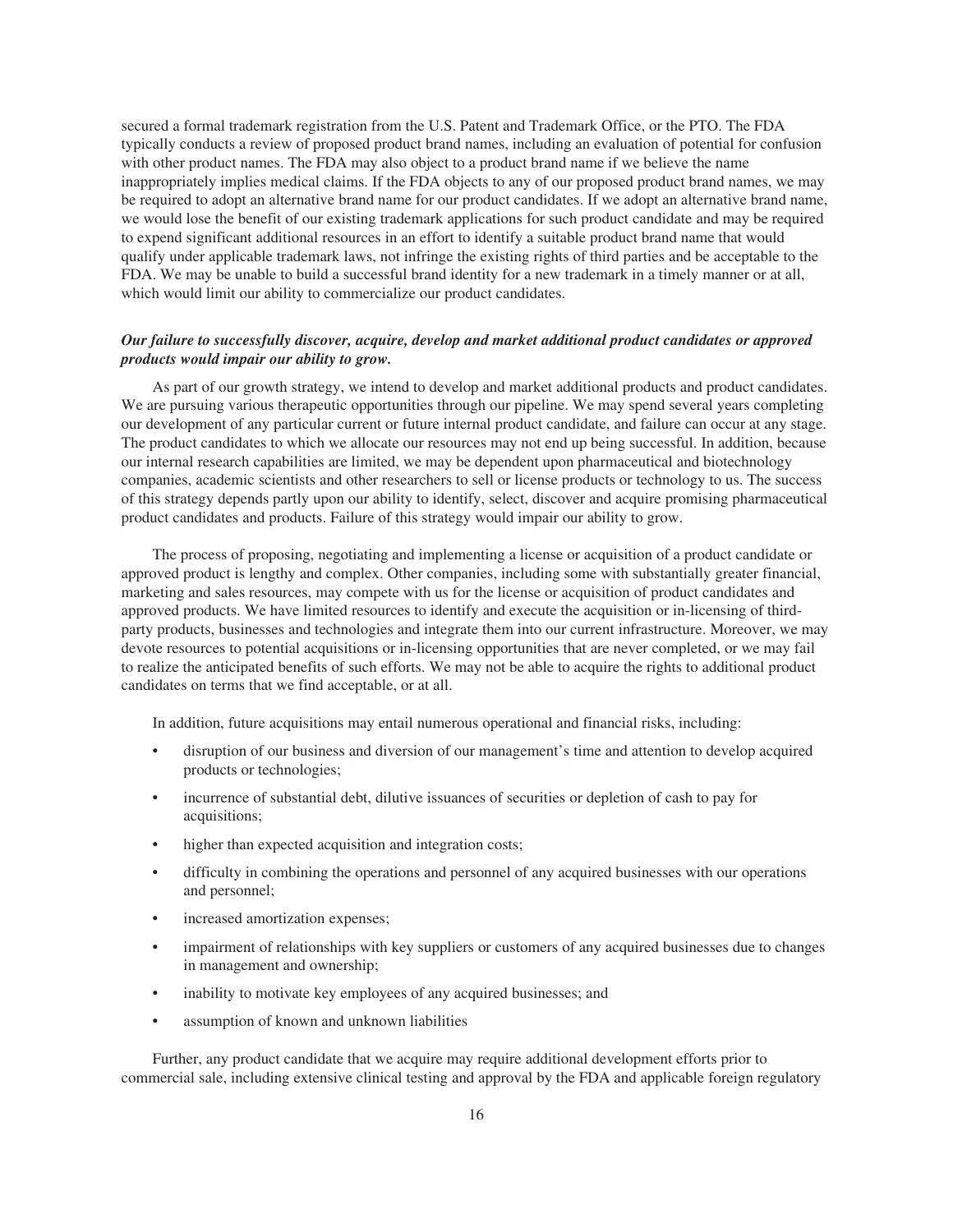authorities. All product candidates are prone to risks of failure typical of pharmaceutical product development, including the possibility that a product candidate will not be shown to be sufficiently safe and effective for approval by regulatory authorities.

## *Our commercial success depends upon us attaining significant market acceptance of our product candidates, if approved for sale, among physicians, patients, healthcare payors and major operators of cancer and other clinics.*

Even if we obtain regulatory approval for our product candidates, the product may not gain market acceptance among physicians, health care payors, patients and the medical community, which are critical to commercial success. Market acceptance of any product candidate for which we receive approval depends on a number of factors, including:

- the efficacy and safety as demonstrated in clinical trials;
- the timing of market introduction of such product candidate as well as competitive products;
- the clinical indications for which the drug is approved;
- acceptance by physicians, major operators of cancer clinics and patients of the drug as a safe and effective treatment;
- the safety of such product candidate seen in a broader patient group, including its use outside the approved indications;
- the availability, cost and potential advantages of alternative treatments, including less expensive generic drugs;
- the availability of adequate reimbursement and pricing by third-party payors and government authorities;
- the relative convenience and ease of administration of Cynviloq<sup>TM</sup> for clinical practices;
- the product labeling or product insert required by the FDA or regulatory authority in other countries;
- the approval, availability, market acceptance and reimbursement for a companion diagnostic, if any;
- the prevalence and severity of adverse side effects; and
- the effectiveness of our sales and marketing efforts.

If any product candidate that we develop does not provide a treatment regimen that is as beneficial as, or is perceived as being as beneficial as, the current standard of care or otherwise does not provide patient benefit, that product candidate, if approved for commercial sale by the FDA or other regulatory authorities, likely will not achieve market acceptance. Our ability to effectively promote and sell any approved products will also depend on pricing and cost-effectiveness, including our ability to produce a product at a competitive price and our ability to obtain sufficient third-party coverage or reimbursement. If any product candidate is approved but does not achieve an adequate level of acceptance by physicians, patients and third-party payors, our ability to generate revenues from that product would be substantially reduced. In addition, our efforts to educate the medical community and third-party payors on the benefits of our product candidates may require significant resources, may be constrained by FDA rules and policies on product promotion, and may never be successful.

#### *If we fail to develop CynviloqTM for additional indications, our commercial opportunity will be limited.*

To date, our initial focus has been on the development of  $Cynviloq^{TM}$  for the treatment of MBC and NSCLC. A key element of our strategy is to pursue clinical development of Cynviloq™ for bladder cancer and ovarian cancer, and potentially for other indications. Although we believe there is large commercial opportunity for the treatment of MBC and NSCLC alone, our ability to generate and grow revenues will be highly dependent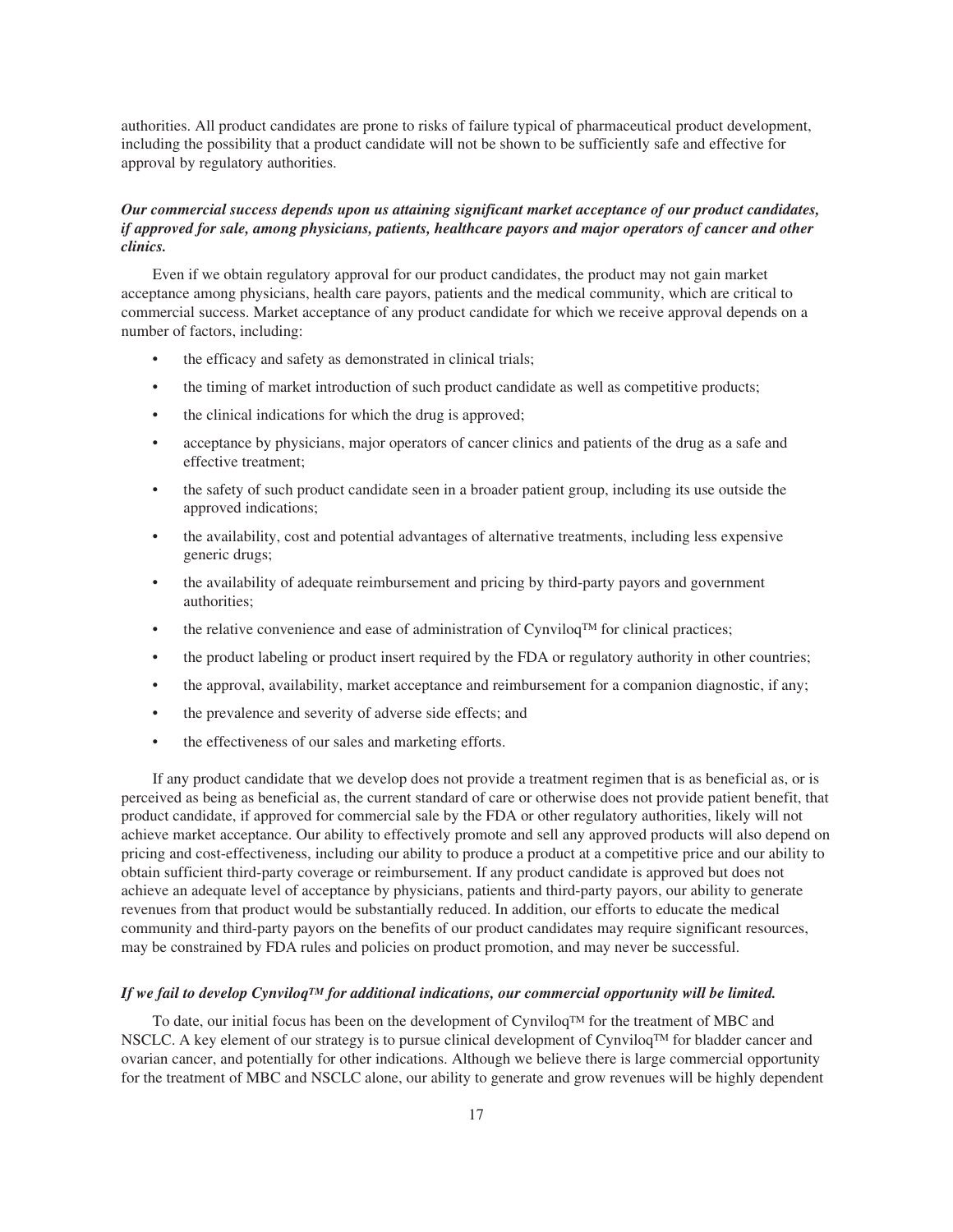on our ability to successfully develop and commercialize Cynviloq<sup> $TM$ </sup> for the treatment of additional indications. The development of Cynviloq<sup>TM</sup> for additional indications is prone to the risks of failure inherent in drug development and we cannot provide you any assurance that we will be able to successfully advance any of these programs through the development process. Even if we receive FDA approval to market Cynviloq<sup>TM</sup> for the treatment of any additional indications, we cannot assure you that any such indications will be successfully commercialized, widely accepted in the marketplace or more effective than other commercially available alternatives. If we are unable to successfully develop and commercialize Cynviloq<sup>TM</sup> for additional indications, our commercial opportunity will be limited and our business prospects will suffer.

## *If we cannot compete successfully against other biotechnology and pharmaceutical companies, we may not be successful in developing and commercializing our technology and our business will suffer.*

The biotechnology and pharmaceutical industries are characterized by intense competition and rapid technological advances, both in the United States and internationally. In addition, the competition in the oncology market is intense. For example, our late-stage product candidate, CynviloqTM, may compete directly with a marketed product, Abraxane®, for certain cancer indications. Abraxane® is already approved for MBC, NSCLC and Pancreatic cancer and approval is being pursued for Melanoma cancer. Even if we are able to develop our proprietary platform technology and additional antibody libraries, each will compete with a number of existing and future technologies and product candidates developed, manufactured and marketed by others. Specifically, we will compete against fully integrated pharmaceutical companies and smaller companies that are collaborating with larger pharmaceutical companies, academic institutions, government agencies and other public and private research organizations. Many of these competitors have validated technologies with products already FDA-approved or in various stages of development. In addition, many of these competitors, either alone or together with their collaborative partners, operate larger research and development programs and have substantially greater financial resources than we do, as well as significantly greater experience in:

- developing product candidates and technologies generally;
- undertaking preclinical testing and clinical trials;
- obtaining FDA and other regulatory approvals of product candidates;
- formulating and manufacturing product candidates; and
- launching, marketing and selling product candidates.

Many of our competitors have substantially greater financial, technical and other resources, such as larger research and development staff and experienced marketing and manufacturing organizations. Additional mergers and acquisitions in the biotechnology and pharmaceutical industries may result in even more resources being concentrated in our competitors. As a result, these companies may obtain regulatory approval more rapidly than we are able and may be more effective in selling and marketing their products as well. Smaller or early-stage companies or generic pharmaceutical manufacturers may also prove to be significant competitors, particularly through collaborative arrangements with large, established companies. Competition may increase further as a result of advances in the commercial applicability of technologies and greater availability of capital for investment in these industries. Our competitors may succeed in developing, acquiring or licensing on an exclusive basis drug products that are more effective or less costly than any drug candidate that we are currently developing or that we may develop. If approved, our product candidates will face competition from commercially available drugs as well as drugs that are in the development pipelines of our competitors and later enter the market.

Established pharmaceutical companies may invest heavily to accelerate discovery and development of novel compounds or to in-license novel compounds that could make our product candidates less competitive. In addition, any new product that competes with an approved product must demonstrate compelling advantages in efficacy, convenience, tolerability and safety in order to overcome price competition and to be commercially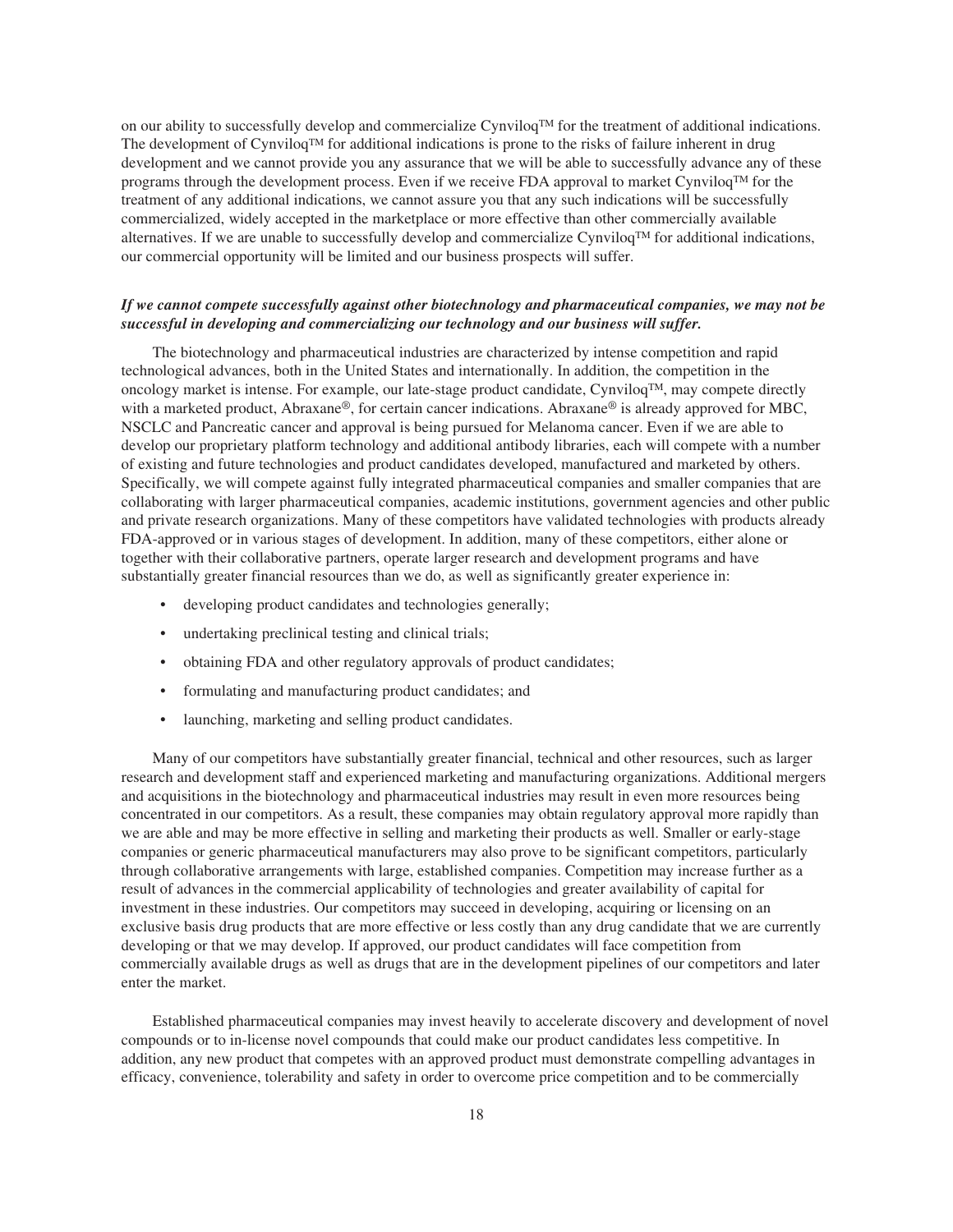successful. Accordingly, our competitors may succeed in obtaining patent protection, receiving FDA, EMA or other regulatory approval or discovering, developing and commercializing medicines before we do, which would have a material adverse impact on our business. If our technologies fail to compete effectively against third party technologies, our business will be adversely impacted.

We expect that our ability to compete effectively will depend upon our ability to:

- successfully and rapidly complete clinical trials and submit for and obtain all requisite regulatory approvals in a cost-effective manner;
- maintain a proprietary position for our products and manufacturing processes and other related product technology;
- attract and retain key personnel;
- develop relationships with physicians prescribing these products; and
- build an adequate sales and marketing infrastructure for our product candidates.

Because we will be competing against significantly larger companies with established track records, we will have to demonstrate that, based on experience, clinical data, side-effect profiles and other factors, our products, if approved, are competitive with other products.

## *If approved, Cynviloq™ will face competition from less expensive generic products of competitors and, if we are unable to differentiate the benefits of Cynviloq™ over these less expensive alternatives, we may never generate meaningful product revenues.*

Generic paclitaxel therapies are typically sold at lower prices than branded paclitaxel therapies and are generally preferred by hospital formularies and managed care providers of health services. We anticipate that, if approved, Cynviloq™ will face increasing competition in the form of generic versions of branded products of competitors that have lost or will lose their patent exclusivity. For example, Cynviloq™, if approved, will initially face competition from the less expensive generic forms of paclitaxel that are currently available such as Taxol®, and, in the future, would face additional competition from a generic form of Abraxane® when the patents covering it begin to expire in approximately 2022, or earlier if the patents are successfully challenged. If we are unable to demonstrate to physicians and payers that the key differentiating features of Cynviloq™ translate to overall clinical benefit or lower cost of care, we may not be able to compete with generic alternatives.

## *Reimbursement may be limited or unavailable in certain market segments for our product candidates, which could make it difficult for us to sell our products profitably.*

There is significant uncertainty related to the third-party coverage and reimbursement of newly approved drugs. We intend to seek approval to market our product candidates in the United States, Europe and other selected foreign jurisdictions. Market acceptance and sales of our product candidates in both domestic and international markets will depend significantly on the availability of adequate coverage and reimbursement from third-party payors for any of our product candidates and may be affected by existing and future health care reform measures. Government and other third-party payors are increasingly attempting to contain healthcare costs by limiting both coverage and the level of reimbursement for new drugs and, as a result, they may not cover or provide adequate payment for our product candidates. These payors may conclude that our product candidates are less safe, less effective or less cost-effective than existing or future introduced products, and third-party payors may not approve our product candidates for coverage and reimbursement or may cease providing coverage and reimbursement for these product candidates.

Obtaining coverage and reimbursement approval for a product from a government or other third-party payor is a time consuming and costly process that could require us to provide to the payor supporting scientific, clinical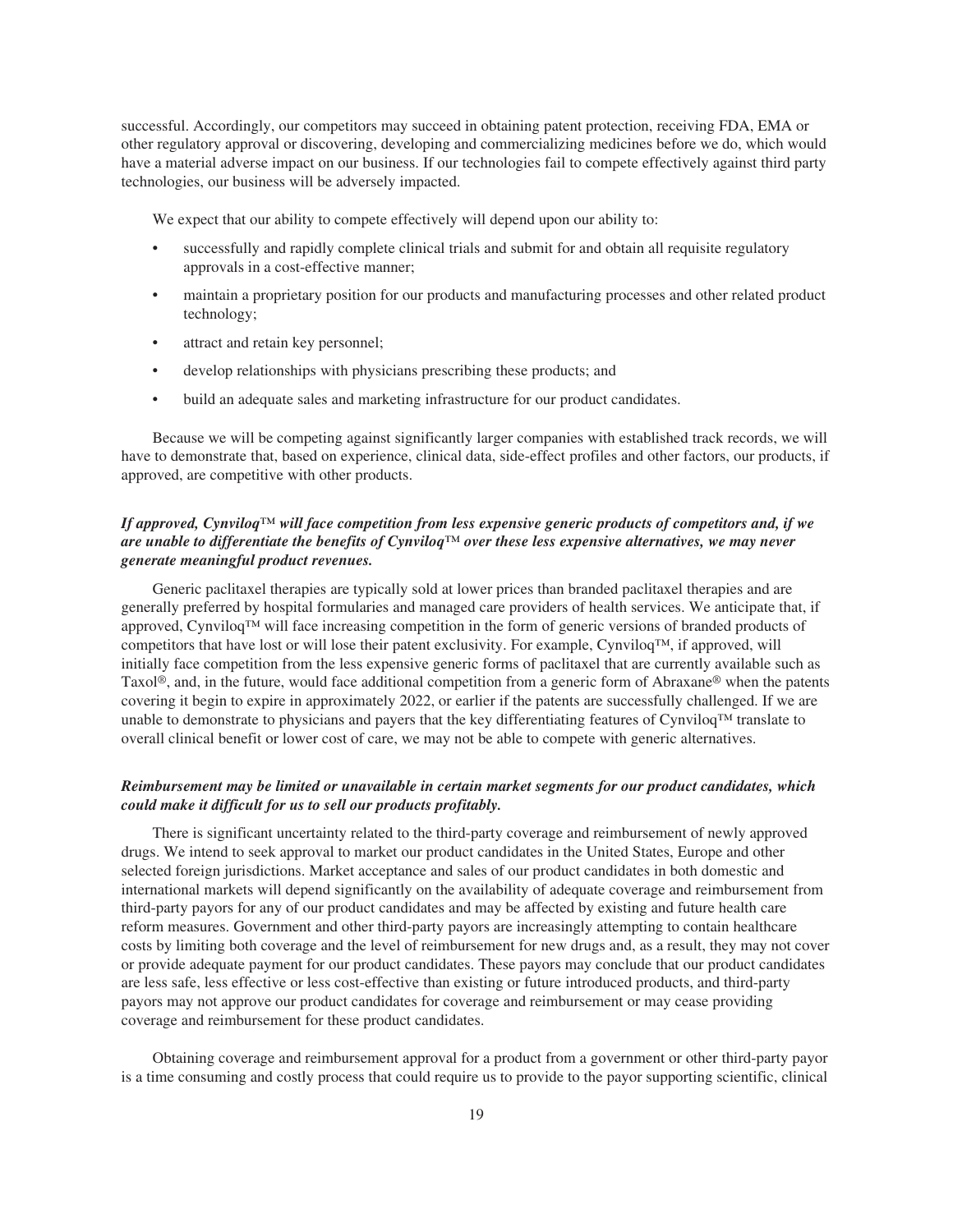and cost-effectiveness data for the use of our products. We may not be able to provide data sufficient to gain acceptance with respect to coverage and reimbursement. If reimbursement of our future products is unavailable or limited in scope or amount, or if pricing is set at unsatisfactory levels, we may be unable to achieve or sustain profitability.

In some foreign countries, particularly in the European Union, the pricing of prescription pharmaceuticals is subject to governmental control. In these countries, pricing negotiations with governmental authorities can take considerable time after the receipt of marketing approval for a product candidate. To obtain reimbursement or pricing approval in some countries, we may be required to conduct additional clinical trials that compare the cost-effectiveness of our product candidates to other available therapies. If reimbursement of our product candidates is unavailable or limited in scope or amount in a particular country, or if pricing is set at unsatisfactory levels, we may be unable to achieve or sustain profitability of our products in such country.

#### *Healthcare reform measures could hinder or prevent our product candidates' commercial success.*

In both the United States and certain foreign jurisdictions, there have been and we expect there will continue to be a number of legislative and regulatory changes to the health care system that could impact our ability to sell our products profitably. The United States government and other governments have shown significant interest in pursuing healthcare reform. In particular, the Medicare Modernization Act of 2003 revised the payment methodology for many products under the Medicare program in the United States. This has resulted in lower rates of reimbursement. In 2010, the Patient Protection and Affordable Care Act, as amended by the Health Care and Education Reconciliation Act, collectively, the Healthcare Reform Law, was enacted. The Healthcare Reform Law substantially changes the way healthcare is financed by both governmental and private insurers. Such government-adopted reform measures may adversely impact the pricing of healthcare products and services in the United States or internationally and the amount of reimbursement available from governmental agencies or other third-party payors.

There have been, and likely will continue to be, legislative and regulatory proposals at the federal and state levels directed at broadening the availability of healthcare and containing or lowering the cost of healthcare. We cannot predict the initiatives that may be adopted in the future. The continuing efforts of the government, insurance companies, managed care organizations and other payors of healthcare services to contain or reduce costs of healthcare may adversely affect the demand for any drug products for which we may obtain regulatory approval, as well as our ability to set satisfactory prices for our products, to generate revenues, and to achieve and maintain profitability.

## *Certain of our potential product candidates are in early stages of development and any product candidates that we develop will require extensive preclinical and clinical testing before they are approved by the appropriate regulatory agency, if at all.*

The FDA regulates, among other things, the development, testing, manufacture, safety, efficacy, recordkeeping, labeling, storage, approval, advertising, promotion, sale and distribution of biopharmaceutical products. We are in the early stages of developing potential product candidates, and any candidates that we develop will require extensive preclinical and clinical testing before they will be approved by the FDA or another regulatory authority in a jurisdiction outside the Unites States, if at all. We have not yet developed any product candidate; if we were to do so there are a number of requirements that we would be required to satisfy in order to begin conducting preclinical trials and there can be no assurance that we will develop product candidates or complete the steps necessary to allow us to commence these trials. We cannot predict with any certainty the results of preclinical testing or whether such trials would yield sufficient data to permit us, or those with whom we collaborate, to proceed with clinical development and ultimately submit an application for regulatory approval of our product candidates in the Unites States or abroad, or whether such applications would be approved by the appropriate regulatory agency. Further, our product candidates may not receive regulatory approval even if they are successful in clinical trials. If we do not receive regulatory approvals for our product candidates, we may not be able to continue our operations.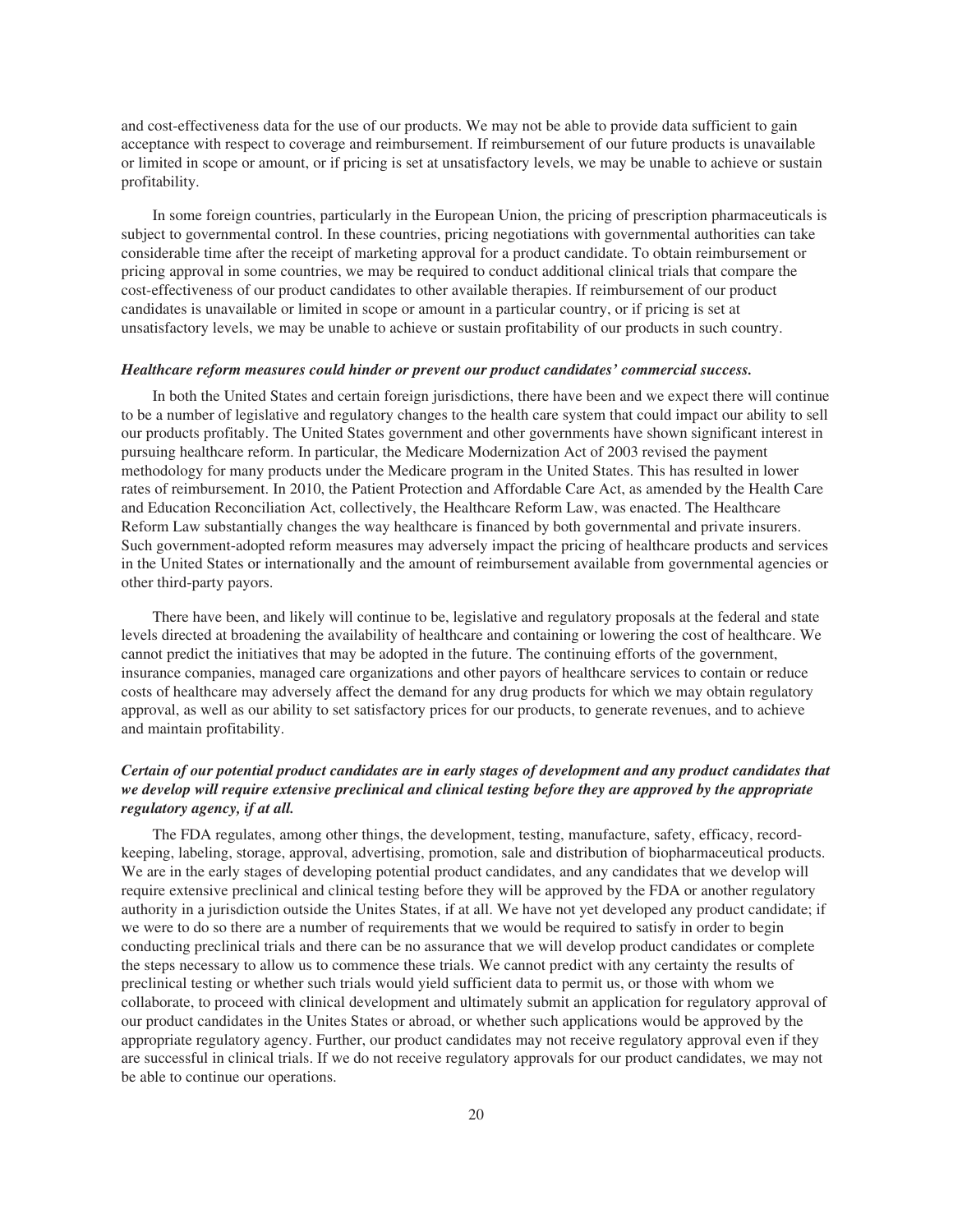## *Failure to successfully validate, develop and obtain regulatory approval for companion diagnostics could harm our long-term drug development strategy.*

As one of the key elements of our clinical development strategy, we seek to identify patients within a disease category or indication who may derive selective and meaningful benefit from the product candidates we are developing. In collaboration with partners, we plan to develop companion diagnostics to help us to more accurately identify patients within a particular category or indication, both during our clinical trials and in connection with the commercialization of certain of our product candidates. Companion diagnostics are subject to regulation by the FDA and comparable foreign regulatory authorities as medical devices and require separate regulatory approval prior to commercialization. We do not develop companion diagnostics internally and thus we are dependent on the sustained cooperation and effort of our third-party collaborators in developing and obtaining approval for these companion diagnostics. We and our collaborators may encounter difficulties in developing and obtaining approval for the companion diagnostics, including issues relating to selectivity/ specificity, analytical validation, reproducibility, or clinical validation. Any delay or failure by our collaborators to develop or obtain regulatory approval of the companion diagnostics could delay or prevent approval of our product candidates. In addition, our collaborators may encounter production difficulties that could constrain the supply of the companion diagnostics, and both they and we may have difficulties gaining acceptance of the use of the companion diagnostics in the clinical community. If such companion diagnostics fail to gain market acceptance, it would have an adverse effect on our ability to derive revenues from sales of our products. In addition, the diagnostic company with whom we contract may decide to discontinue selling or manufacturing the companion diagnostic that we anticipate using in connection with development and commercialization of our product candidates or our relationship with such diagnostic company may otherwise terminate. We may not be able to enter into arrangements with another diagnostic company to obtain supplies of an alternative diagnostic test for use in connection with the development and commercialization of our product candidates or do so on commercially reasonable terms, which could adversely affect and/or delay the development or commercialization of our product candidates.

#### *Our product development efforts may not be successful.*

Our product development efforts for our FIC therapeutic antibodies, AfDC and rIVIG technologies are designed to focus on novel therapeutic approaches and technologies that have not been widely studied. We are applying these approaches and technologies in our attempt to discover new treatments for conditions that are also the subject of research and development efforts of many other companies. These approaches and technologies may never be successful.

## *Our failure to find third party collaborators to assist or share in the costs of product development could materially harm our business, financial condition and results of operations.*

Our strategy for the development and commercialization of our proprietary product candidates may include the formation of collaborative arrangements with third parties. Potential third parties include biopharmaceutical, pharmaceutical and biotechnology companies, academic institutions and other entities. Third-party collaborators may assist us in:

- funding research, preclinical development, clinical trials and manufacturing;
- seeking and obtaining regulatory approvals; and
- successfully commercializing any future product candidates.

If we are not able to establish further collaboration agreements, we may be required to undertake product development and commercialization at our own expense. Such an undertaking may limit the number of product candidates that we will be able to develop, significantly increase our capital requirements and place additional strain on our internal resources. Our failure to enter into additional collaborations could materially harm our business, financial condition and results of operations.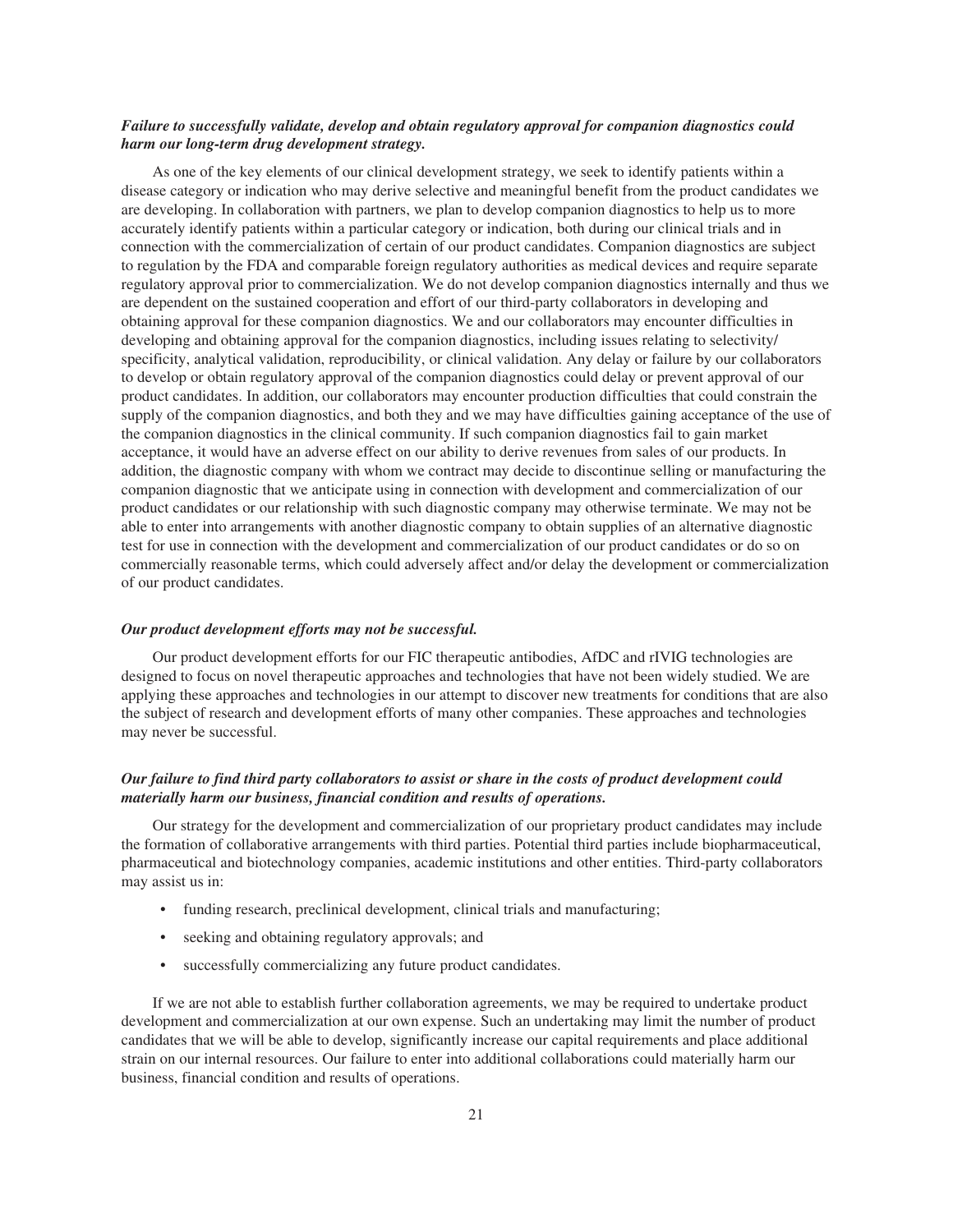In addition, our dependence on licensing, collaboration and other agreements with third parties may subject us to a number of risks. These agreements may not be on terms that prove favorable to us and may require us to relinquish certain rights in our product candidates. To the extent we agree to work exclusively with one collaborator in a given area, our opportunities to collaborate with other entities could be curtailed. Lengthy negotiations with potential new collaborators may lead to delays in the research, development or commercialization of product candidates. The decision by our collaborators to pursue alternative technologies or the failure of our collaborators to develop or commercialize successfully any product candidate to which they have obtained rights from us could materially harm our business, financial condition and results of operations.

## *Adverse economic conditions may have material adverse consequences on our business, results of operations and financial condition.*

Unpredictable and unstable changes in economic conditions, including recession, inflation, increased government intervention, or other changes, may adversely affect our general business strategy. We rely upon our ability to generate additional sources of liquidity and we may need to raise additional funds through public or private debt or equity financings in order to fund existing operations or to take advantage of opportunities, including acquisitions of complementary businesses or technologies. Any adverse event would have a material adverse impact on our business, results of operations and financial condition.

#### *Occasionally, we expect to rely on third parties to gain access to certain antigens.*

We expect to gain access to certain antigens through contractual arrangements with leading academic researchers, through companies involved in supplying antigens, by isolating them ourselves, or from publicly available sources. In the event we are unable to access antigens in sufficient quantities, or at all, we may not be able to perform antibody discovery activities for certain antigens, which may have an adverse impact on our business and financial condition.

## *Because our development activities are expected to rely heavily on sensitive and personal information, an area which is highly regulated by privacy laws, we may not be able to generate, maintain or access essential patient samples or data to continue our research and development efforts in the future on reasonable terms and conditions, which may adversely affect our business.*

We may have access to very sensitive data regarding patients whose tissue samples are used in our studies. This data will contain information that is personal in nature. The maintenance of this data is subject to certain privacy-related laws, which impose upon us administrative and financial burdens, and litigation risks. For instance, the rules promulgated by the Department of Health and Human Services under the Health Insurance Portability and Accountability Act, or HIPAA, create national standards to protect patients' medical records and other personal information in the U.S. These rules require that healthcare providers and other covered entities obtain written authorizations from patients prior to disclosing protected health care information of the patient to companies. If the patient fails to execute an authorization or the authorization fails to contain all required provisions, then we will not be allowed access to the patient's information and our research efforts can be substantially delayed. Furthermore, use of protected health information that is provided to us pursuant to a valid patient authorization is subject to the limits set forth in the authorization (i.e., for use in research and in submissions to regulatory authorities for product approvals). As such, we are required to implement policies, procedures and reasonable and appropriate security measures to protect individually identifiable health information we receive from covered entities, and to ensure such information is used only as authorized by the patient. Any violations of these rules by us could subject us to civil and criminal penalties and adverse publicity, and could harm our ability to initiate and complete clinical studies required to support regulatory applications for our proposed products. In addition, HIPAA does not replace federal, state, or other laws that may grant individuals even greater privacy protections. We can provide no assurance that future legislation will not prevent us from generating or maintaining personal data or that patients will consent to the use of their personal information, either of which may prevent us from undertaking or publishing essential research. These burdens or risks may prove too great for us to reasonably bear, and may adversely affect our ability to achieve profitability or maintain profitably in the future.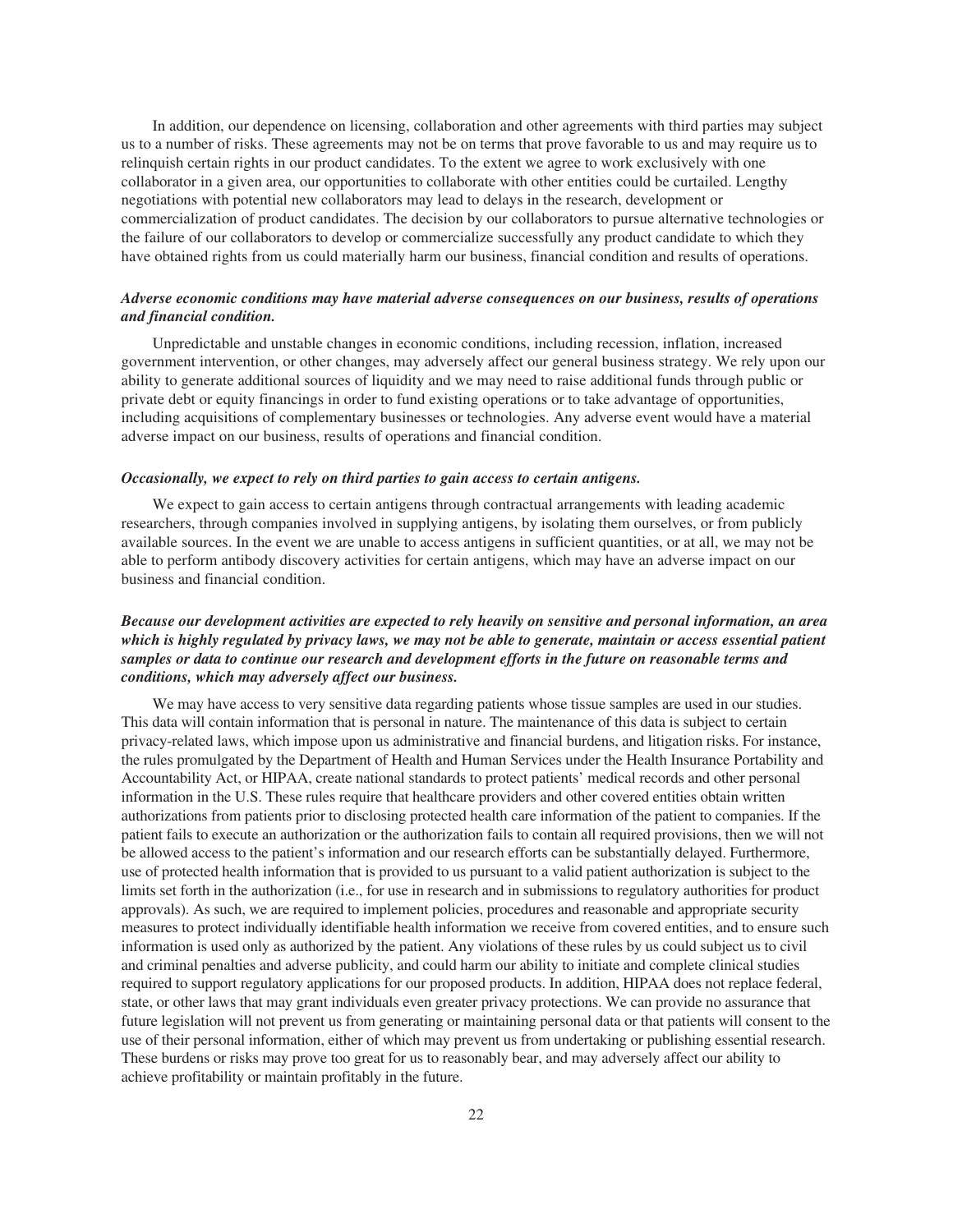## *Our therapeutic product candidates for which we intend to seek approval as biological products may face competition sooner than expected.*

With the enactment of the Biologics Price Competition and Innovation Act of 2009, or BPCIA, as part of the Health Care Reform Law, an abbreviated pathway for the approval of biosimilar and interchangeable biological products was created. The new abbreviated regulatory pathway establishes legal authority for the FDA to review and approve biosimilar biologics, including the possible designation of a biosimilar as "interchangeable." The FDA defines an interchangeable biosimilar as a product that, in terms of safety or diminished efficacy, presents no greater risk when switching between the biosimilar and its reference product than the risk of using the reference product alone. Under the BPCIA, an application for a biosimilar product cannot be submitted to the FDA until four years, or approved by the FDA until 12 years, after the original brand product identified as the reference product was approved under a BLA. The new law is complex and is only beginning to be interpreted by the FDA. As a result, its ultimate impact, implementation and meaning are subject to uncertainty. While it is uncertain when any such processes may be fully adopted by the FDA, any such processes could have a material adverse effect on the future commercial prospects for our biological products.

We believe that if any of our product candidates were to be approved as biological products under a BLA, such approved products should qualify for the 12-year period of exclusivity. However, there is a risk that the U.S. Congress could amend the BPCIA to significantly shorten this exclusivity period as proposed by President Obama, potentially creating the opportunity for generic competition sooner than anticipated. Moreover, the extent to which a biosimilar, once approved, will be substituted for any one of our reference products in a way that is similar to traditional generic substitution for non-biological products is not yet clear, and will depend on a number of marketplace and regulatory factors that are still developing. In addition, a competitor could decide to forego the biosimilar route and submit a full BLA after completing its own preclinical studies and clinical trials. In such cases, any exclusivity to which we may be eligible under the BPCIA would not prevent the competitor from marketing its product as soon as it is approved.

#### *We may be exposed to liability claims associated with the use of hazardous materials and chemicals.*

Our research and development activities may involve the controlled use of hazardous materials and chemicals. Although we believe that our safety procedures for using, storing, handling and disposing of these materials comply with federal, state and local laws and regulations, we cannot completely eliminate the risk of accidental injury or contamination from these materials. In the event of such an accident, we could be held liable for any resulting damages and any liability could materially adversely affect our business, financial condition and results of operations. We do not currently maintain hazardous materials insurance coverage. In addition, the federal, state and local laws and regulations governing the use, manufacture, storage, handling and disposal of hazardous or radioactive materials and waste products may require us to incur substantial compliance costs that could materially harm our business.

## *If we are unable to retain and recruit qualified scientists and advisors, or if any of our key executives, key employees or key consultants discontinues his or her employment or consulting relationship with us, it may delay our development efforts or otherwise harm our business.*

We may not be able to attract or retain qualified management and scientific and clinical personnel in the future due to the intense competition for qualified personnel among biotechnology, pharmaceutical and other businesses, particularly in the San Diego, California area. Our industry has experienced a high rate of turnover of management personnel in recent years. If we are not able to attract, retain and motivate necessary personnel to accomplish our business objectives, we may experience constraints that will significantly impede the successful development of any product candidates, our ability to raise additional capital and our ability to implement our overall business strategy.

We are highly dependent on key members of our management and scientific staff, especially Henry Ji, Ph.D, our Chief Executive Officer and President, Vuong Trieu, Ph.D., our Chief Scientific Officer, George Uy, our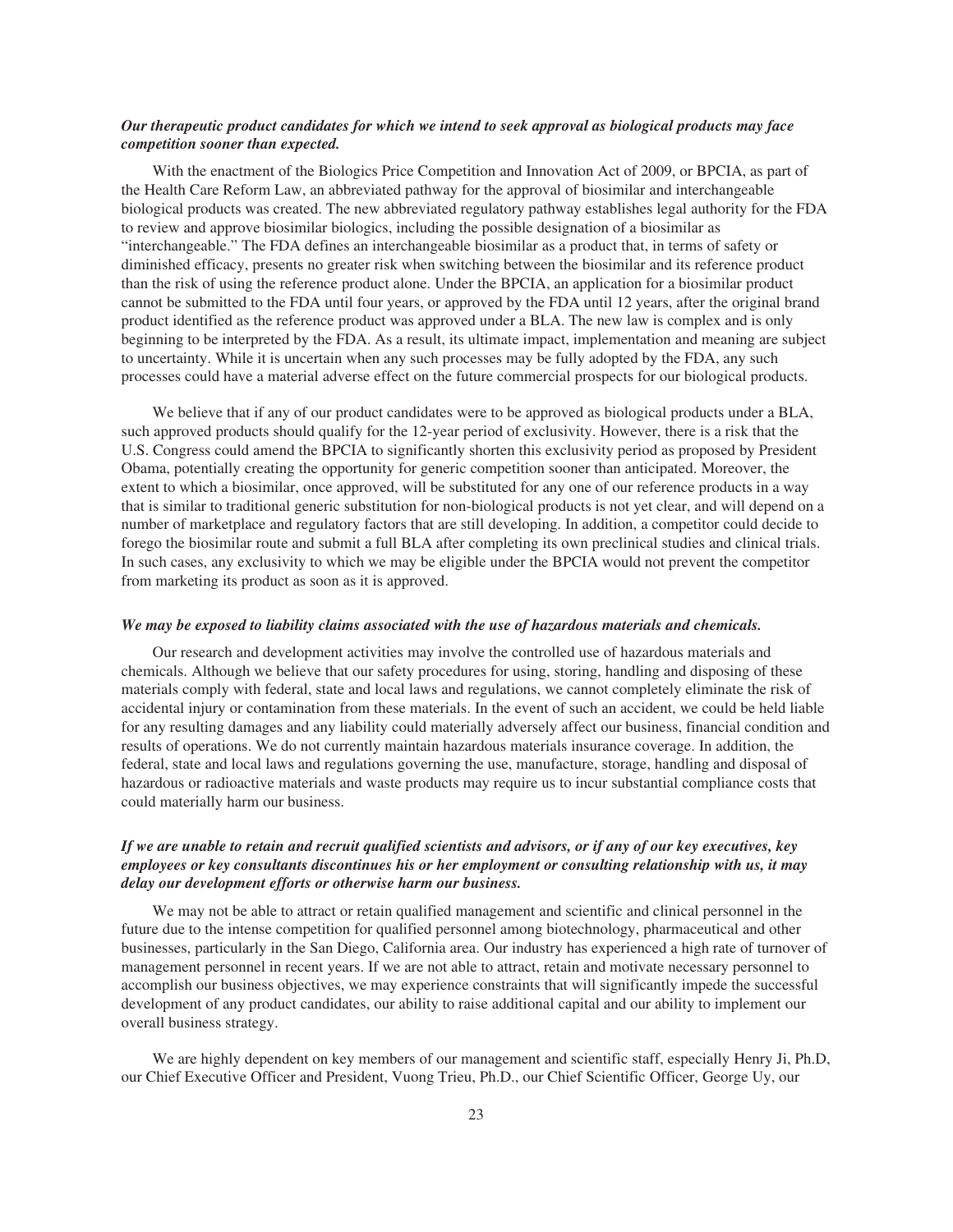Chief Commercial Officer and Richard Vincent, our Chief Financial Officer. Our success also depends on our ability to continue to attract, retain and motivate highly skilled junior, mid-level, and senior managers as well as junior, mid-level, and senior scientific and medical personnel. The loss of any of our executive officers, key employees or key consultants and our inability to find suitable replacements could impede the achievement of our research and development objectives, potentially harm our business, financial condition and prospects. Furthermore, recruiting and retaining qualified scientific personnel to perform research and development work in the future is critical to our success. We may be unable to attract and retain personnel on acceptable terms given the competition among biotechnology, biopharmaceutical and health care companies, universities and non-profit research institutions for experienced scientists. Certain of our current officers, directors, scientific advisors and/ or consultants or certain of the officers, directors, scientific advisors and/or consultants hereafter appointed may from time to time serve as officers, directors, scientific advisors and/or consultants of other biopharmaceutical or biotechnology companies. We do not maintain "key man" insurance policies on any of our officers or employees. All of our employees are employed "at will" and, therefore, each employee may leave our employment at any time.

We may not be able to attract or retain qualified management and scientific personnel in the future due to the intense competition for a limited number of qualified personnel among biopharmaceutical, biotechnology, pharmaceutical and other businesses. Many of the other pharmaceutical companies that we compete against for qualified personnel have greater financial and other resources, different risk profiles and a longer history in the industry than we do. They also may provide more diverse opportunities and better chances for career advancement. Some of these characteristics may be more appealing to high quality candidates than what we have to offer. If we are unable to continue to attract and retain high quality personnel, the rate and success at which we can develop and commercialize product candidates will be limited.

We plan to grant stock options or other forms of equity awards in the future as a method of attracting and retaining employees, motivating performance and aligning the interests of employees with those of our stockholders. If we are unable to implement and maintain equity compensation arrangements that provide sufficient incentives, we may be unable to retain our existing or acquired employees and attract additional qualified candidates. If we are unable to retain our existing employees, including qualified scientific personnel, and attract additional qualified candidates, our business and results of operations could be adversely affected.

## *Our employees may engage in misconduct or other improper activities, including noncompliance with regulatory standards and requirements, which could have a material adverse effect on our business.*

We are exposed to the risk of employee fraud or other misconduct. Misconduct by employees could include intentional failures to comply with FDA regulations, provide accurate information to the FDA, comply with manufacturing standards we have established, comply with federal and state health-care fraud and abuse laws and regulations, report financial information or data accurately or disclose unauthorized activities to us. In particular, sales, marketing and business arrangements in the healthcare industry are subject to extensive laws and regulations intended to prevent fraud, kickbacks, self-dealing and other abusive practices. These laws and regulations may restrict or prohibit a wide range of pricing, discounting, marketing and promotion, sales commission, customer incentive programs and other business arrangements. Employee misconduct could also involve the improper use of information obtained in the course of clinical trials, which could result in regulatory sanctions and serious harm to our reputation. We have adopted a Code of Business Conduct and Ethics, but it is not always possible to identify and deter employee misconduct, and the precautions we take to detect and prevent this activity may not be effective in controlling unknown or unmanaged risks or losses or in protecting us from governmental investigations or other actions or lawsuits stemming from a failure to be in compliance with such laws or regulations. If any such actions are instituted against us, and we are not successful in defending ourselves or asserting our rights, those actions could have a significant impact on our business and results of operations, including the imposition of significant fines or other sanctions.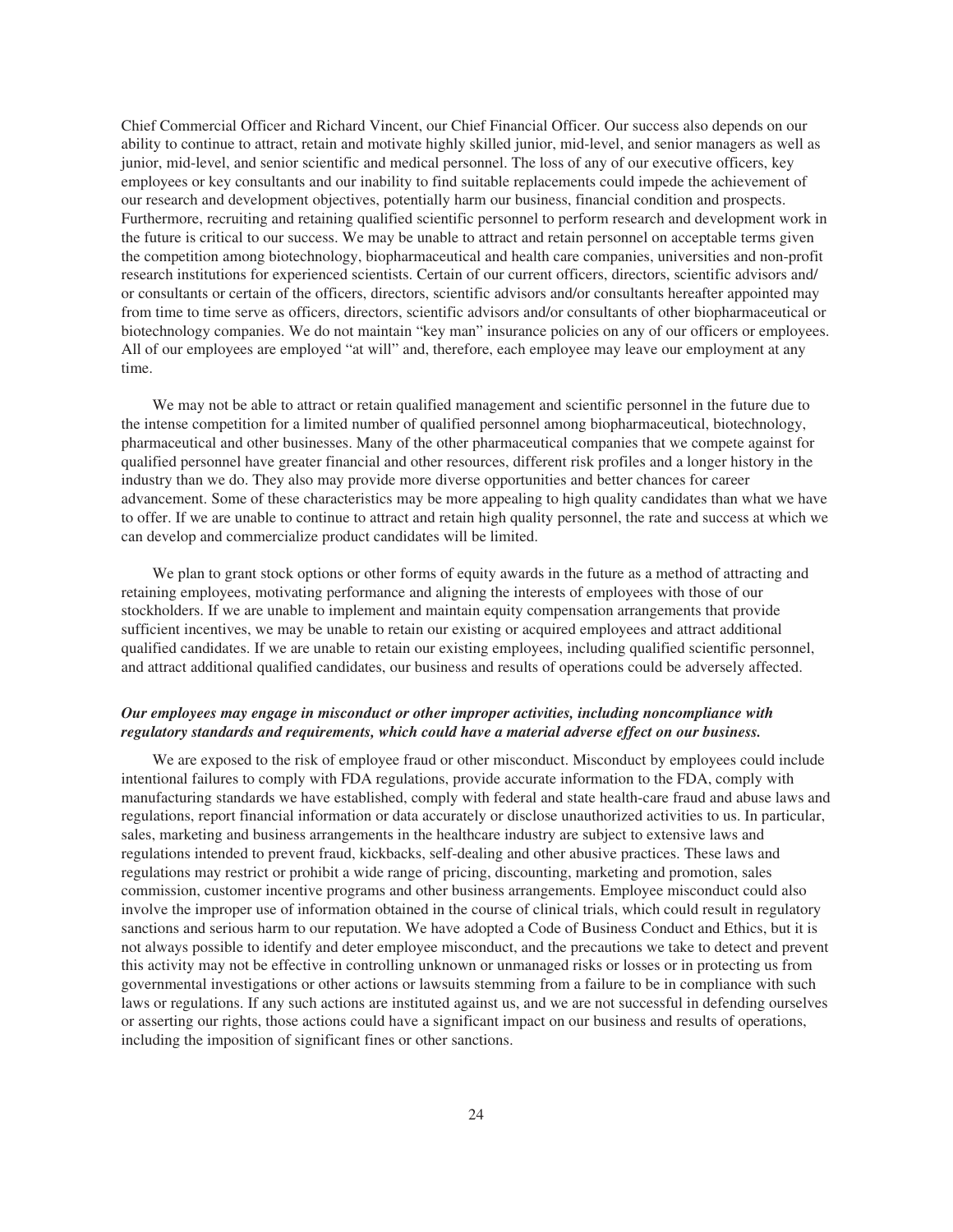## *We may be subject, directly or indirectly, to federal and state healthcare fraud and abuse laws, false claims laws and health information privacy and security laws. If we are unable to comply, or have not fully complied, with such laws, we could face substantial penalties.*

If we obtain FDA approval for any of our product candidates and begin commercializing those products in the United States, our operations may be directly, or indirectly through our customers, subject to various federal and state fraud and abuse laws, including, without limitation, the federal Anti-Kickback Statute and the federal False Claims Act. These laws may impact, among other things, our proposed sales, marketing and education programs. In addition, we may be subject to patient privacy regulation by both the federal government and the states in which we conduct our business. The laws that may affect our ability to operate include:

- the federal Anti-Kickback Statute, which prohibits, among other things, persons from knowingly and willfully soliciting, receiving, offering or paying remuneration, directly or indirectly, to induce, or in return for, the purchase or recommendation of an item or service reimbursable under a federal healthcare program, such as the Medicare and Medicaid programs;
- federal civil and criminal false claims laws and civil monetary penalty laws, which prohibit, among other things, individuals or entities from knowingly presenting, or causing to be presented, claims for payment from Medicare, Medicaid, or other third-party payers that are false or fraudulent;
- the federal Health Insurance Portability and Accountability Act of 1996, or HIPAA, which created new federal criminal statutes that prohibit executing a scheme to defraud any healthcare benefit program and making false statements relating to healthcare matters;
- HIPAA, as amended by the Health Information Technology and Clinical Health Act, or HITECH, and its implementing regulations, which imposes certain requirements relating to the privacy, security and transmission of individually identifiable health information; and
- state law equivalents of each of the above federal laws, such as anti-kickback and false claims laws which may apply to items or services reimbursed by any third-party payer, including commercial insurers, and state laws governing the privacy and security of health information in certain circumstances, many of which differ from each other in significant ways and may not have the same effect, thus complicating compliance efforts.

If our operations are found to be in violation of any of the laws described above or any other governmental regulations that apply to us, we may be subject to penalties, including civil and criminal penalties, damages, fines and the curtailment or restructuring of our operations, any of which could adversely affect our ability to operate our business and our results of operations.

## *If product liability lawsuits are brought against us, we may incur substantial liabilities and may be required to limit commercialization of our product candidates.*

We face an inherent risk of product liability as a result of the clinical testing of our product candidates and will face an even greater risk if we commercialize any products. For example, we may be sued if any product we develop allegedly causes injury or is found to be otherwise unsuitable during product testing, manufacturing, marketing or sale. Any such product liability claims may include allegations of defects in manufacturing, defects in design, a failure to warn of dangers inherent in the product, negligence, strict liability, and a breach of warranties. Claims could also be asserted under state consumer protection acts. If we cannot successfully defend ourselves against product liability claims, we may incur substantial liabilities or be required to limit commercialization of our product candidates, if approved. Even successful defense would require significant financial and management resources. Regardless of the merits or eventual outcome, liability claims may result in:

- decreased demand for our product candidates or products that we may develop;
- injury to our reputation;
- withdrawal of clinical trial participants;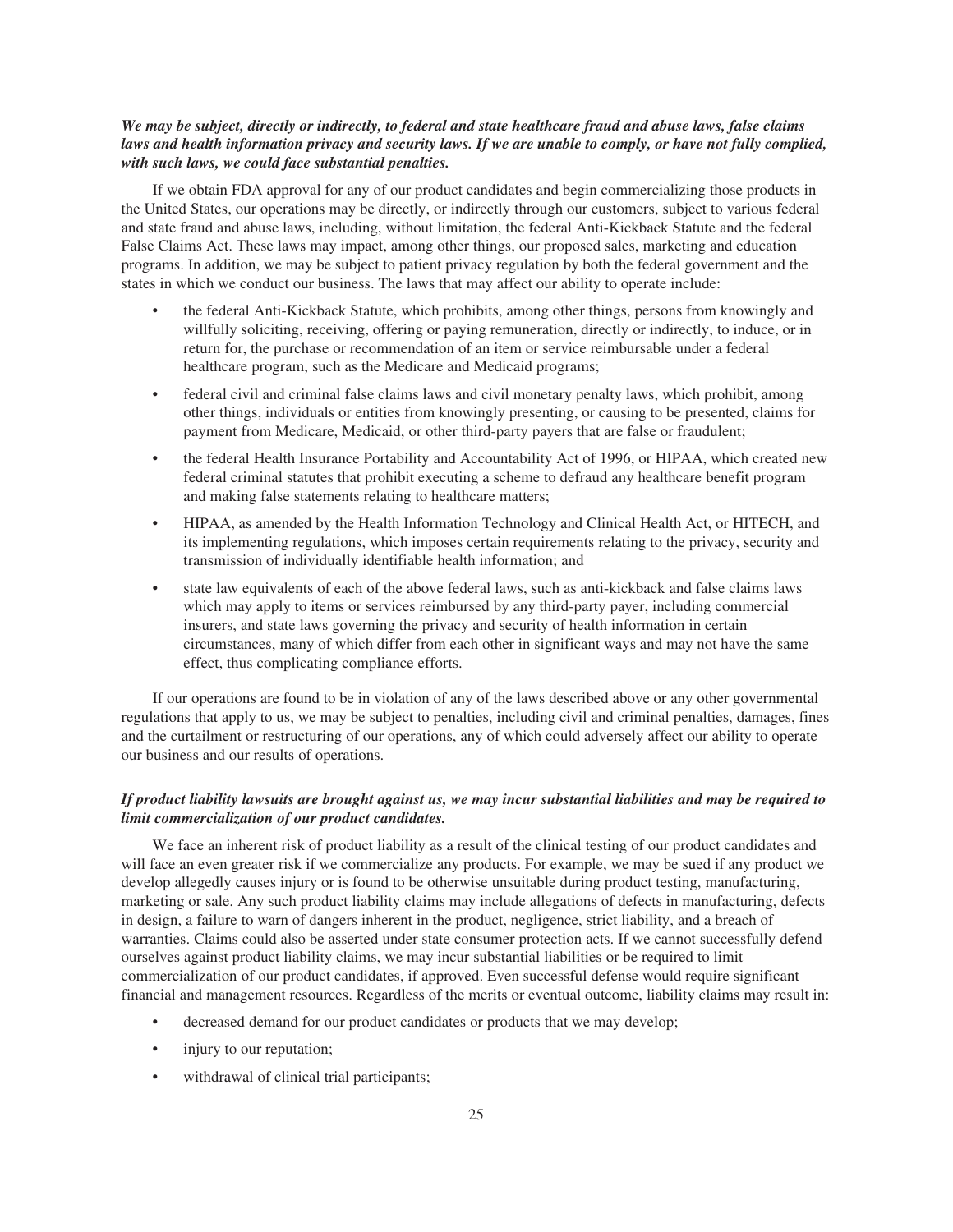- initiation of investigations by regulators;
- costs to defend the related litigation;
- a diversion of management's time and our resources;
- substantial monetary awards to trial participants or patients;
- product recalls, withdrawals or labeling, marketing or promotional restrictions;
- loss of revenues from product sales; and
- the inability to commercialize our product candidates.

Our inability to obtain and retain sufficient product liability insurance at an acceptable cost to protect against potential product liability claims could prevent or inhibit the commercialization of products we develop.

#### *We will need to increase the size of our company and may not effectively manage our growth.*

Our success will depend upon growing our business and our employee base. Over the next 12 months, we plan to add additional employees to assist us with research and development. Our future growth, if any, may cause a significant strain on our management, and our operational, financial and other resources. Our ability to manage our growth effectively will require us to implement and improve our operational, financial and management systems and to expand, train, manage and motivate our employees. These demands may require the hiring of additional management personnel and the development of additional expertise by management. Any increase in resources devoted to research and product development without a corresponding increase in our operational, financial and management systems could have a material adverse effect on our business, financial condition, and results of operations.

## *Any disruption in our research and development facilities could adversely affect our business, financial condition and results of operations.*

Our principal executive offices, which house our research and development programs, are located in San Diego, California. Our facilities may be affected by natural or man-made disasters. Earthquakes are of particular significance since our facilities are located in an earthquake-prone area. We are also vulnerable to damage from other types of disasters, including power loss, attacks from extremist organizations, fire, floods and similar events. In the event that our facilities were affected by a natural or man-made disaster, we may be forced to curtail our operations and/or rely on third-parties to perform some or all of our research and development activities. Although we believe we possess adequate insurance for damage to our property and the disruption of our business from casualties, such insurance may not be sufficient to cover all of our potential losses and may not continue to be available to us on acceptable terms, or at all. In the future, we may choose to expand our operations in either our existing facilities or in new facilities. If we expand our worldwide manufacturing locations, there can be no assurance that this expansion will occur without implementation difficulties, or at all.

## *International operations may expose us to foreign currency exchange rate fluctuations for all foreign currencies in which we do business and we may be materially adversely affected by these fluctuations.*

We formed Sorrento Hong Kong effective December 4, 2012. Sorrento Hong Kong had no operations in 2012 or through September 30, 2013. In the event Sorrento Hong Kong becomes operational, we may have an international subsidiary that operates in a foreign currency which would expose us to foreign currency exchange rate fluctuations. We intend to hedge any foreign currency risks associated with potential transactions by entering into forward contracts. Although we may enter into such forward contracts, they may not be adequate to eliminate the risk of foreign currency exchange rate exposures. International operations may also expose us to currency fluctuations as we translate the financial statements of our international subsidiary to U.S. Dollars.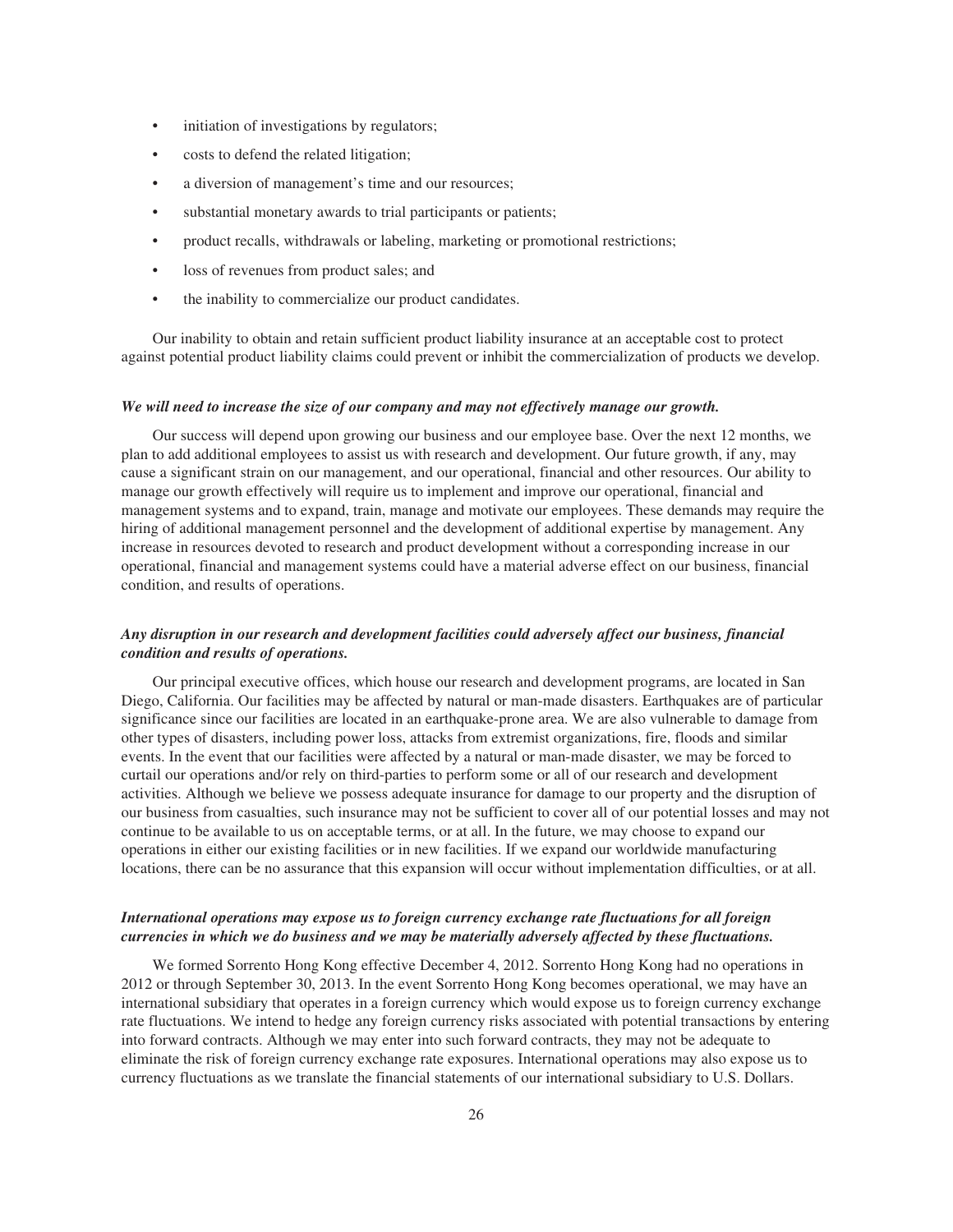#### *Our business and operations would suffer in the event of system failures.*

Despite the implementation of security measures, our internal computer systems and those of our CROs and other contractors and consultants are vulnerable to damage from computer viruses, unauthorized access, natural disasters, terrorism, war and telecommunication and electrical failures. While we have not experienced any such system failure, accident or security breach to date, if such an event were to occur and cause interruptions in our operations, it could result in a material disruption of our drug development programs. For example, the loss of clinical trial data from completed or ongoing or planned clinical trials could result in delays in our regulatory approval efforts and significantly increase our costs to recover or reproduce the data. To the extent that any disruption or security breach was to result in a loss of or damage to our data or applications, or inappropriate disclosure of confidential or proprietary information, we could incur liability and the further development of our product candidates could be delayed.

## *If we acquire companies or technologies in the future, they could prove difficult to integrate, disrupt our business, dilute stockholder value, and adversely affect our operating results and the value of our common stock.*

As part of our business strategy, we may acquire, enter into joint ventures with, or make investments in complementary or synergistic companies, services, and technologies in the future. Acquisitions and investments involve numerous risks, including:

- difficulties in identifying and acquiring products, technologies, or businesses that will help our business;
- difficulties in integrating operations, technologies, services, and personnel;
- diversion of financial and managerial resources from existing operations;
- the risk of entering new development activities and markets in which we have little to no experience;
- risks related to the assumption of known and unknown liabilities; and
- risks related to our ability to raise sufficient capital to fund additional operating activities.

As a result, if we fail to properly evaluate acquisitions or investments, we may not achieve the anticipated benefits of any such acquisitions, we may incur costs in excess of what we anticipate, and management resources and attention may be diverted from other necessary or valuable activities.

## *The terms of our secured debt facility require us to meet certain operating and financial covenants and place restrictions on our operating and financial flexibility. If we raise additional capital through debt financing, the terms of any new debt could further restrict our ability to operate our business.*

We have a \$5.0 million loan and security agreement with Oxford Finance LLC and Silicon Valley Bank that is secured by a lien covering substantially all of our assets, excluding intellectual property. As of September 30, 2013, the outstanding principal balance of the Oxford Finance LLC and Silicon Valley Bank loan was \$5.0 million. The loan agreement contains customary affirmative and negative covenants and events of default. The affirmative covenants include, among others, covenants requiring us to maintain our legal existence and governmental approvals, deliver certain financial reports and maintain insurance coverage. The negative covenants include, among others, restrictions on transferring collateral, changing our business, incurring additional indebtedness, engaging in mergers or acquisitions, paying dividends or making other distributions, making investments and creating other liens on our assets, in each case subject to customary exceptions. If we default under the loan agreement, the lenders may accelerate all of our repayment obligations and take control of our pledged assets, potentially requiring us to renegotiate our agreement on terms less favorable to us or to immediately cease operations. Further, if we are liquidated, the lender's right to repayment would be senior to the rights of the holders of our common stock to receive any proceeds from the liquidation. The lenders could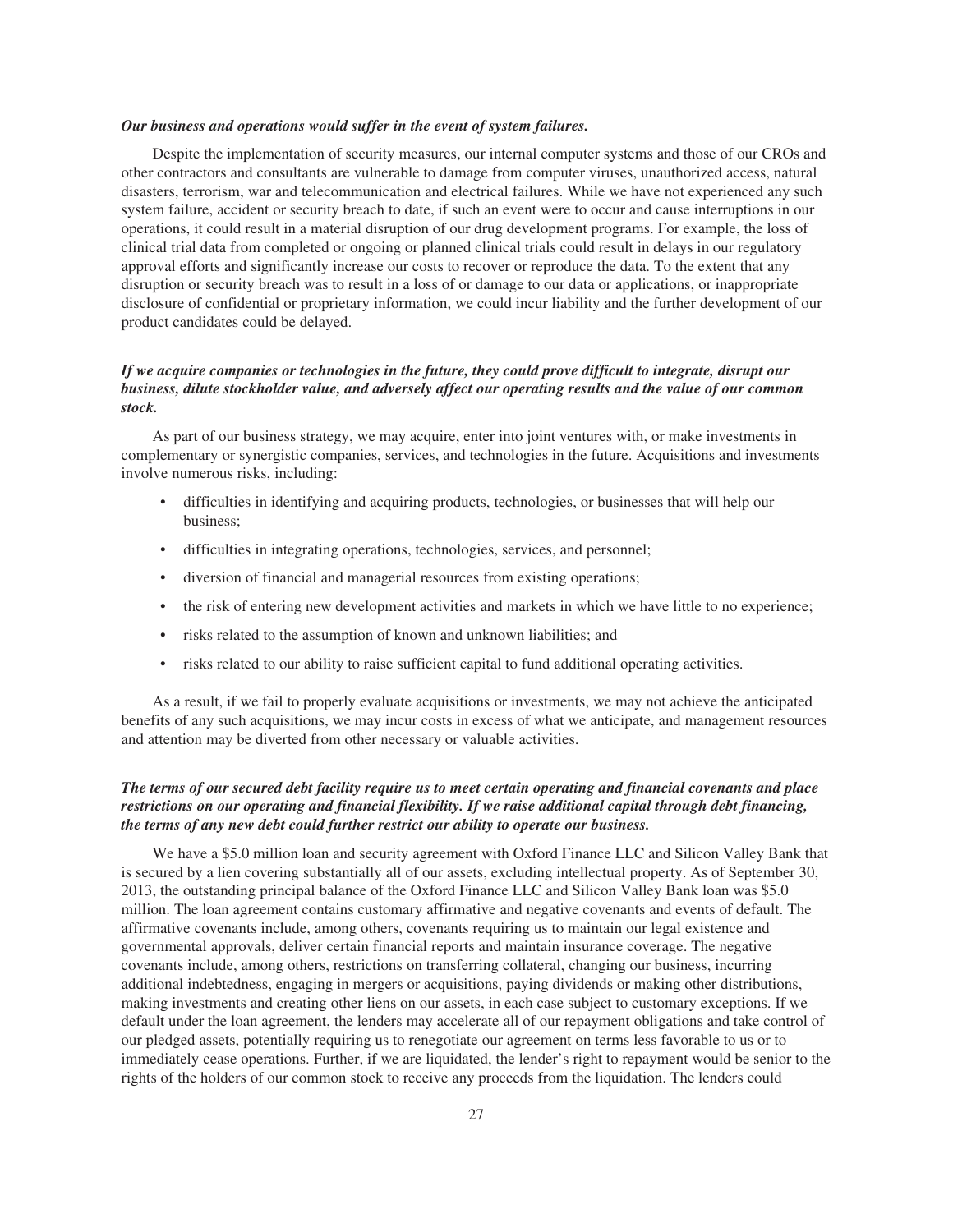declare a default upon the occurrence of any event that they interpret as a material adverse change as defined under the loan agreement, thereby requiring us to repay the loan immediately or to attempt to reverse the declaration of default through negotiation or litigation. Any declaration by the lenders of an event of default could significantly harm our business and prospects and could cause the price of our common stock to decline. If we raise any additional debt financing, the terms of such additional debt could further restrict our operating and financial flexibility.

#### **Risks Related to the Acquisitions of IgDraSol, Sherrington and Concortis.**

#### *We may fail to realize the anticipated benefits of the acquisitions of Sherrington, IgDraSol and Concortis.*

The success of the acquisitions of IgDraSol, Sherrington and Concortis will depend on, among other things, our ability to combine our business with IgDraSol, Sherrington and Concortis in a manner that does not materially disrupt existing relationships and that allows us to achieve development and operational synergies. If we are unable to achieve these objectives, the anticipated benefits of the acquisition may not be realized fully or at all or may take longer to realize than expected. In particular, the acquisition may not be accretive to our stock value or development pipeline in the near or long term.

It is possible that the integration process could result in the loss of key employees; the disruption of our ongoing business or the ongoing business of IgDraSol or Concortis; or inconsistencies in standards, controls, procedures, or policies that could adversely affect our ability to maintain relationships with third parties and employees or to achieve the anticipated benefits of the acquisition. Integration efforts between the two companies will also divert management's attention from our core business and other opportunities that could have been beneficial to our shareholders. An inability to realize the full extent of, or any of, the anticipated benefits of the acquisition, as well as any delays encountered in the integration process, could have an adverse effect on our business and results of operations, which may affect the value of the shares of our common stock after the completion of the acquisition. If we are unable to achieve these objectives, the anticipated benefits of the acquisition may not be realized fully or at all or may take longer to realize than expected. In particular, the acquisition may not be accretive to our stock value or development pipeline in the near or long term.

## *We expect to incur significant additional costs in connection with the acquisitions of IgDraSol, Sherrington and Concortis and integrating the companies into a single business.*

During 2013, we incurred significant legal and professional fees in connection with the IgDraSol, Sherrington and Concortis acquisitions. We expect to incur additional costs integrating the companies' operations, higher development and regulatory costs, and personnel, which cannot be estimated accurately at this time. If the total costs of the integration of these companies and advancement of the Cynviloq™, Sherrington and Concortis assets exceed the anticipated benefits of the acquisitions, our financial results could be adversely affected.

#### **Risks Related to Our Intellectual Property**

## *Our ability to protect our intellectual property rights will be critically important to the success of our business, and we may not be able to protect these rights in the U.S. or abroad.*

Our success, competitive position and future revenues will depend in part on our ability to obtain and maintain patent protection for our product candidates, methods, processes and other technologies, to prevent third parties from infringing on our proprietary rights and to operate without infringing upon the proprietary rights of third parties. We will be able to protect our proprietary rights from unauthorized use by third parties only to the extent that our proprietary rights are covered by valid and enforceable patents or are effectively maintained as trade secrets. We attempt to protect our proprietary position by maintaining trade secrets and by filing U.S. and foreign patent applications related to our proprietary technology, inventions and improvements that are important to the development of our business. We have one issued U.S. patent covering our G-MAB® which expires in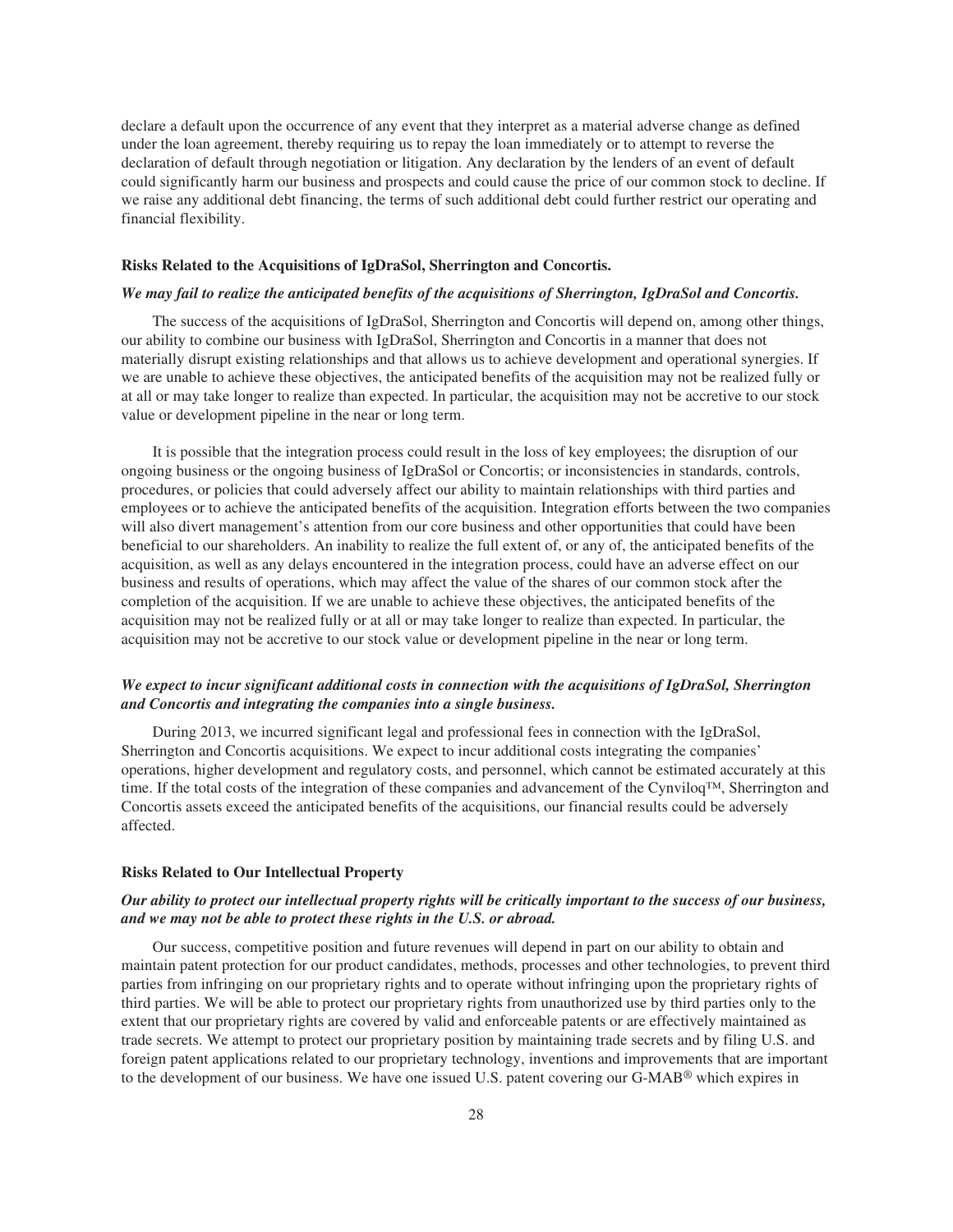2022 and the examination of its European equivalent is currently in progress. In 2011, several improvement patent applications were filed for our proprietary antibody library technology. However, due to the difficulties of enforcing such antibody library technology, we filed a key patent application in the U.S. only and requested nonpublication. We have commenced generating a patent application portfolio of patents to protect each product candidate in our pipeline. However, the patent position of biopharmaceutical companies involves complex legal and factual questions, and therefore we cannot predict with certainty whether any patent applications that we have filed or that we may file in the future will be approved or any resulting patents will be enforced. In addition, third parties may challenge, seek to invalidate or circumvent any of our patents, once they are issued. Thus, any patents that we own or license from third parties may not provide any protection against competitors. Any patent applications that we have filed or that we may file in the future, or those we may license from third parties, may not result in patents being issued. Also, patent rights may not provide us with adequate proprietary protection or competitive advantages against competitors with similar technologies. In 2012, one issued patent for a formulation of highly insoluble drugs related to Tocosol® expired for failure to pay maintenance fees.

Third party competitors may seek to challenge the validity of our patents, thereby rendering them unenforceable or we may seek to challenge third party competitor patents if such third parties seek to interpret or enforce a claim scope going well beyond the actual enabled invention.

In addition, the laws of certain foreign countries do not protect our intellectual property rights to the same extent as do the laws of the U.S. If we fail to apply for intellectual property protection or if we cannot adequately protect our intellectual property rights in these foreign countries, our competitors may be able to compete more effectively against us, which could adversely affect our competitive position, as well as our business, financial condition and results of operations.

## *If any of our trade secrets, know-how or other proprietary information is disclosed, the value of our trade secrets, know-how and other proprietary rights would be significantly impaired and our business and competitive position would suffer.*

Our success also depends upon the skills, knowledge and experience of our scientific and technical personnel and our consultants and advisors, as well as our licensors. To help protect our proprietary know-how and our inventions for which patents may be unobtainable or difficult to obtain, we rely on trade secret protection and confidentiality agreements. Unlike some of our competitors, we maintain our proprietary libraries for ourselves as we believe they have proven to be superior in obtaining strong binder product candidates. To this end, we require all of our employees, consultants, advisors and contractors to enter into agreements which prohibit the disclosure of confidential information and, where applicable, require disclosure and assignment to us of the ideas, developments, discoveries and inventions important to our business. These agreements may not provide adequate protection for our trade secrets, know-how or other proprietary information in the event of any unauthorized use or disclosure or the lawful development by others of such information. If any of our trade secrets, know-how or other proprietary information is disclosed, the value of our trade secrets, know-how and other proprietary rights would be significantly impaired and our business and competitive position would suffer.

## *Claims that we infringe upon the rights of third parties may give rise to costly and lengthy litigation, and we could be prevented from selling products, forced to pay damages, and defend against litigation.*

Third parties may assert patent or other intellectual property infringement claims against us or our strategic partners or licensees with respect to our technologies and potential product candidates. If our products, methods, processes and other technologies infringe upon the proprietary rights of other parties, we could incur substantial costs and we may have to:

- obtain licenses, which may not be available on commercially reasonable terms, if at all, and may be non-exclusive, thereby giving our competitors access to the same intellectual property licensed to us;
- redesign our products or processes to avoid infringement;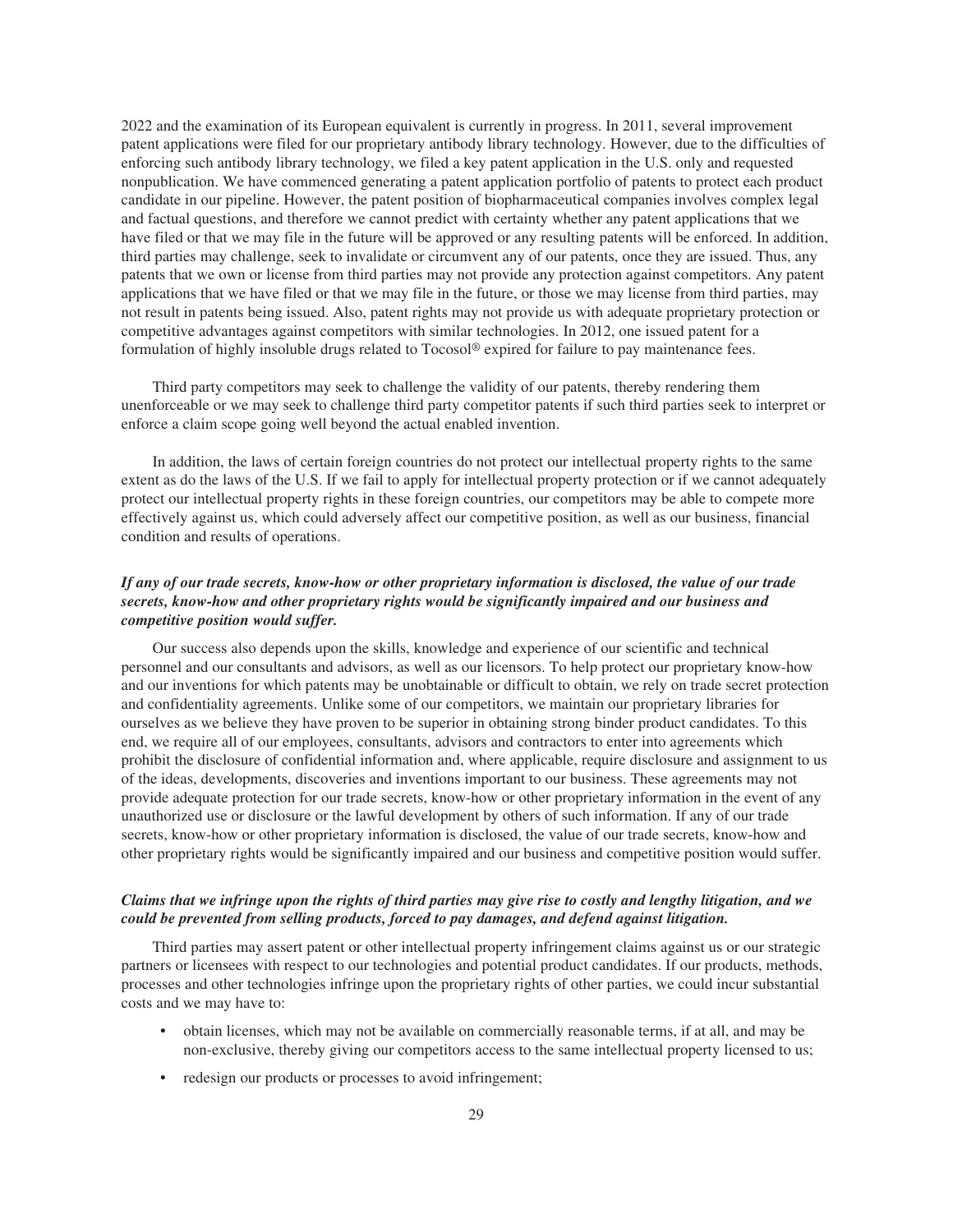- stop using the subject matter validly claimed in the patents held by others;
- pay damages; and
- defend litigation or administrative proceedings which may be costly whether we win or lose, and which could result in a substantial diversion of our valuable management resources.

Even if we were to prevail, any litigation could be costly and time-consuming and would divert the attention of our management and key personnel from our business operations. Furthermore, as a result of a patent infringement suit brought against us or our strategic partners or licensees, we or our strategic partners or licensees may be forced to stop or delay developing, manufacturing or selling technologies or potential products that are claimed to infringe a third party's intellectual property unless that party grants us or our strategic partners' or licensees' rights to use its intellectual property. Ultimately, we may be unable to develop some of our technologies or potential products or may have to discontinue development of a product candidate or cease some of our business operations as a result of patent infringement claims, which could severely harm our business.

## *Our position as a relatively small company may cause us to be at a significant disadvantage in defending our intellectual property rights and in defending against infringement claims by third parties.*

Litigation relating to the ownership and use of intellectual property is expensive, and our position as a relatively small company in an industry dominated by very large companies may cause us to be at a significant disadvantage in defending our intellectual property rights and in defending against claims that our technology infringes or misappropriates third party intellectual property rights. However, we may seek to use various postgrant administrative proceedings, including new procedures created under the America Invents Act, to invalidate potentially overly-broad third party rights. Even if we are able to defend our position, the cost of doing so may adversely affect our ability to grow, generate revenue or become profitable. Although we have not yet experienced patent litigation, we may in the future be subject to such litigation and may not be able to protect our intellectual property at a reasonable cost, or at all, if such litigation is initiated. The outcome of litigation is always uncertain, and in some cases could include judgments against us that require us to pay damages, enjoin us from certain activities or otherwise affect our legal or contractual rights, which could have a significant adverse effect on our business.

## *Third-party claims of intellectual property infringement may prevent or delay our drug discovery and development efforts.*

Our commercial success depends in part on our avoiding infringement of the patents and proprietary rights of third parties. There is a substantial amount of litigation involving patent and other intellectual property rights in the biotechnology and pharmaceutical industries, including Patent Office administrative proceedings, such as inter parties reviews, and reexamination proceedings before the U.S. PTO or oppositions and revocations and other comparable proceedings in foreign jurisdictions. Numerous United States and foreign issued patents and pending patent applications, which are owned by third parties, exist in the fields in which we are developing product candidates. As the biotechnology and pharmaceutical industries expand and more patents are issued, the risk increases that our product candidates may give rise to claims of infringement of the patent rights of others.

Despite safe harbor provisions, third parties may assert that we are employing their proprietary technology without authorization. There may be third-party patents, of which we are currently unaware, with claims to materials, formulations, methods of doing research or library screening, methods of manufacture or methods for treatment related to the use or manufacture of our product candidates. Because patent applications can take many years to issue, there may be currently pending patent published applications which may later result in issued patents that our product candidates may infringe. In addition, third parties may obtain patents in the future and claim that use of our technologies infringes upon these patents. If any third-party patents were held by a court of competent jurisdiction to cover the manufacturing process of any of our product candidates, any molecules formed during the manufacturing process or any final product itself, the holders of any such patents may be able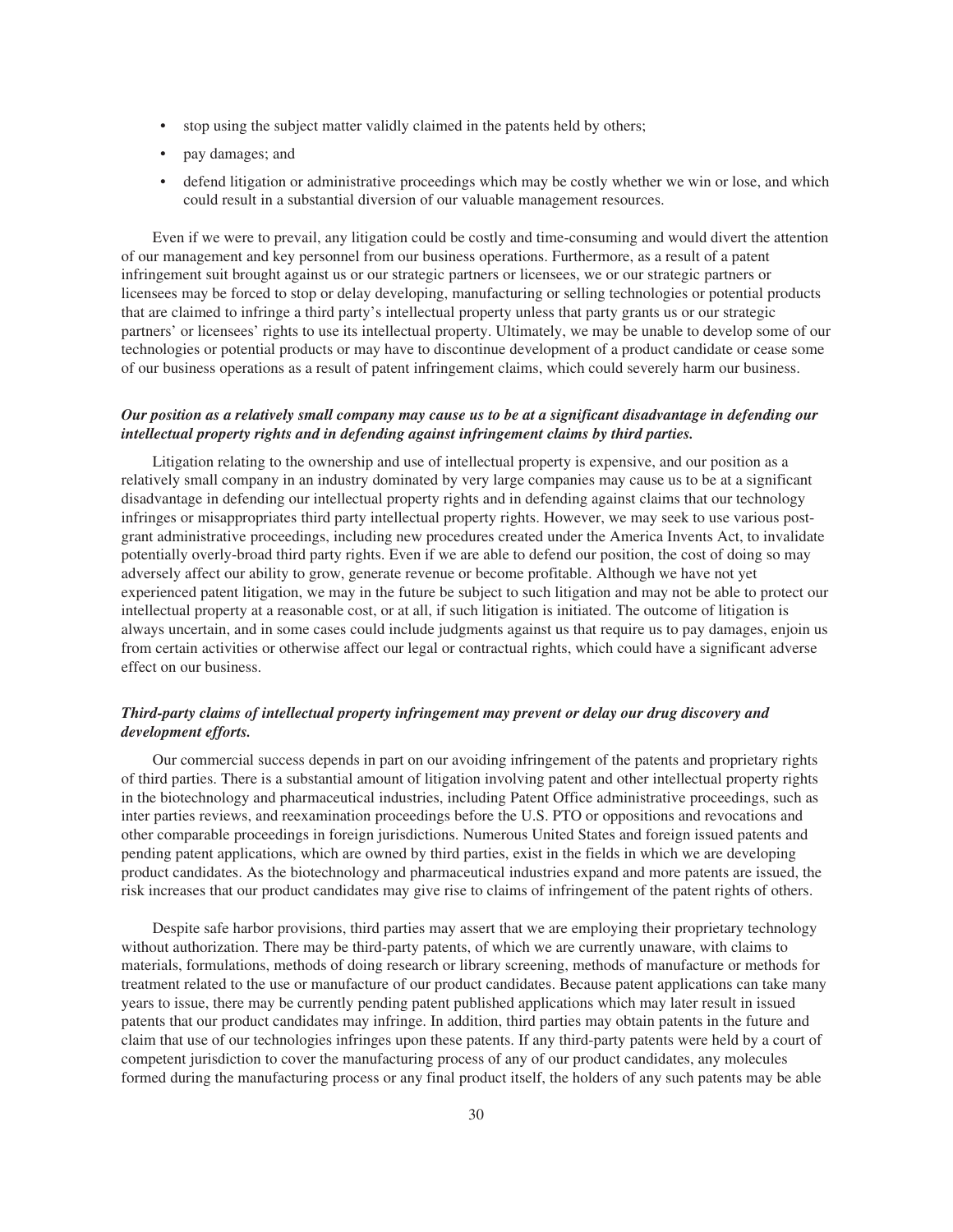to block our ability to commercialize such product candidate unless we obtain a license under the applicable patents, or until such patents expire or they are finally determined to be held invalid or unenforceable. Similarly, if any third-party patent were held by a court of competent jurisdiction to cover aspects of our formulations, processes for manufacture or methods of use, including combination therapy or patient selection methods, the holders of any such patent may be able to block our ability to develop and commercialize the applicable product candidate unless we obtain a license, limit our uses, or until such patent expires or is finally determined to be held invalid or unenforceable. In either case, such a license may not be available on commercially reasonable terms or at all.

Parties making claims against us may obtain injunctive or other equitable relief, which could effectively block our ability to further develop and commercialize one or more of our product candidates. Defense of these claims, regardless of their merit, would involve substantial litigation expense and would be a substantial diversion of employee resources from our business. In the event of a successful claim of infringement against us, we may have to pay substantial damages, including treble damages and attorneys' fees for willful infringement, obtain one or more licenses from third parties, limit our uses, pay royalties or redesign our infringing product candidates, which may be impossible or require substantial time and monetary expenditure. We cannot predict whether any such license would be available at all or whether it would be available on commercially reasonable terms. Furthermore, even in the absence of litigation, we may need to obtain licenses from third parties to advance our research or allow commercialization of our product candidates. We may fail to obtain any of these licenses at a reasonable cost or on reasonable terms, if at all. In that event, we would be unable to further develop and commercialize one or more of our product candidates, which could harm our business significantly.

#### *We may not be able to protect our intellectual property rights throughout the world.*

Filing, prosecuting and defending patents on all of our product candidates throughout the world would be prohibitively expensive. Competitors may use our technologies in jurisdictions where we have not obtained patent protection to develop their own products and further, may export otherwise infringing products to territories where we have patent protection, but enforcement is not as strong as that in the United States. These products may compete with our products in jurisdictions where we do not have any issued patents and our patent claims or other intellectual property rights may not be effective or sufficient to prevent them from so competing.

Many companies have encountered significant problems in protecting and defending intellectual property rights in foreign jurisdictions. The legal systems of certain countries, particularly certain developing countries, do not favor the enforcement of patents and other intellectual property protection, particularly those relating to biopharmaceuticals, which could make it difficult for us to stop the infringement of our patents or marketing of competing products in violation of our proprietary rights generally. Proceedings to enforce our patent rights in foreign jurisdictions could result in substantial cost and divert our efforts and attention from other aspects of our business.

## *Confidentiality agreements with employees and others may not adequately prevent disclosure of our trade secrets and other proprietary information and may not adequately protect our intellectual property, which could limit our ability to compete.*

Because we operate in the highly technical field of research and development of small molecule drugs, we rely in part on trade secret protection in order to protect our proprietary trade secrets and unpatented know-how. However, trade secrets are difficult to protect, and we cannot be certain that others will not develop the same or similar technologies on their own. We have taken steps, including entering into confidentiality agreements with our employees, consultants, outside scientific collaborators, sponsored researchers and other advisors, to protect our trade secrets and unpatented know-how. These agreements generally require that the other party keep confidential and not disclose to third parties all confidential information developed by the party or made known to the party by us during the course of the party's relationship with us. We also typically obtain agreements from these parties which provide that inventions conceived by the party in the course of rendering services to us will be our exclusive property. However, these agreements may not be honored and may not effectively assign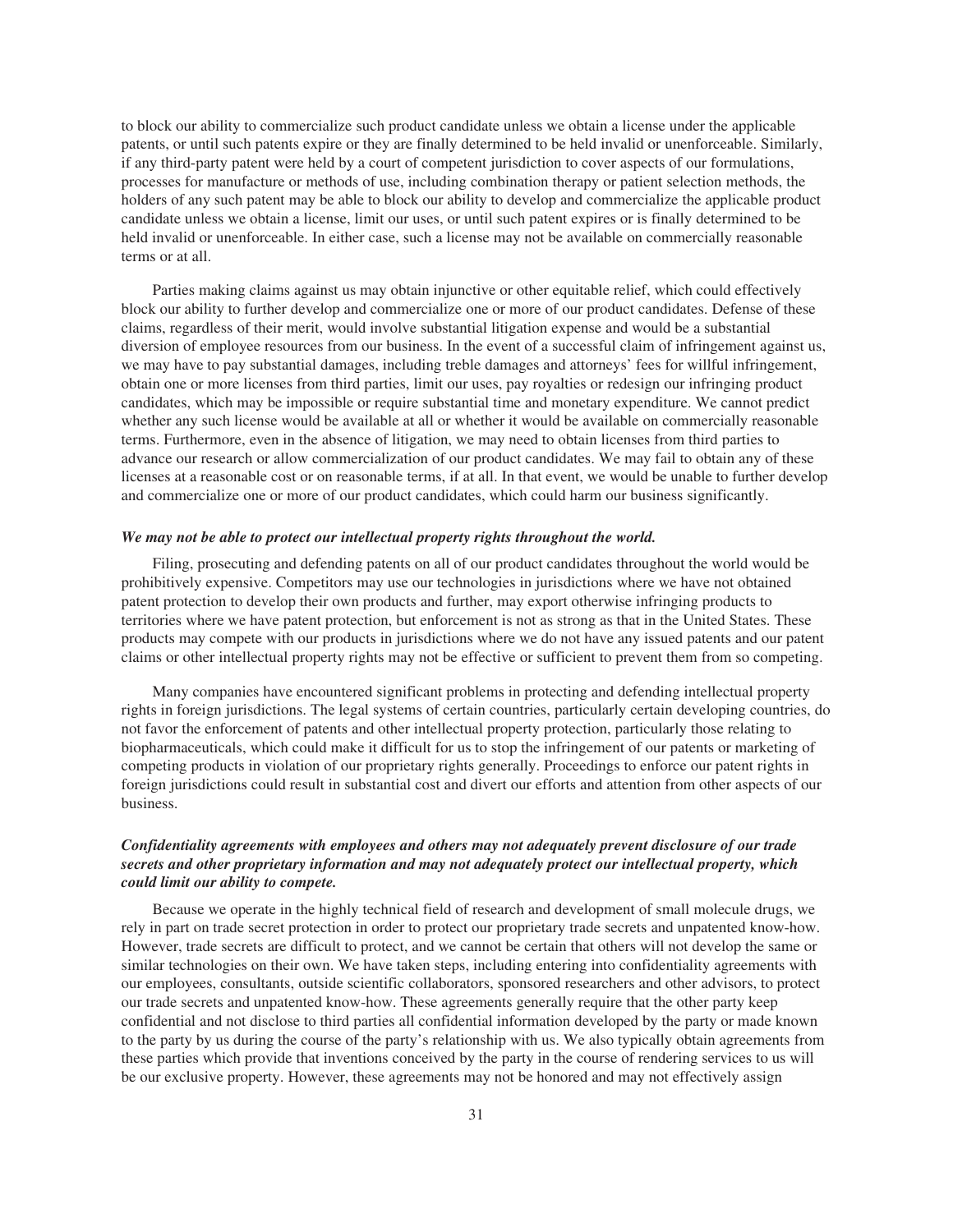intellectual property rights to us. Enforcing a claim that a party illegally obtained and is using our trade secrets or know-how is difficult, expensive and time consuming, and the outcome is unpredictable. In addition, courts outside the United States may be less willing to protect trade secrets or know-how. The failure to obtain or maintain trade secret protection could adversely affect our competitive position.

## *If we breach any of the agreements under which we license commercialization rights to our product candidates from third parties, we could lose license rights that are important to our business.*

We license the use, development and commercialization rights for all of our product candidates, and may enter into similar licenses in the future. Under each of our existing license agreements we are subject to commercialization and development, diligence obligations, milestone payment obligations, royalty payments and other obligations. If we fail to comply with any of these obligations or otherwise breach our license agreements, our licensing partners may have the right to terminate the license in whole or in part.

Generally, the loss of any one of our three current licenses or other licenses in the future could materially harm our business, prospects, financial condition and results of operations.

#### *Intellectual property rights do not necessarily address all potential threats to our competitive advantage.*

The degree of future protection afforded by our intellectual property rights is uncertain because intellectual property rights have limitations, and may not adequately protect our business, or permit us to maintain our competitive advantage. The following examples are illustrative:

- Others may be able to make compounds that are similar to our product candidates but that are not covered by the claims of the patents that we own or have exclusively licensed.
- We or our licensors or strategic partners might not have been the first to make the inventions covered by the issued patent or pending patent application that we own or have exclusively licensed.
- We or our licensors or strategic partners might not have been the first to file patent applications covering certain of our inventions.
- Others may independently develop similar or alternative technologies or duplicate any of our technologies without infringing our intellectual property rights.
- It is possible that our pending patent applications will not lead to issued patents.
- Issued patents that we own or have exclusively licensed may not provide us with any competitive advantages, or may be held invalid or unenforceable, as a result of legal challenges by our competitors.
- Our competitors might conduct research and development activities in countries where we do not have patent rights and then use the information learned from such activities to develop competitive products for sale in our major commercial markets.
- We may not develop additional proprietary technologies that are patentable.
- The patents of others may have an adverse effect on our business.

Should any of these events occur, they could significantly harm our business, results of operations and prospects.

## *From time to time we may need to license patents, intellectual property and proprietary technologies from third parties, which may be difficult or expensive to obtain.*

We may need to obtain licenses to patents and other proprietary rights held by third parties to successfully develop, manufacture and market our drug products. As an example, it may be necessary to use a third party's proprietary technology to reformulate one of our drug products in order to improve upon the capabilities of the drug product. If we are unable to timely obtain these licenses on reasonable terms, our ability to commercially exploit our drug products may be inhibited or prevented.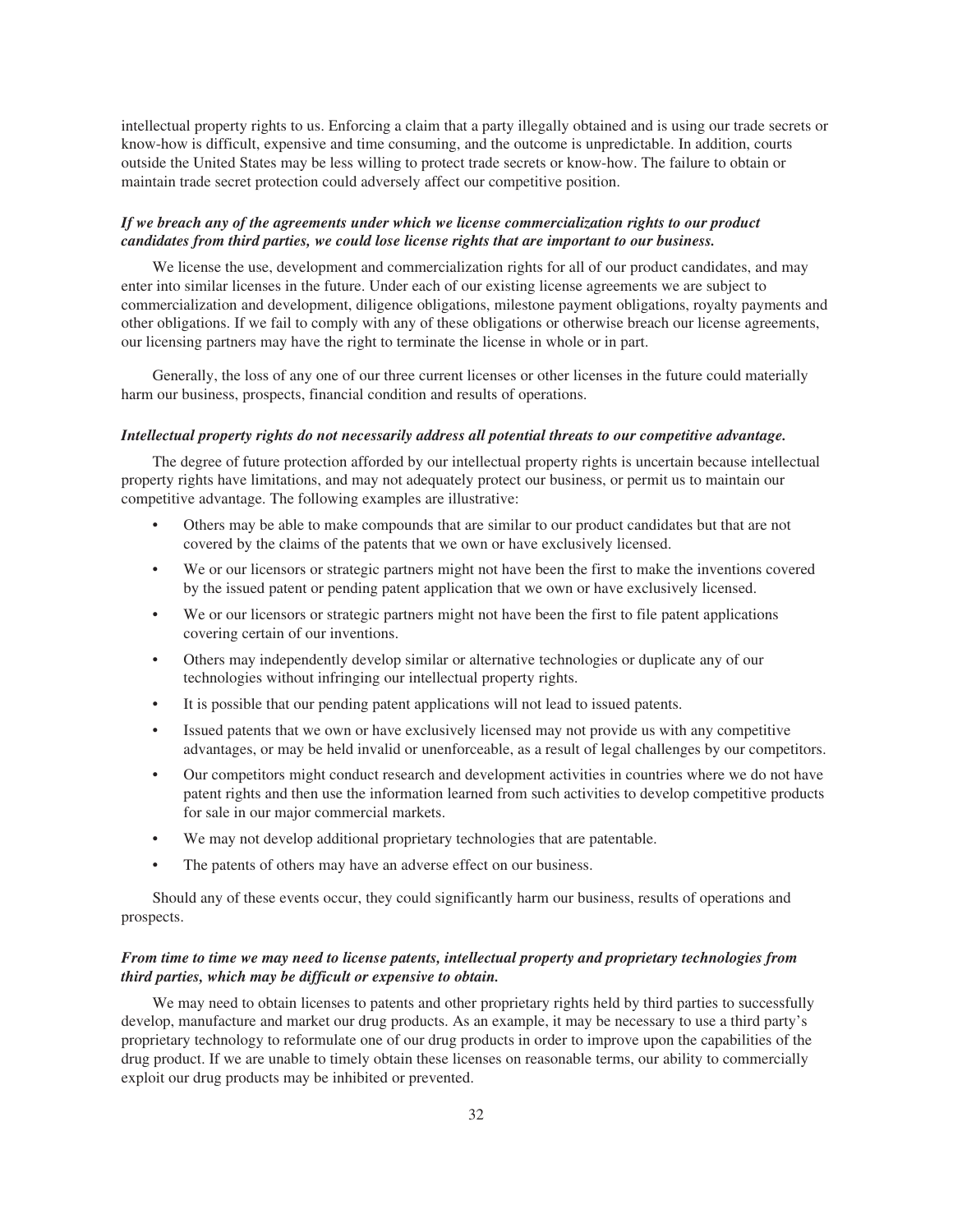#### **Risks Related to Ownership of Our Common Stock**

## *The market price of our common stock may fluctuate significantly, and investors in our common stock may lose all or a part of their investment.*

The market prices for securities of biotechnology and pharmaceutical companies have historically been highly volatile, and the market has from time to time experienced significant price and volume fluctuations that are unrelated to the operating performance of particular companies. The market price of our common stock may fluctuate significantly in response to numerous factors, some of which are beyond our control, such as:

- actual or anticipated adverse results or delays in our clinical trials;
- our failure to commercialize our product candidates, if approved;
- unanticipated serious safety concerns related to the use of any of our product candidates;
- adverse regulatory decisions;
- changes in laws or regulations applicable to our product candidates, including but not limited to clinical trial requirements for approvals;
- legal disputes or other developments relating to proprietary rights, including patents, litigation matters and our ability to obtain patent protection for our product candidates, government investigations and the results of any proceedings or lawsuits, including patent or stockholder litigation;
- our decision to initiate a clinical trial, not initiate a clinical trial or to terminate an existing clinical trial;
- our dependence on third parties, including CROs;
- announcements of the introduction of new products by our competitors;
- market conditions in the pharmaceutical and biotechnology sectors;
- announcements concerning product development results or intellectual property rights of others;
- future issuances of common stock or other securities:
- the addition or departure of key personnel;
- failure to meet or exceed any financial guidance or expectations regarding development milestones that we may provide to the public;
- actual or anticipated variations in quarterly operating results;
- our failure to meet or exceed the estimates and projections of the investment community;
- overall performance of the equity markets and other factors that may be unrelated to our operating performance or the operating performance of our competitors, including changes in market valuations of similar companies;
- conditions or trends in the biotechnology and biopharmaceutical industries;
- introduction of new products offered by us or our competitors;
- announcements of significant acquisitions, strategic partnerships, joint ventures or capital commitments by us or our competitors;
- issuances of debt or equity securities;
- sales of our common stock by us or our stockholders in the future;
- trading volume of our common stock;
- ineffectiveness of our internal controls;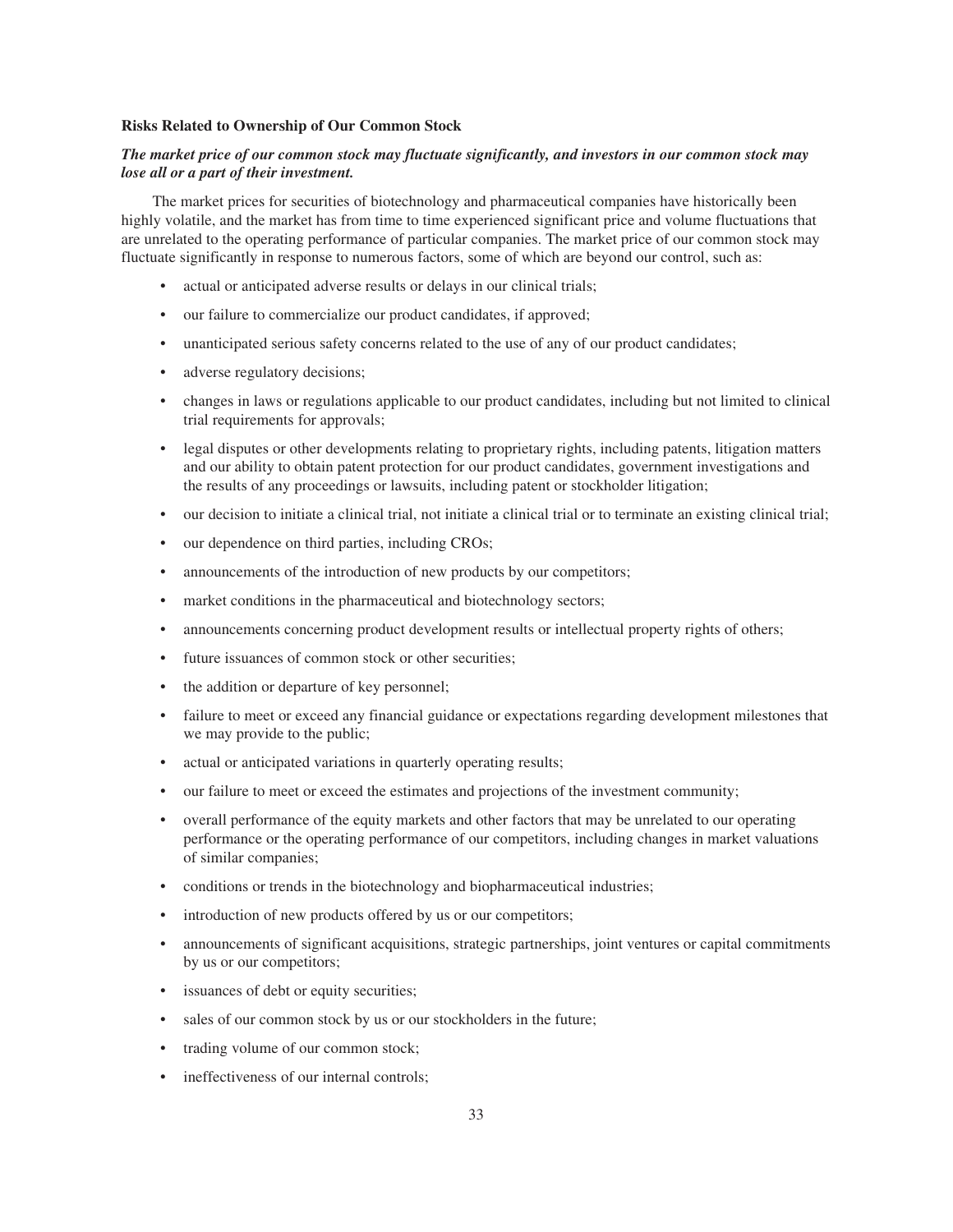- publication of research reports about us or our industry or positive or negative recommendations or withdrawal of research coverage by securities analysts;
- general political and economic conditions;
- effects of natural or man-made catastrophic events; and;
- other events or factors, many of which are beyond our control.

Further, the equity markets in general have recently experienced extreme price and volume fluctuations. Continued market fluctuations could result in extreme volatility in the price of our common stock, which could cause a decline in the value of our common stock. Price volatility of our common stock might worsen if the trading volume of our common stock is low. The realization of any of the above risks or any of a broad range of other risks, including those described in these "Risk Factors," could have a dramatic and material adverse impact on the market price of our common stock.

## *We do not expect to pay cash dividends on our common stock, and investors will be able to receive cash in respect of their shares of our common stock only upon the sale of such shares.*

We have no intention in the foreseeable future to pay any cash dividends on our common stock. Therefore, an investor in our common stock may obtain an economic benefit from the common stock only after an increase in its trading price and only then by selling the common stock.

## *A sale of a substantial number of shares of the common stock may cause the price of our common stock to decline.*

If our stockholders sell, or the market perceives that our stockholders intend to sell for various reasons, substantial amounts of our common stock in the public market, including shares issued in connection with the exercise of outstanding options or warrants, the market price of our common stock could fall. Sales of a substantial number of shares of our common stock may make it more difficult for us to sell equity or equityrelated securities in the future at a time and price that we deem reasonable or appropriate. We may become involved in securities class action litigation that could divert management's attention and harm our business.

The stock markets have from time to time experienced significant price and volume fluctuations that have affected the market prices for the common stock of biotechnology and biopharmaceutical companies. These broad market fluctuations may cause the market price of our common stock to decline. In the past, securities class action litigation has often been brought against a company following a decline in the market price of our securities. This risk is especially relevant for us because biotechnology and biopharmaceutical companies have experienced significant stock price volatility in recent years. We may become involved in this type of litigation in the future. Litigation often is expensive and diverts management's attention and resources, which could adversely affect our business.

## *Existing stockholders' interest in us may be diluted by additional issuances of equity securities and raising funds through lending and licensing arrangements may restrict our operations or require us to relinquish proprietary rights.*

We may issue additional equity securities to fund future expansion and pursuant to employee benefit plans. We may also issue additional equity for other purposes. These securities may have the same rights as our common stock or, alternatively, may have dividend, liquidation or other preferences to our common stock. The issuance of additional equity securities will dilute the holdings of existing stockholders and may reduce the share price of our common stock.

If we raise additional funds through collaboration, licensing or other similar arrangements, it may be necessary to relinquish potentially valuable rights to our product candidates, potential products or proprietary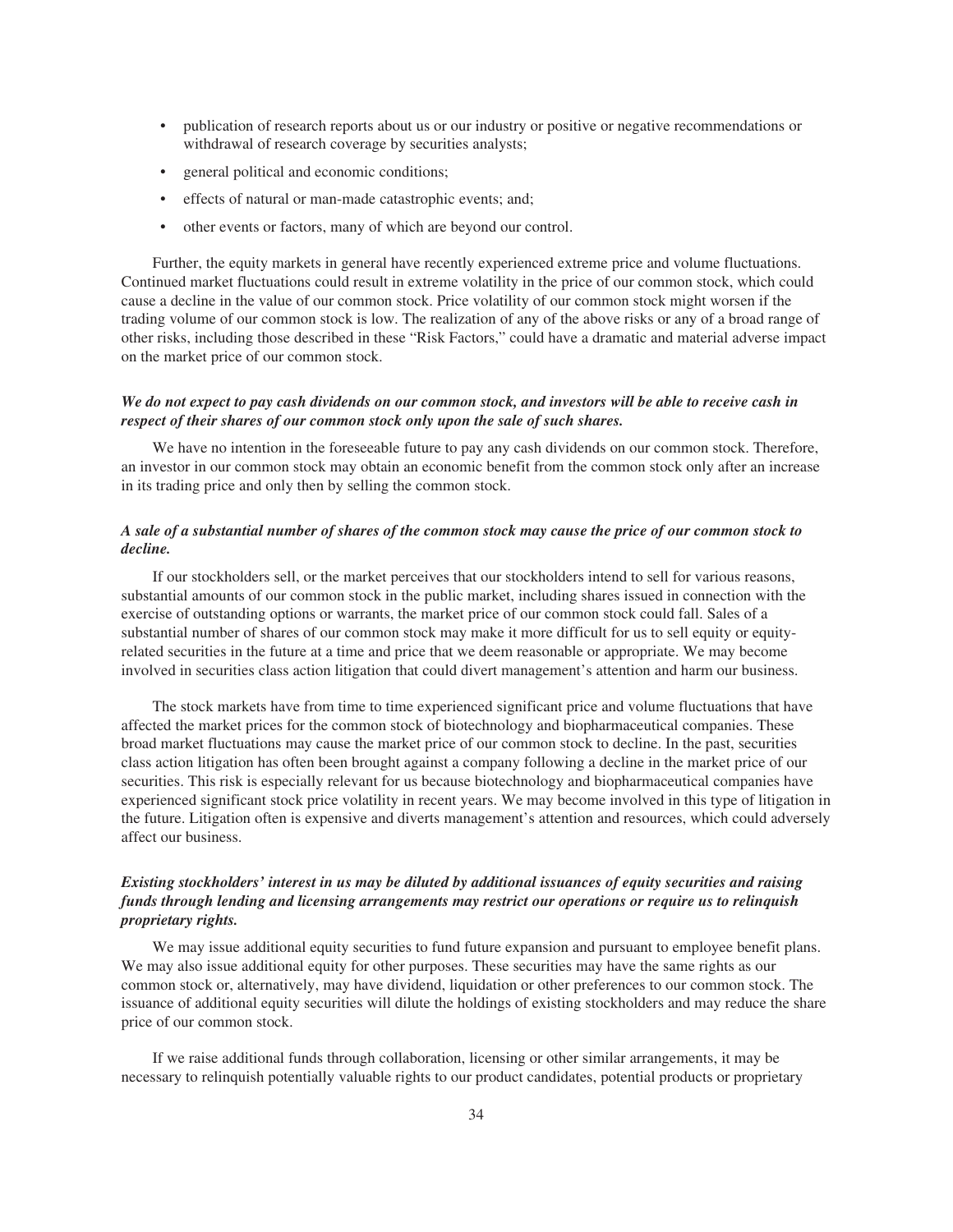technologies, or grant licenses on terms that are not favorable to us. If adequate funds are not available, our ability to achieve profitability or to respond to competitive pressures would be significantly limited and we may be required to delay, significantly curtail or eliminate the development of our product candidates.

## *Directors, executive officers, principal stockholders and affiliated entities own a significant percentage of our capital stock, and they may make decisions that you do not consider to be in your best interests or those of our other stockholders.*

As of October 30, 2013, our directors, executive officers and principal stockholders beneficially owned, in the aggregate, approximately 41.8% of our outstanding voting securities. As a result, if some or all of them acted together, they would have the ability to exert substantial influence over the election of our board of directors and the outcome of issues requiring approval by our stockholders. This concentration of ownership may also have the effect of delaying or preventing a change in control of our company that may be favored by other stockholders. This could prevent transactions in which stockholders might otherwise recover a premium for their shares over current market prices.

#### *Our ability to use our net operating loss carry forwards may be subject to limitation.*

Generally, a change of more than 50% in the ownership of a company's stock, by value, over a three-year period constitutes an ownership change for U.S. federal income tax purposes. An ownership change may limit our ability to use our net operating loss carryforwards attributable to the period prior to the change. As a result, if we earn net taxable income, our ability to use our pre-change net operating loss carryforwards to offset U.S. federal taxable income may become subject to limitations, which could potentially result in increased future tax liability for us. At December 31, 2012, we had net operating loss carryforwards aggregating approximately \$10.5 million.

## *Our certificate of incorporation, as amended, and bylaws provide for indemnification of officers and directors at our expense and limits their liability, which may result in a major cost to us and hurt the interests of our stockholders because corporate resources may be expended for the benefit of our officers and/or directors.*

Our certificate of incorporation, as amended, bylaws and applicable Delaware law provide for the indemnification of our directors, officers, employees, and agents, under certain circumstances, against attorney's fees and other expenses incurred by them in any litigation to which they become a party arising from their association with or activities on our behalf. We will also bear the expenses of such litigation for any of our directors, officers, employees, or agents, upon such person's promise to repay us, therefore if it is ultimately determined that any such person shall not have been entitled to indemnification. This indemnification policy could result in substantial expenditures by us, which we will be unable to recover.

## *Our corporate documents and Delaware law contain provisions that could discourage, delay or prevent a change in control of our company, prevent attempts to replace or remove current management and reduce the market price of our common stock.*

Provisions in our certificate of incorporation, as amended, and bylaws may discourage, delay or prevent a merger or acquisition involving us that our stockholders may consider favorable. For example, our certificate of incorporation, as amended, authorizes our board of directors to issue up to 100,000,000 shares of "blank check" preferred stock. As a result, without further stockholder approval, the board of directors has the authority to attach special rights, including voting and dividend rights, to this preferred stock. With these rights, preferred stockholders could make it more difficult for a third party to acquire us.

We are also subject to the anti-takeover provisions of the Delaware General Corporation Law. Under these provisions, if anyone becomes an "interested stockholder," we may not enter into a "business combination" with that person for three years without special approval, which could discourage a third party from making a takeover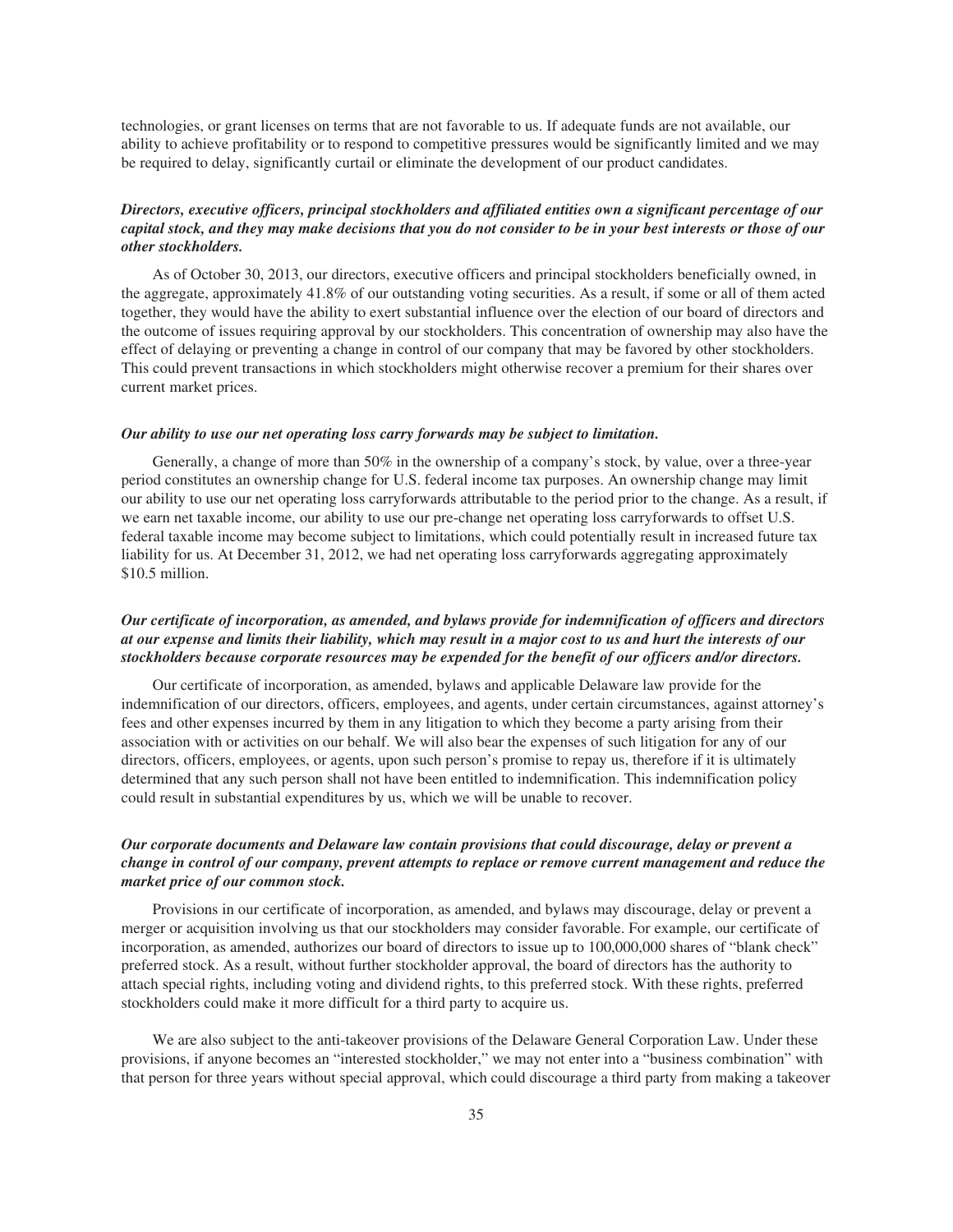offer and could delay or prevent a change in control of us. An "interested stockholder" means, generally, someone owning 15% or more of our outstanding voting stock or an affiliate of ours that owned 15% or more of our outstanding voting stock during the past three years, subject to certain exceptions as described in the Delaware General Corporation Law.

In addition, in November 2013, we adopted a rights agreement that provides that in the event of (i) an acquisition of 15% or more of our outstanding common stock or (ii) an announcement of an intention to make a tender offer or exchange offer for 15% or more of our outstanding common stock, our stockholders, other than the potential acquiror, shall be granted rights enabling them to purchase additional shares of our common stock at a substantial discount to the then prevailing market price. The rights agreement could significantly dilute such acquiror's ownership position in our shares, thereby making a takeover prohibitively expensive and encouraging such acquiror to negotiate with our board of directors. Therefore, the rights agreement could make it more difficult for a third party to acquire control of us without the approval of our board of directors.

## *Compliance with changing regulations concerning corporate governance and public disclosure may result in additional expenses.*

There have been changing laws, regulations and standards relating to corporate governance and public disclosure, including the Dodd-Frank Wall Street Reform and Consumer Protection Act, or the Dodd-Frank Act, the Sarbanes-Oxley Act of 2002, or Sarbanes-Oxley, new regulations promulgated by the SEC and rules promulgated by the national securities exchanges. The Dodd-Frank Act, enacted in July 2010, expands federal regulation of corporate governance matters and imposes requirements on public companies to, among other things, provide stockholders with a periodic advisory vote on executive compensation and also adds compensation committee reforms and enhanced pay-for-performance disclosures. While some provisions of the Dodd-Frank Act are effective upon enactment, others will be implemented upon the SEC's adoption of related rules and regulations. The scope and timing of the adoption of such rules and regulations is uncertain and, accordingly, the cost of compliance with the Dodd-Frank Act is also uncertain.

These new or changed laws, regulations and standards are, or will be, subject to varying interpretations in many cases due to their lack of specificity, and, as a result, their application in practice may evolve over time as new guidance is provided by regulatory and governing bodies, which could result in continuing uncertainty regarding compliance matters and higher costs necessitated by ongoing revisions to disclosure and governance practices. As a result, our efforts to comply with evolving laws, regulations and standards are likely to continue to result in increased general and administrative expenses and a diversion of management time and attention from revenue-generating activities to compliance activities. Members of our board of directors and our principal executive officer and principal financial officer could face an increased risk of personal liability in connection with the performance of their duties. As a result, we may have difficulty attracting and retaining qualified directors and executive officers, which could harm our business. If the actions we take in our efforts to comply with new or changed laws, regulations and standards differ from the actions intended by regulatory or governing bodies, we could be subject to liability under applicable laws or our reputation may be harmed.

## *If we fail to comply with the rules under the Sarbanes-Oxley Act of 2002 related to accounting controls and procedures, or, if we discover material weaknesses and deficiencies in our internal control and accounting procedures, our stock price could decline significantly and raising capital could be more difficult.*

Sarbanes-Oxley specifically requires, among other things, that we maintain effective internal controls for financial reporting and disclosure of controls and procedures. In particular, we must perform system and process evaluation and testing of our internal controls over financial reporting to allow management to report on the effectiveness of our internal controls over financial reporting, as required by Section 404 of Sarbanes-Oxley. Our testing, or the subsequent testing by our independent registered public accounting firm, if and when required, may reveal deficiencies in our internal controls over financial reporting that are deemed to be material weaknesses. Our compliance with Section 404 will require that we incur substantial accounting expense and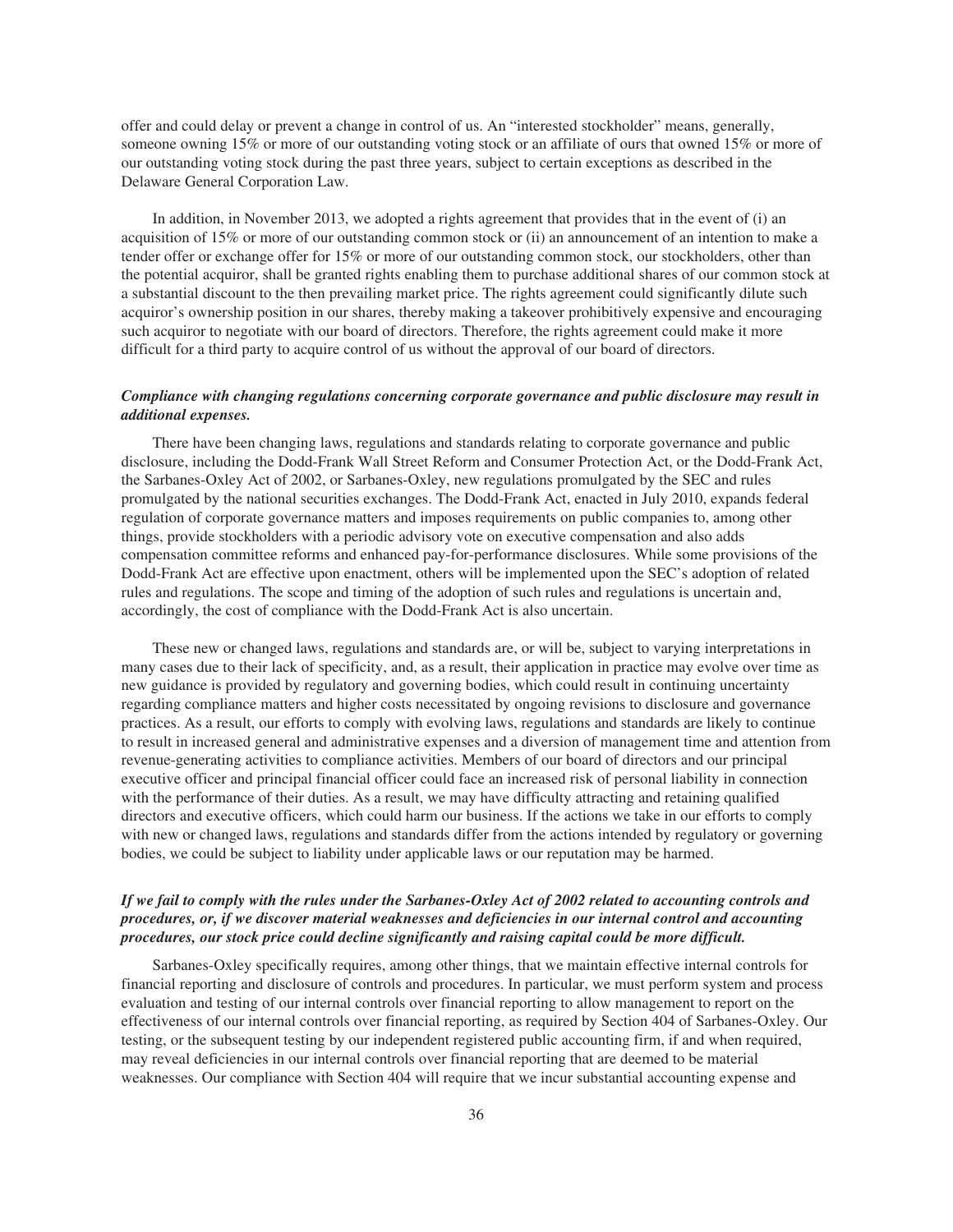expend significant management efforts. We currently do not have an internal audit group, and we will need to hire additional accounting and financial staff with appropriate public company experience and technical accounting knowledge. Moreover, if we are not able to comply with the requirements of Section 404 in a timely manner, or if we or our independent registered public accounting firm identifies deficiencies in our internal controls over financial reporting that are deemed to be material weaknesses, the market price of our stock could decline, and we could be subject to sanctions or investigations by the SEC or other regulatory authorities, which would require additional financial and management resources.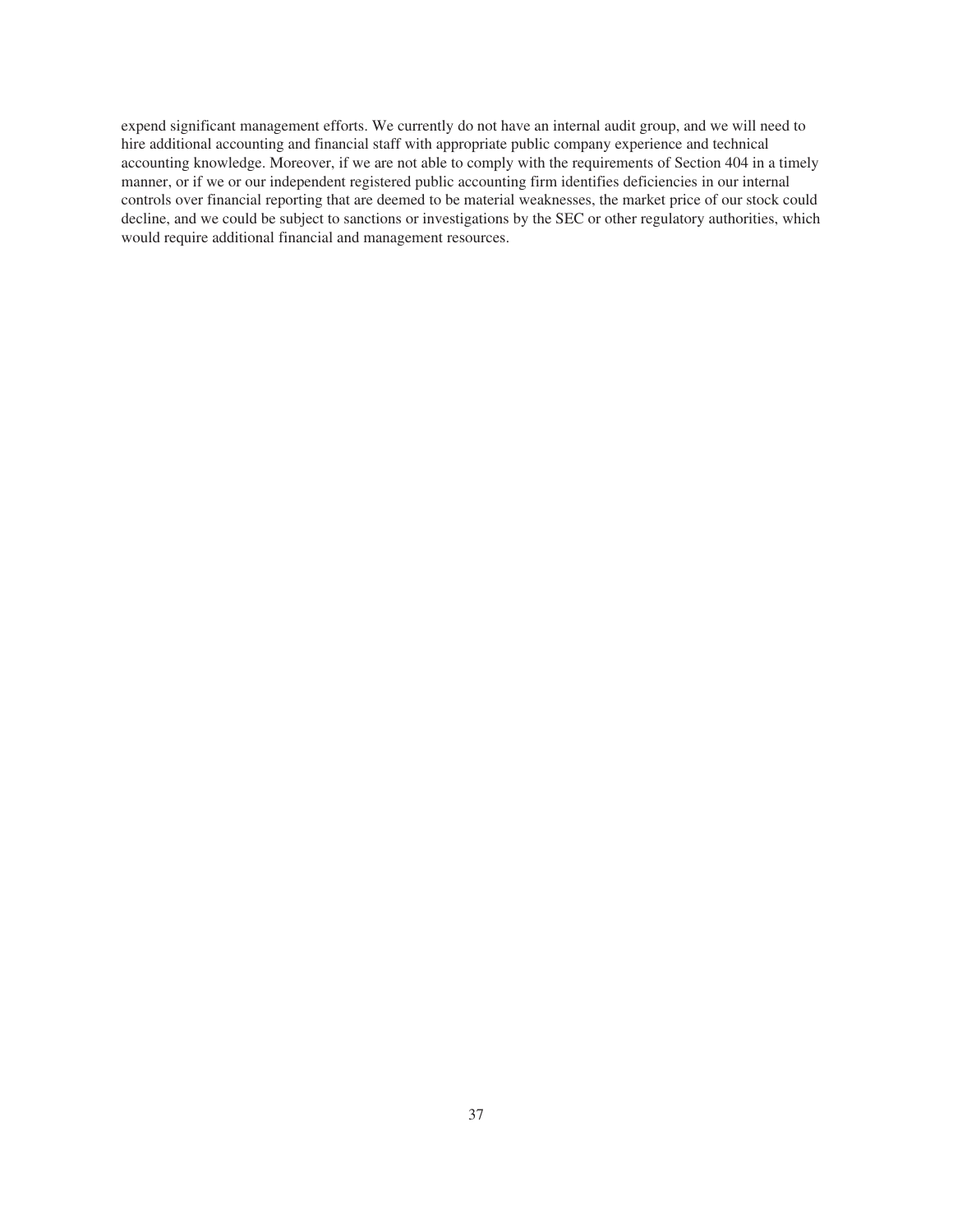#### **CAUTIONARY STATEMENT REGARDING FORWARD-LOOKING STATEMENTS**

This prospectus, including the documents that we incorporate by reference, contains, and any prospectus supplement may contain, forward-looking statements within the meaning of Section 27A of the Securities Act of 1933, as amended (the "Securities Act"), and Section 21E of the Exchange Act. Such forward-looking statements include those that express plans, anticipation, intent, contingency, goals, targets or future development and/or otherwise are not statements of historical fact. These forward-looking statements are based on our current expectations and projections about future events and they are subject to risks and uncertainties known and unknown that could cause actual results and developments to differ materially from those expressed or implied in such statements.

In some cases, you can identify forward-looking statements by terminology, such as "expects," "anticipates," "intends," "estimates," "plans," "believes," "seeks," "may," "should", "could" or the negative of such terms or other similar expressions. Accordingly, these statements involve estimates, assumptions and uncertainties that could cause actual results to differ materially from those expressed in them. Any forwardlooking statements are qualified in their entirety by reference to the factors discussed throughout this prospectus and any prospectus supplement.

You should read this prospectus and any prospectus supplement and the documents that we reference herein and therein and have filed as exhibits to the registration statement, of which this prospectus is part, completely and with the understanding that our actual future results may be materially different from what we expect. You should assume that the information appearing in this prospectus and any prospectus supplement is accurate as of the date on the front cover of this prospectus or such prospectus supplement only. Because the risk factors referred to above, as well as the risk factors referred to on page of this prospectus and incorporated herein by reference, could cause actual results or outcomes to differ materially from those expressed in any forwardlooking statements made by us or on our behalf, you should not place undue reliance on any forward-looking statements. Further, any forward-looking statement speaks only as of the date on which it is made, and we undertake no obligation to update any forward-looking statement to reflect events or circumstances after the date on which the statement is made or to reflect the occurrence of unanticipated events. New factors emerge from time to time, and it is not possible for us to predict which factors will arise. In addition, we cannot assess the impact of each factor on our business or the extent to which any factor, or combination of factors, may cause actual results to differ materially from those contained in any forward-looking statements. We qualify all of the information presented in this prospectus and any prospectus supplement, and particularly our forward-looking statements, by these cautionary statements.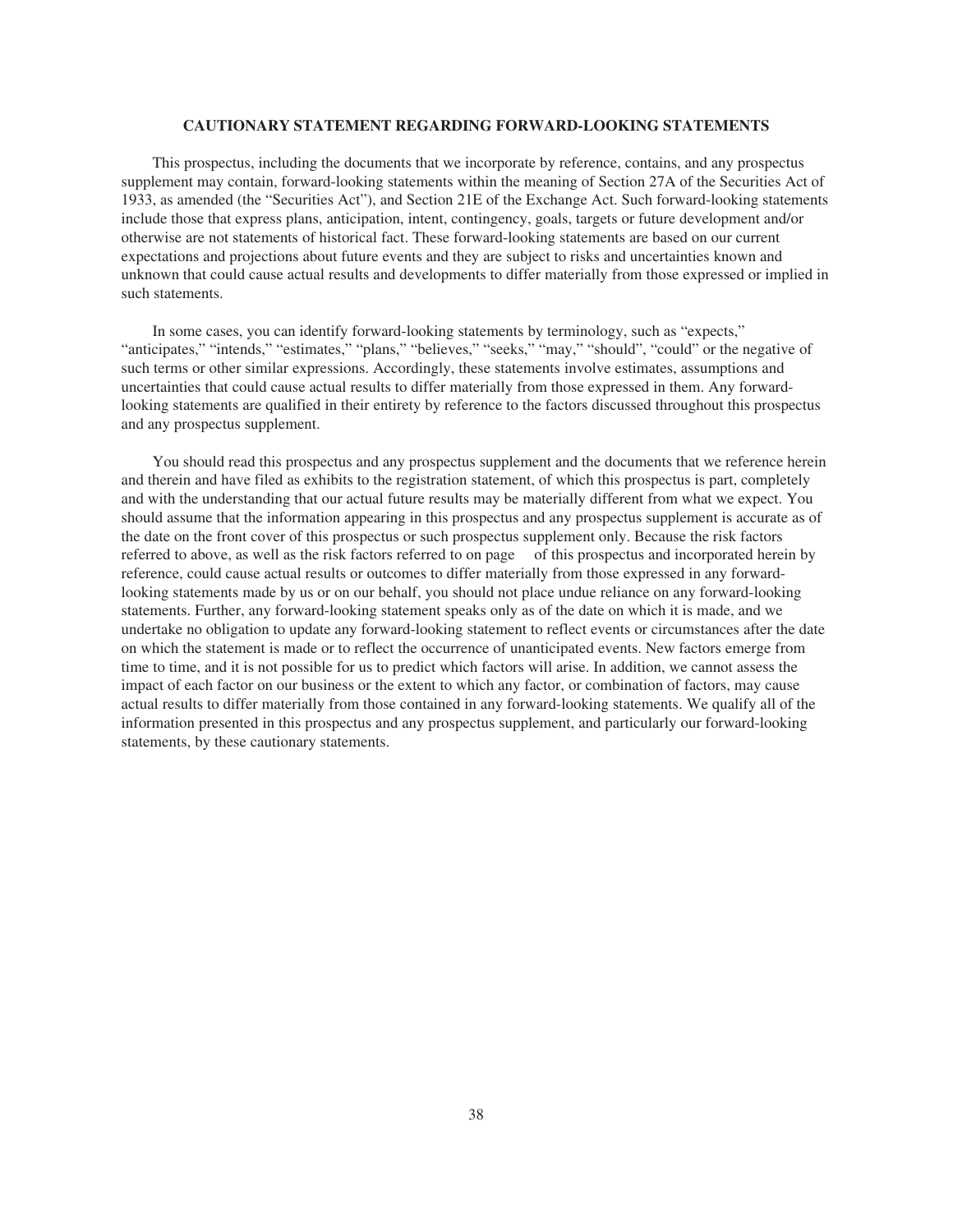#### **USE OF PROCEEDS**

The selling stockholders will receive all of the proceeds from the sale of the shares offered for sale by them under this prospectus. We will not receive proceeds from the sale of the shares by the selling stockholders. We will bear all reasonable expenses incident to the registration of the shares of our common stock under federal and state securities laws.

#### **SELLING STOCKHOLDERS**

We have prepared this prospectus to allow the selling stockholders, to sell, from time to time, up to 456,119 shares of our common stock. All of the common stock offered by this prospectus may be offered by the selling stockholders for their own account. We will receive no proceeds from any such sale of these shares by the selling stockholders.

On October 9, 2013, we and Sherrington Pharmaceuticals, Inc. and the stockholders of Sherrington entered into an Agreement and Plan of Merger and Reorganization pursuant to which we issued 200,000 shares of our common stock to the Sherrington stockholders as consideration for the acquisition of Sherrington by us. In addition we agreed to register such 200,000 shares on Form S-3 with the SEC.

On October 21, 2013, we issued an aggregate \$1,850,000 principal amount of convertible promissory notes to various investors. The convertible promissory notes bear interest at 7% and the maturity date is April 15, 2017. On October 30, 2013, simultaneously with the closing of the public offering by us, the aggregate principal amount of the convertible promissory notes plus accrued interest were converted into an aggregate 256,119 shares of common stock.

The following table sets forth information with respect to our common stock known to us to be beneficially owned by the selling stockholders as of October 30, 2013. To our knowledge and except as noted below, each of the selling stockholders has sole voting and investment power over the common stock listed in the table below. Except as otherwise disclosed herein, each selling stockholder, to our knowledge, has not had a material relationship with us during the three years immediately preceding the consummation of the private placement.

|                                    |                            | <b>Beneficial Ownership of</b><br><b>Common Stock Prior</b><br>to the Offering |                                                 | <b>Beneficial Ownership</b><br>of Common Stock<br>After the Offering (1) |                           |
|------------------------------------|----------------------------|--------------------------------------------------------------------------------|-------------------------------------------------|--------------------------------------------------------------------------|---------------------------|
| <b>Name of Selling Stockholder</b> | Number of<br><b>Shares</b> | Percent of<br>Class $(2)$                                                      | <b>Pursuant</b><br>to This<br><b>Prospectus</b> | Number of<br><b>Shares</b>                                               | Percent of<br>Class $(2)$ |
| John Liatos (3)                    | 40,657                     | ∗                                                                              | 40,657                                          |                                                                          |                           |
| Matthew Wyckoff                    | 40,657                     | ∗                                                                              | 40,657                                          |                                                                          |                           |
| Daniel DiPietro                    | 40,657                     | ∗                                                                              | 40,657                                          |                                                                          |                           |
| Peter Barber                       | 40,657                     | ∗                                                                              | 40,657                                          |                                                                          |                           |
| Aceras BioMedical LLC (4)          | 29,350                     | ∗                                                                              | 29,350                                          |                                                                          |                           |
| Bryan Jones                        | 4,336                      | ∗                                                                              | 4,336                                           |                                                                          |                           |
| Jeffrey Serbin                     | 3,686                      | ∗                                                                              | 3,686                                           |                                                                          |                           |
| Di Zhang                           | 69,125                     | ∗                                                                              | 69,125                                          |                                                                          |                           |
| Lucino Yu                          | 9,013                      | ∗                                                                              | 4,148                                           | 4,865                                                                    | $\ast$                    |
| Kevin Kalkhoven                    | 5,531                      | ∗                                                                              | 5,531                                           |                                                                          |                           |
| George Uy                          | 226,307                    | ∗                                                                              | 4,842                                           | 221,465                                                                  | $\ast$                    |
| Amar Singh                         | 6,917                      | ∗                                                                              | 6,917                                           |                                                                          |                           |
| Russel A. & Colene Johnson         | 5,534                      | ∗                                                                              | 5,534                                           |                                                                          |                           |
| Leo Universal, Inc. (5)            | 138,540                    | ∗                                                                              | 138,540                                         |                                                                          |                           |
| Mark G. Erlander                   | 7,620                      | ∗                                                                              | 7,620                                           |                                                                          |                           |
| James Engleman 401K Plan           | 13,862                     | ∗                                                                              | 13,862                                          |                                                                          |                           |
|                                    |                            |                                                                                |                                                 |                                                                          |                           |

Less than  $1\%$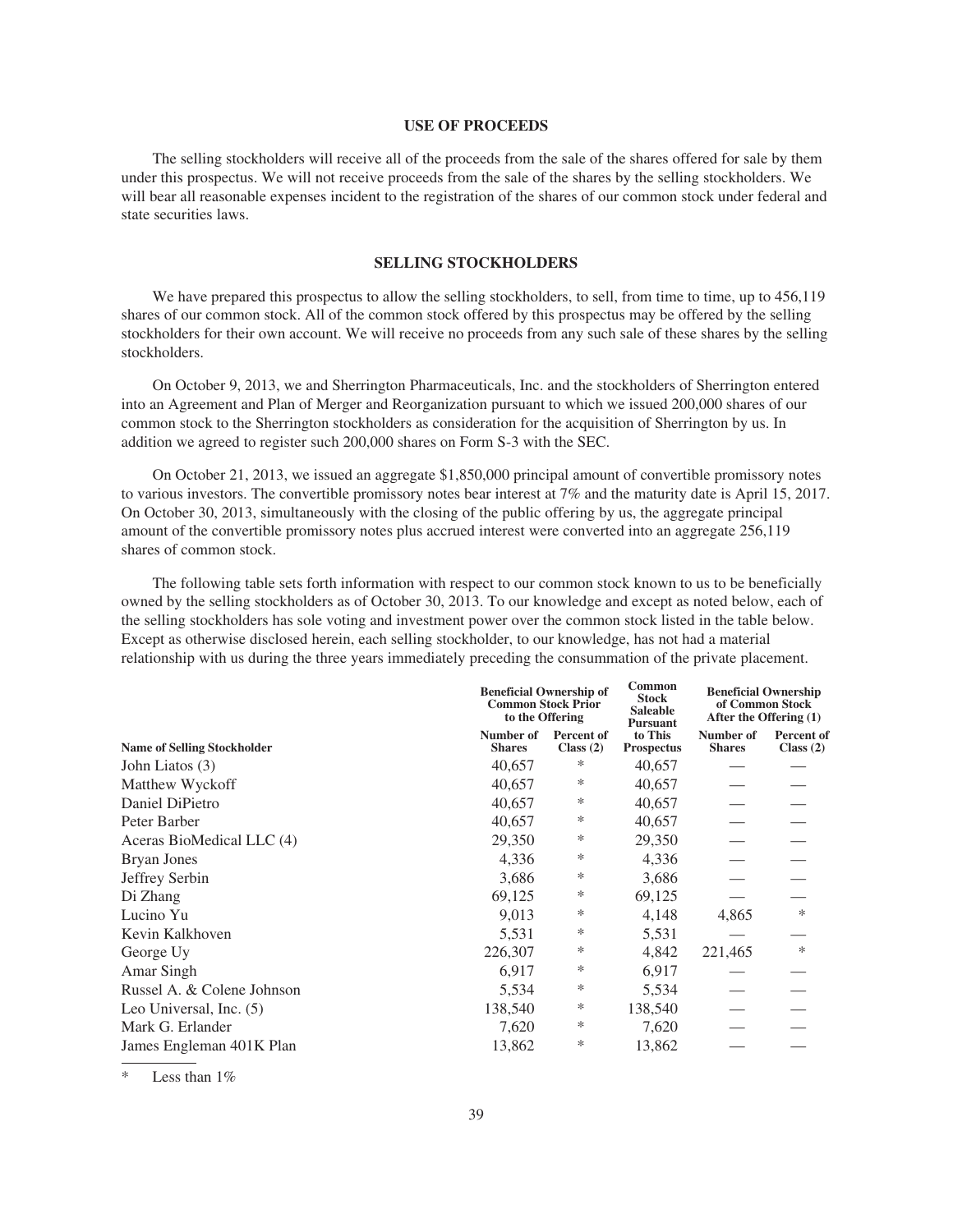- (1) Assumes that all of the shares held by the selling stockholder covered by this prospectus are sold and that the selling stockholder acquires no additional shares of common stock before the completion of this offering. However, as the selling stockholder can offer all, some, or none of its common stock, no definitive estimate can be given as to the number of shares that the selling stockholder will ultimately offer or sell under this prospectus.
- (2) Calculated based on 21,678,353 shares of common stock outstanding as of October 30, 2013.
- (3) Excludes 29,350 shares owned by Aceral BioMedical LLC ("Aceras"), over which Mr. Liato has voting and dispositive control.
- (4) Mr. Liatos as sole managing member of Aceras Partners LLC, the sole managing member of Aceras, has voting and dispositive control over the shares owned by Aceras. The shares owned by Aceras are being held in escrow for any indemnification claims until the earlier of October 9, 2014 or the date of termination of a consulting agreement between us and Aceras. Mr. Liatos disclaims beneficial ownership of the shares owned by Aceras, except to the extent of his pecuniary interest therein.
- (5) Mr. Chengyong Zhou has voting and dispositive control over the shares owned by Leo Universal, Inc.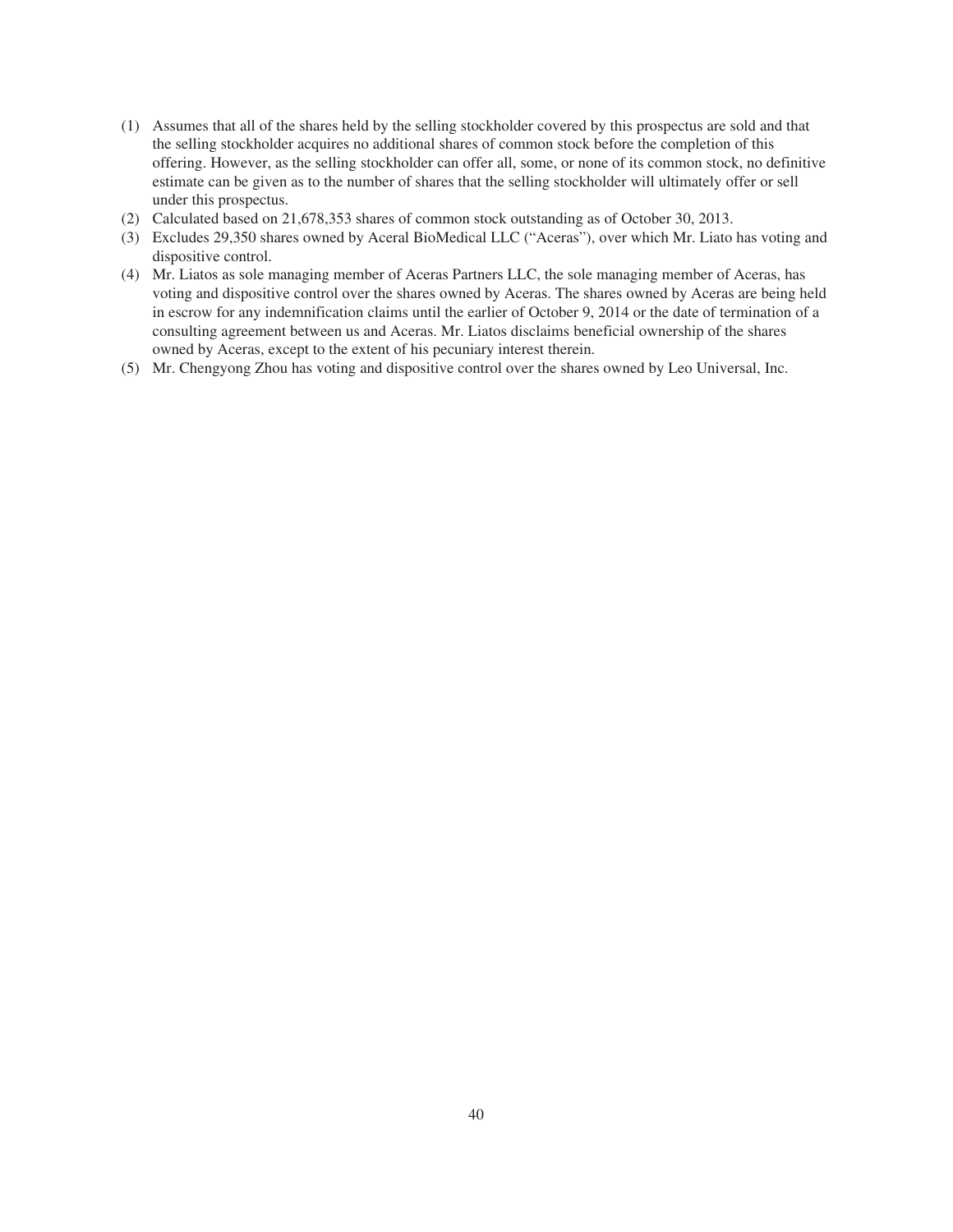#### **DESCRIPTION OF CAPITAL STOCK**

#### **General**

As of October 30, 2013, our authorized capital stock consisted of 750,000,000 shares of common stock, \$0.0001 par value per share, and 100,000,000 shares of preferred stock, \$0.0001 par value per share. Our board of directors may establish the rights and preferences of the preferred stock from time to time. As of October 30, 2013, there are 21,678,353 shares of our common stock issued and outstanding and no shares of preferred stock issued and outstanding.

#### **Common Stock**

Holders of our common stock are entitled to one vote per share. Our Certificate of Incorporation does not provide for cumulative voting. Holders of our common stock are entitled to receive ratably such dividends, if any, as may be declared by our board of directors (the "Board") out of legally available funds. However, the current policy of our Board is to retain earnings, if any, for the operation and expansion of the Company. Upon liquidation, dissolution or winding-up, the holders of our common stock are entitled to share ratably in all of our assets which are legally available for distribution, after payment of or provision for all liabilities. The holders of our common stock have no preemptive, subscription, redemption or conversion rights.

## **Preferred Stock**

As of the date of this prospectus, no shares of preferred stock are issued and outstanding. Our Certificate of Incorporation provides that our Board may by resolution, without further vote or action by the stockholders, establish one or more classes or series of preferred stock having the number of shares and relative voting rights, designation, dividend rates, liquidation, and other rights, preferences, and limitations as may be fixed by them without further stockholder approval. Once designated by our Board, each series of preferred stock will have specific financial and other terms that will be described in a prospectus supplement. Prior to the issuance of shares of each series of preferred stock, the Board is required by the Delaware General Corporation Law (the "DGCL") and the Certificate of Incorporation to adopt resolutions and file a certificate of designation with the Secretary of State of the State of Delaware. The certificate of designation fixes for each class or series the designations, powers, preferences, rights, qualifications, limitations and restrictions, including, but not limited to, some or all of the following:

(a) The distinctive designation of such series and the number of shares which shall constitute such series, which number may be increased (except where otherwise provided by the Board in creating such series) or decreased (but not below the number of shares thereof then outstanding) from time to time by resolution of the Board;

(b) The rate and manner of payment of dividends payable on shares of such series, including the dividend rate, date of declaration and payment, whether dividends shall be cumulative, and the conditions upon which and the date from which such dividends shall be cumulative;

(c) Whether shares of such series shall be redeemed, the time or times when, and the price or prices at which, shares of such series shall be redeemable, the redemption price, the terms and conditions of redemption, and the sinking fund provisions, if any, for the purchase or redemption of such shares;

(d) The amount payable on shares of such series and the rights of holders of such shares in the event of any voluntary or involuntary liquidation, dissolution or winding up of the affairs of the Company;

(e) The rights, if any, of the holders of shares of such series to convert such shares into, or exchange such shares for, shares of common stock, other securities, or shares of any other class or series of preferred stock and the terms and conditions of such conversion or exchange;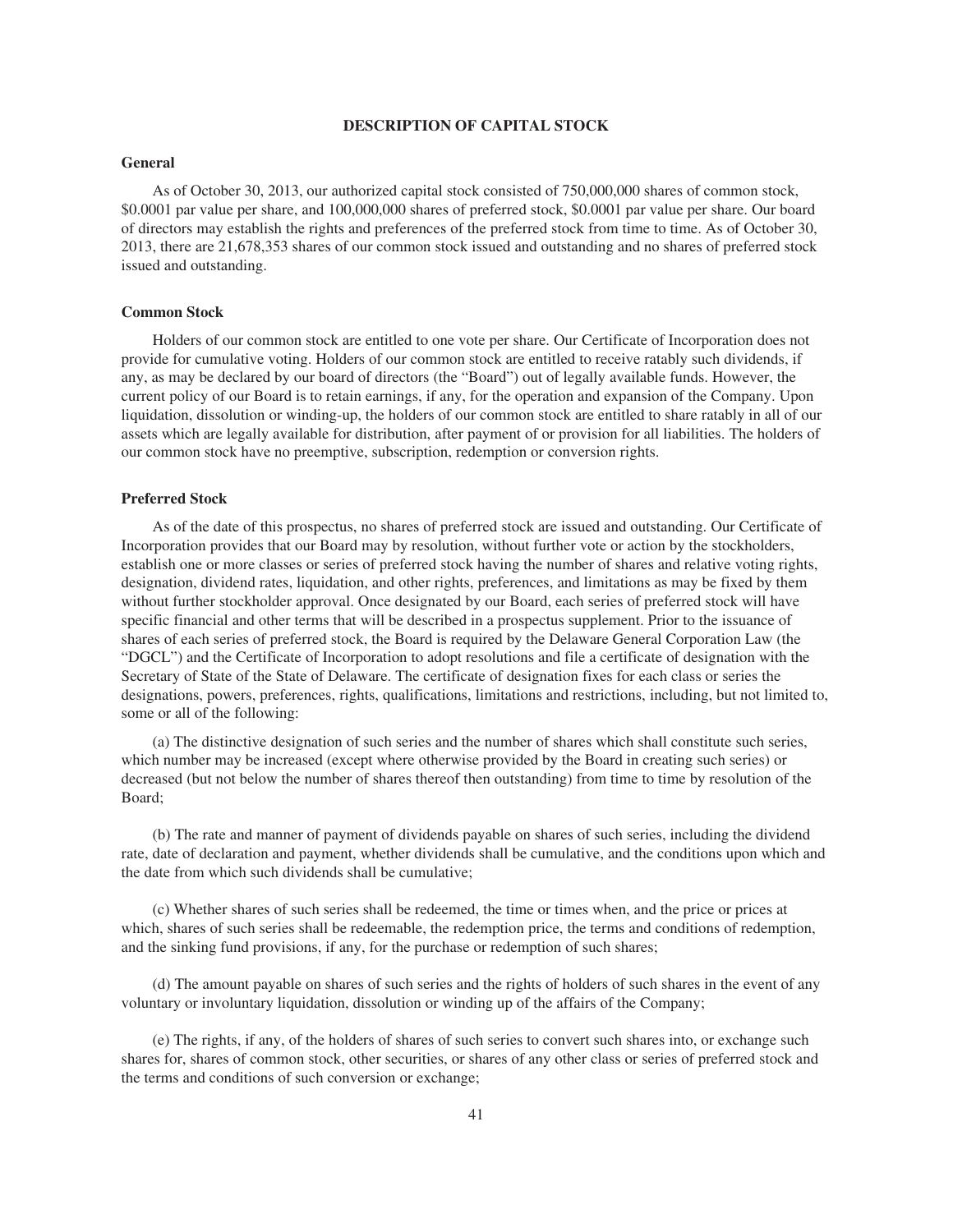(f) The voting rights, if any, and whether full or limited, of the shares of such series, which may include no voting rights, one vote per share, or such higher number of votes per share as may be designated by the Board; and

(g) The preemptive or preferential rights, if any, of the holders of shares of such series to subscribe for, purchase, receive, or otherwise acquire any part of any new or additional issue of stock of any class, whether now or hereafter authorized, or of any bonds, debentures, notes, or other securities of the Company, whether or not convertible into shares of stock with the Company.

In connection with the adoption of a Rights Agreement, on November 8, 2013, the Company filed a Certificate of Designation of Rights, Preferences and Privileges of Series A Junior Participating Preferred Stock (the "Certificate of Designation") with the Secretary of State of the State of Delaware which designated 1,000,000 shares of Preferred Stock as Series A Junior Participating Preferred Stock. The rights, preferences and privileges of the Series A Junior Participating Preferred Stock are as set forth in the Certificate of Designation.

#### **Anti-Takeover Effects of Certain Provisions of our Certificate of Incorporation, Bylaws and the DGCL**

Certain provisions of our Certificate of Incorporation and Bylaws, which are summarized in the following paragraphs, may have the effect of discouraging potential acquisition proposals or making a tender offer or delaying or preventing a change in control, including changes a stockholder might consider favorable. Such provisions may also prevent or frustrate attempts by our stockholders to replace or remove our management. In particular, the Certificate of Incorporation and Bylaws and Delaware law, as applicable, among other things:

- provide the board of directors with the ability to alter the bylaws without stockholder approval;
- place limitations on the removal of directors; and
- provide that vacancies on the board of directors may be filled by a majority of directors in office, although less than a quorum.

These provisions are expected to discourage certain types of coercive takeover practices and inadequate takeover bids and to encourage persons seeking to acquire control of our company to first negotiate with its board. These provisions may delay or prevent someone from acquiring or merging with us, which may cause the market price of our common stock to decline.

*Blank Check Preferred*. The Board is authorized to create and issue from time to time, without stockholder approval, up to an aggregate of 100,000,000 shares of preferred stock in one or more series and to establish the number of shares of any series of preferred stock and to fix the designations, powers, preferences and rights of the shares of each series and any qualifications, limitations or restrictions of the shares of each series.

The authority to designate preferred stock may be used to issue series of preferred stock, or rights to acquire preferred stock, that could dilute the interest of, or impair the voting power of, holders of the common stock or could also be used as a method of determining, delaying or preventing a change of control.

*Advance Notice Bylaws*. The Bylaws contain an advance notice procedure for stockholder proposals to be brought before any meeting of stockholders, including proposed nominations of persons for election to the Board. Stockholders at any meeting will only be able to consider proposals or nominations specified in the notice of meeting or brought before the meeting by or at the direction of the Board or by a stockholder who was a stockholder of record on the record date for the meeting, who is entitled to vote at the meeting and who has given the Company's corporate secretary timely written notice, in proper form, of the stockholder's intention to bring that business before the meeting. Although the Bylaws do not give the Board the power to approve or disapprove stockholder nominations of candidates or proposals regarding other business to be conducted at a special or annual meeting, the Bylaws may have the effect of precluding the conduct of certain business at a meeting if the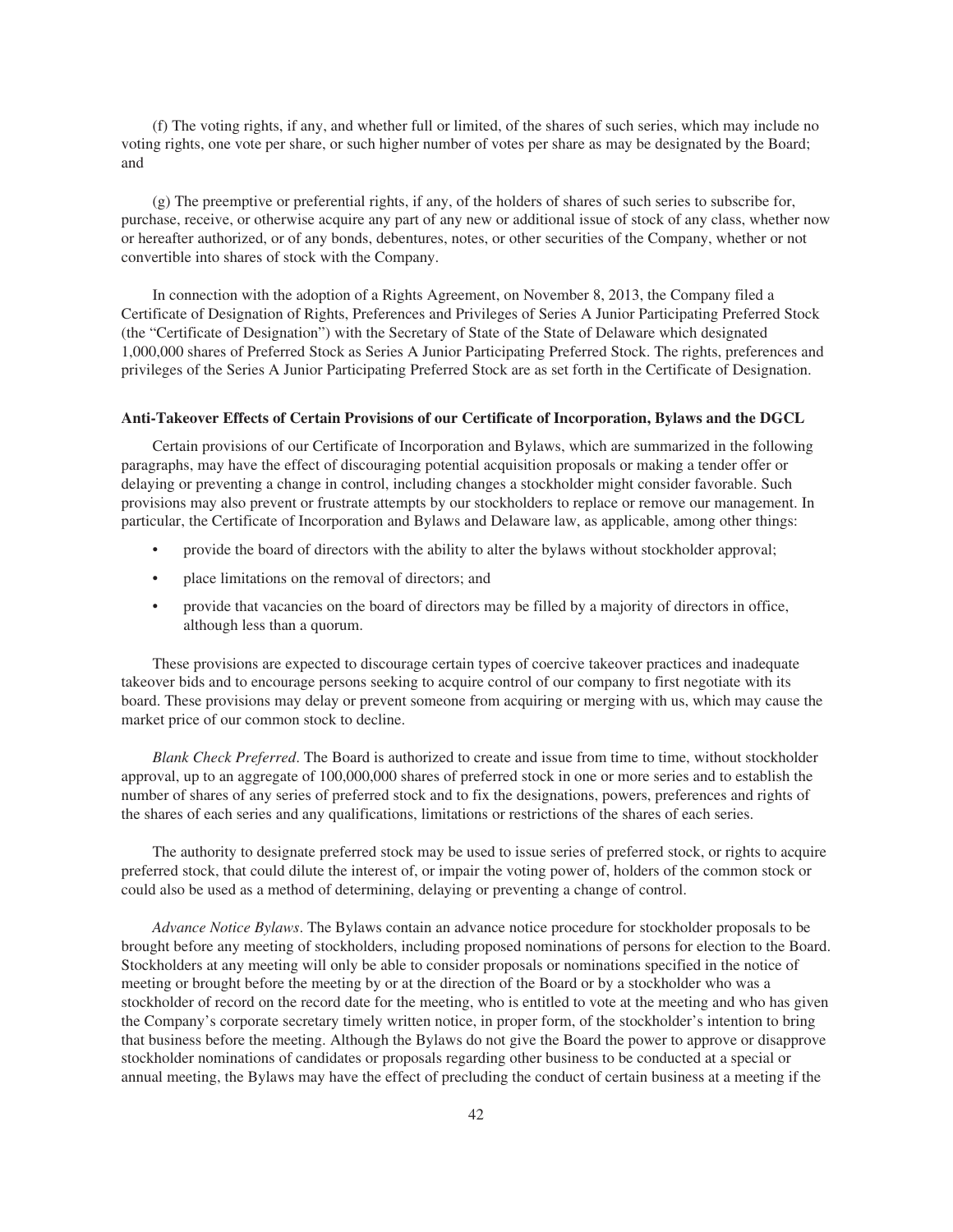proper procedures are not followed or may discourage or deter a potential acquiror from conducting a solicitation of proxies to elect its own slate of directors or otherwise attempting to obtain control of the Company.

*Interested Stockholder Transactions*. We are subject to Section 203 of the Delaware General Corporation Law which, subject to certain exceptions, prohibits "business combinations" between a publicly-held Delaware corporation and an "interested stockholder," which is generally defined as a stockholder who becomes a beneficial owner of 15% or more of a Delaware corporation's voting stock for a three-year period following the date that such stockholder became an interested stockholder.

*Stockholder Rights Agreement*. In November 2013, we adopted a rights agreement that provides that in the event of (i) an acquisition of 15% or more of our outstanding common stock or (ii) an announcement of an intention to make a tender offer or exchange offer for 15% or more of our outstanding common stock, our stockholders, other than the potential acquiror, shall be granted rights enabling them to purchase additional shares of our common stock at a substantial discount to the then prevailing market price. The rights agreement could significantly dilute such acquiror's ownership position in our shares, thereby making a takeover prohibitively expensive and encouraging such acquiror to negotiate with our board of directors. Therefore, the rights agreement could make it more difficult for a third party to acquire control of us without the approval of our board of directors.

## **Transfer Agent and Registrar**

The Transfer Agent and Registrar for our common stock is Computershare Shareowner Services.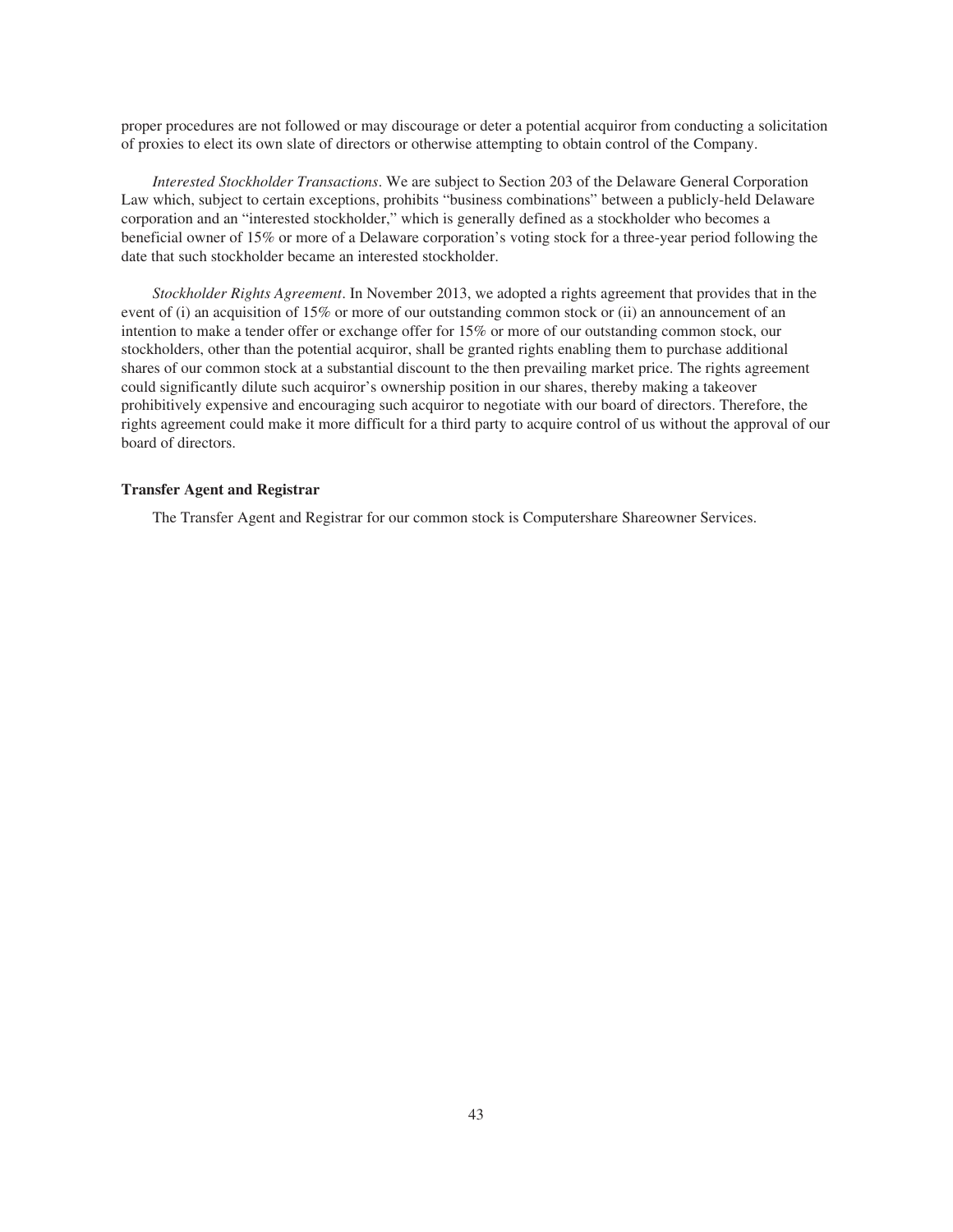#### **PLAN OF DISTRIBUTION**

We are registering the shares of common stock issued to the selling stockholders to permit the resale of these shares of common stock by the holders of the shares of common stock from time to time after the date of this prospectus. We will not receive any of the proceeds from the sale by the selling stockholders of the shares of common stock. We will bear all fees and expenses incident to our obligation to register the shares of common stock.

Each selling stockholder of the common stock and any of their pledgees, assignees and successors-ininterest may, from time to time, sell any or all of their shares of common stock covered hereby on The NASDAQ Capital Market or any other stock exchange, market or trading facility on which the shares are traded or in private transactions. These sales may be at fixed prices, at prevailing market prices at the time of the sale, at varying prices determined at the time of sale, or negotiated prices. A selling stockholder may use any one or more of the following methods when selling shares:

- on any national securities exchange or quotation service on which the shares may be listed or quoted at the time of sale;
- in the over-the-counter market;
- in transactions otherwise than on these exchanges or systems or in the over-the-counter market;
- ordinary brokerage transactions and transactions in which the broker-dealer solicits purchasers;
- block trades in which the broker-dealer will attempt to sell the shares as agent but may position and resell a portion of the block as principal to facilitate the transaction;
- purchases by a broker-dealer as principal and resale by the broker-dealer for its account;
- an exchange distribution in accordance with the rules of the applicable exchange;
- privately negotiated transactions;
- settlement of short sales entered into after the effective date of the registration statement of which this prospectus is a part;
- in transactions through broker-dealers that agree with the selling stockholders to sell a specified number of such shares at a stipulated price per share;
- through the writing or settlement of options or other hedging transactions, whether through an options exchange or otherwise;
- a combination of any such methods of sale; or
- any other method permitted pursuant to applicable law.

The selling stockholders may also sell shares under Rule 144 under the Securities Act of 1933, as amended, or the Securities Act, if available, rather than under this prospectus.

Broker-dealers engaged by the selling stockholders may arrange for other brokers-dealers to participate in sales. Broker-dealers may receive commissions or discounts from the selling stockholders (or, if any brokerdealer acts as agent for the purchaser of shares, from the purchaser) in amounts to be negotiated, but, except as set forth in a supplement to this prospectus, in the case of an agency transaction not in excess of a customary brokerage commission in compliance with FINRA Rule 2440; and in the case of a principal transaction a markup or markdown in compliance with FINRA IM-2440-1.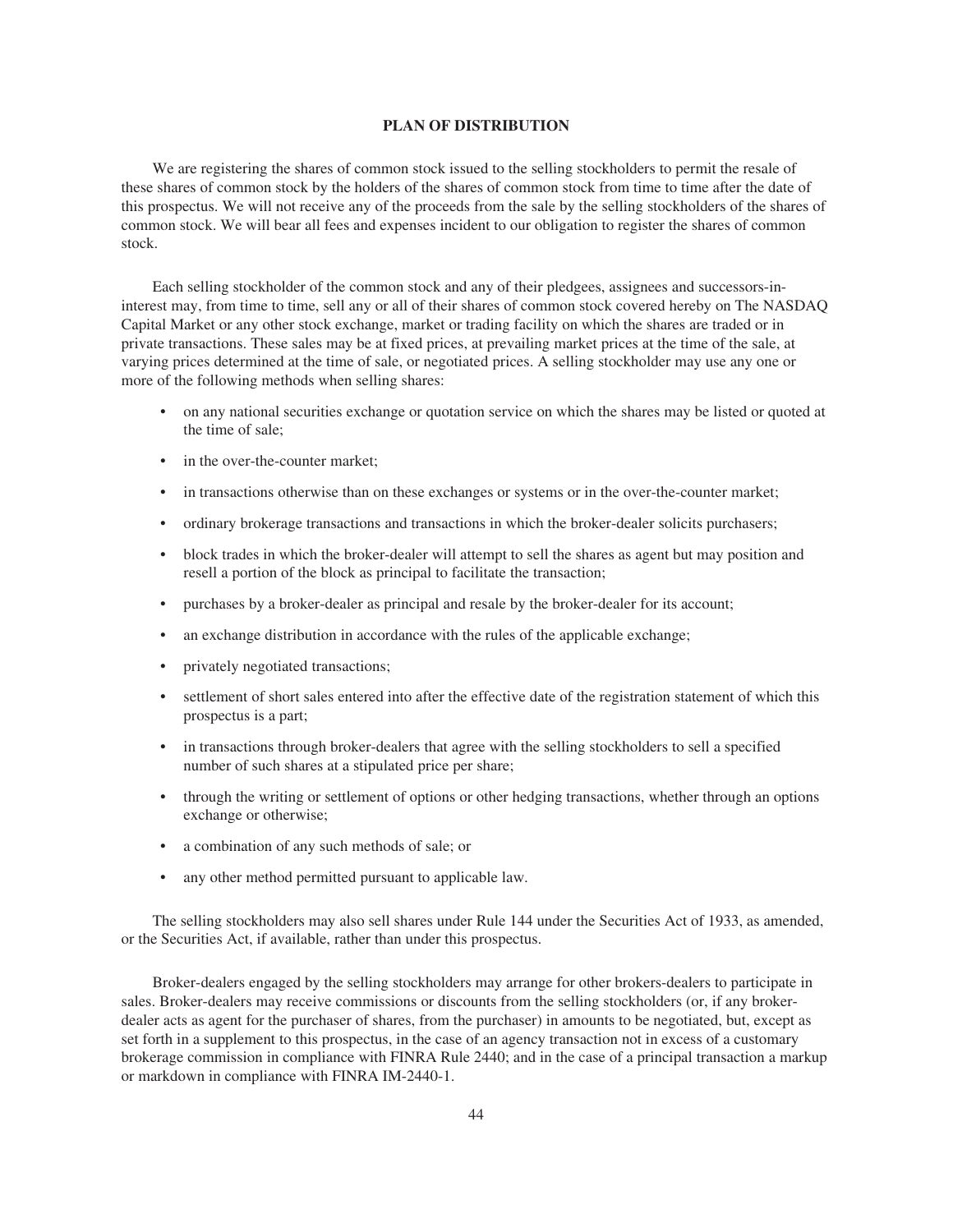In connection with the sale of the common stock or interests therein, the selling stockholders may enter into hedging transactions with broker-dealers or other financial institutions, which may in turn engage in short sales of the common stock in the course of hedging the positions they assume. The selling stockholders may also sell shares of the common stock short and deliver these securities to close out their short positions or to return borrowed shares in connection with such short sales, or loan or pledge the common stock to broker-dealers that in turn may sell these securities. The selling stockholders may also enter into option or other transactions with broker-dealers or other financial institutions or create one or more derivative securities which require the delivery to such broker-dealer or other financial institution of shares offered by this prospectus, which shares such brokerdealer or other financial institution may resell pursuant to this prospectus (as supplemented or amended to reflect such transaction). Notwithstanding the foregoing, the selling stockholders have been advised that they may not use shares registered on this registration statement to cover short sales of our common stock made prior to the date the registration statement, of which this prospectus forms a part, has been declared effective by the Commission.

The selling stockholders and any broker-dealers or agents that are involved in selling the shares may be deemed to be "underwriters" within the meaning of the Securities Act in connection with such sales. In such event, any commissions received by such broker-dealers or agents and any profit on the resale of the shares purchased by them may be deemed to be underwriting commissions or discounts under the Securities Act. Selling stockholders who are "underwriters" within the meaning of Section  $2(11)$  of the Securities Act will be subject to the prospectus delivery requirements of the Securities Act and may be subject to certain statutory liabilities of, including but not limited to, Sections 11, 12 and 17 of the Securities Act and Rule 10b-5 under the Securities Exchange Act of 1934, as amended, or the Exchange Act. Each selling stockholder has informed us that it is not a registered broker-dealer and does not have any written or oral agreement or understanding, directly or indirectly, with any person to distribute the common stock. In no event shall any broker-dealer receive fees, commissions and markups which, in the aggregate, would exceed eight percent (8%).

We are required to pay certain fees and expenses incurred by us incident to the registration of the shares. We have agreed to indemnify the selling stockholders against certain losses, claims, damages and liabilities, including liabilities under the Securities Act, and the selling stockholders may be entitled to contribution. We may be indemnified by the selling stockholders against certain losses, claims, damages and liabilities, including liabilities under the Securities Act, that may arise from any written information furnished to us by the selling stockholders specifically for use in this prospectus, or we may be entitled to contribution.

The selling stockholders will be subject to the prospectus delivery requirements of the Securities Act including Rule 172 thereunder unless an exemption therefrom is available.

The selling stockholders have advised us that there is no underwriter or coordinating broker acting in connection with the proposed sale of the resale shares by the selling stockholders.

We agreed to use our best efforts keep this prospectus effective until the earlier of (i) the date on which the shares may be resold by the selling stockholders without registration and without regard to any volume restrictions by reason of Rule 144 under the Securities Act or any other rule of similar effect or (ii) all of the shares have been sold pursuant to this prospectus or Rule 144 under the Securities Act or any other rule of similar effect. The resale shares will be sold only through registered or licensed brokers or dealers if required under applicable state securities laws. In addition, in certain states, the resale shares of common stock covered hereby may not be sold unless they have been registered or qualified for sale in the applicable state or an exemption from the registration or qualification requirement is available and is complied with.

Under applicable rules and regulations under the Exchange Act, any person engaged in the distribution of the resale shares may not simultaneously engage in market making activities with respect to the common stock for the applicable restricted period, as defined in Regulation M, prior to the commencement of the distribution. In addition, the selling stockholders will be subject to applicable provisions of the Exchange Act and the rules and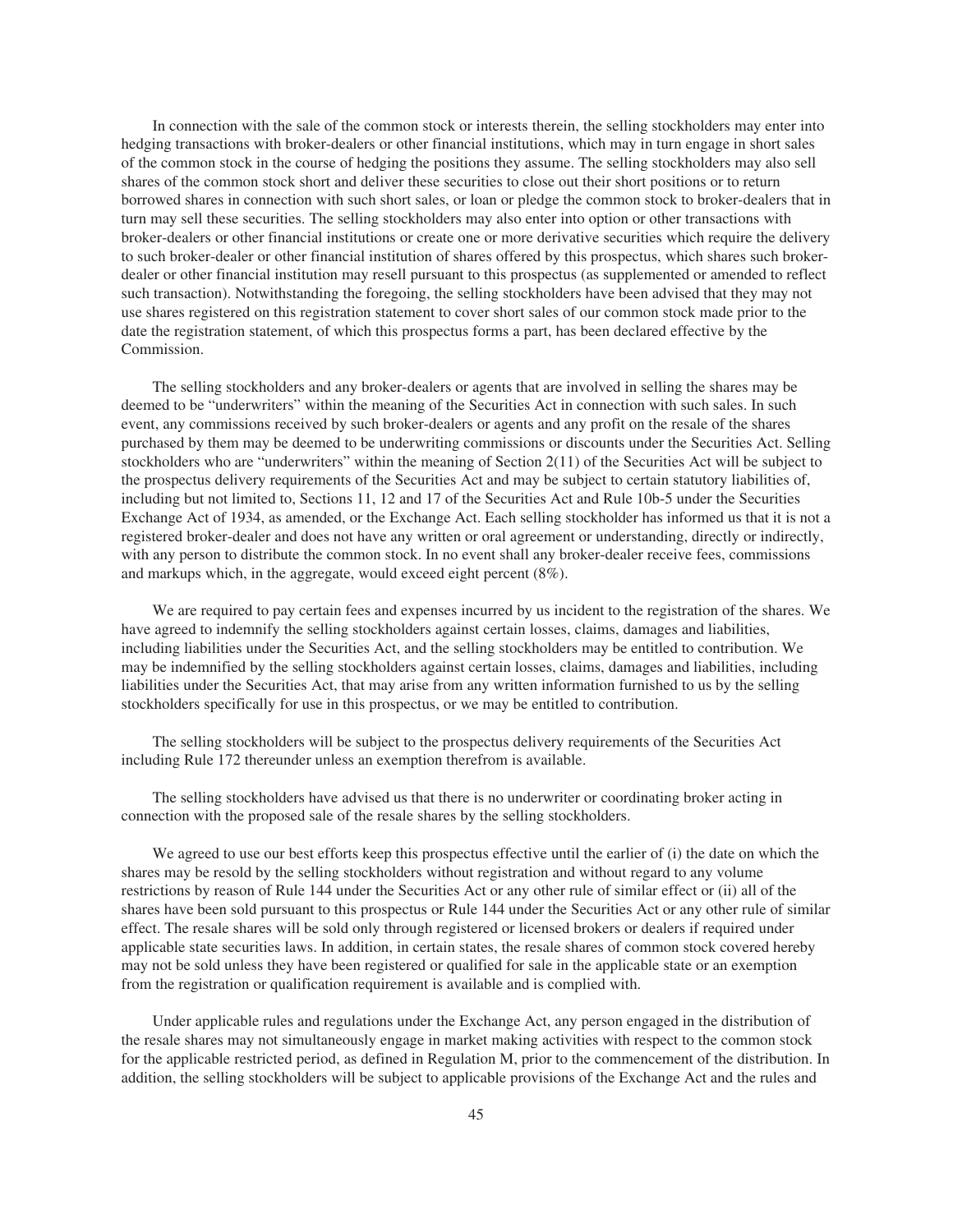regulations thereunder, including Regulation M, which may limit the timing of purchases and sales of shares of the common stock by the selling stockholders or any other person. We will make copies of this prospectus available to the selling stockholders and have informed them of the need to deliver a copy of this prospectus to each purchaser at or prior to the time of the sale (including by compliance with Rule 172 under the Securities Act).

There can be no assurance that any selling stockholder will sell any or all of the shares of common stock registered pursuant to the registration statement, of which this prospectus forms a part.

Once sold under the registration statement, of which this prospectus forms a part, the shares of common stock will be freely tradable in the hands of persons other than our affiliates.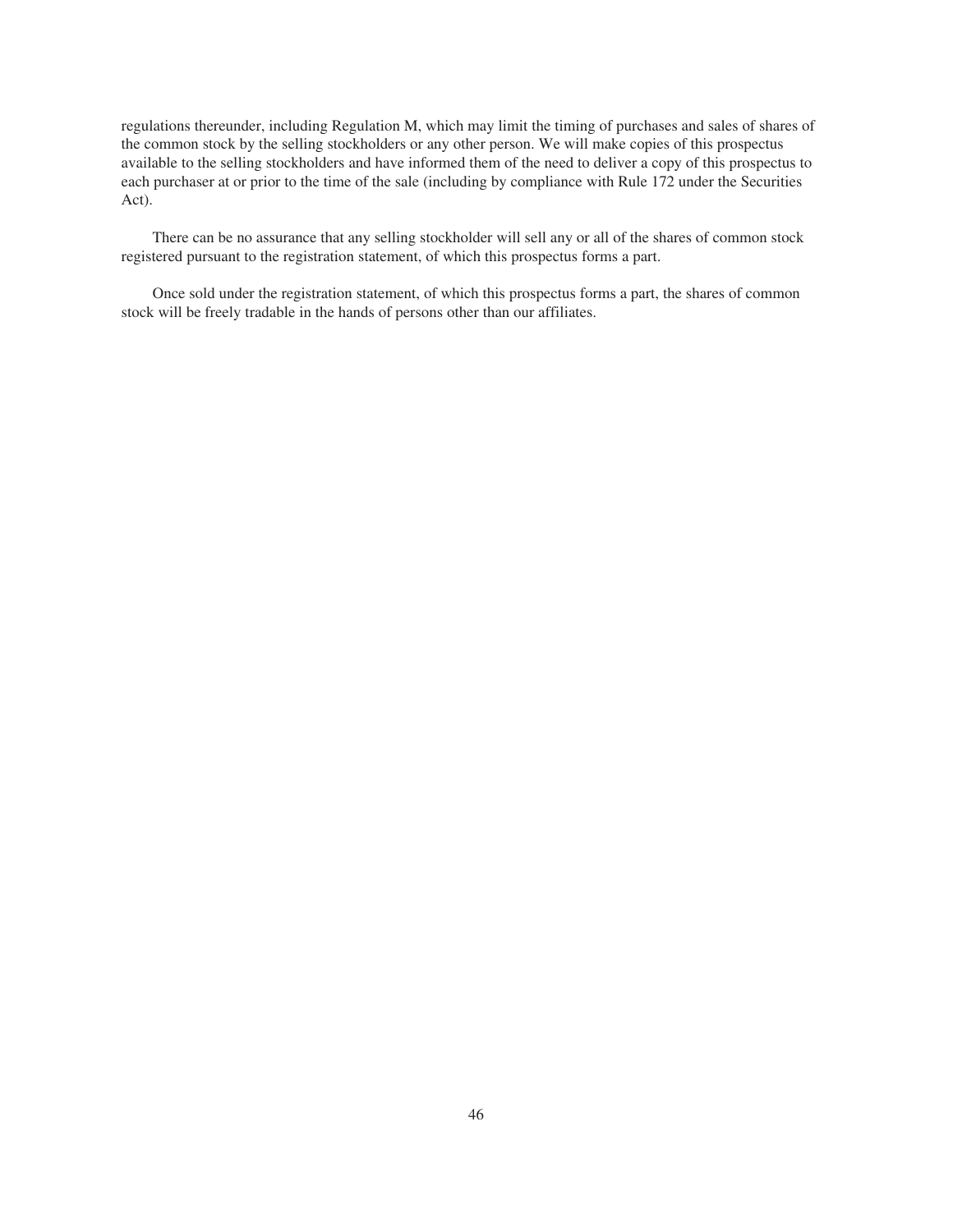## **LEGAL MATTERS**

The validity of the issuance of the securities offered hereby will be passed upon for us by Sichenzia Ross Friedman Ference LLP, New York, New York.

#### **EXPERTS**

The consolidated balance sheets as of December 31, 2012 and 2011, and the related consolidated statements of operations, stockholders' equity, and cash flows for the years then ended and for the period from January 25, 2006 (Inception) through December 31, 2012 have been incorporated in reliance on the report of Mayer Hoffman McCann P.C., an independent registered public accounting firm, incorporated herein by reference, given on the authority of said firm as experts in auditing and accounting.

The balance sheet as of December 31, 2012 and the related statement of operations, stockholders' deficit and cash flows from May 17, 2012 (Inception) to December 31, 2012 for IgDraSol, Inc. have been incorporated in reliance on the report of Kelly & Company, an independent registered public accounting firm, incorporated herein by reference, given on the authority of said firm as experts in auditing and accounting.

## **WHERE YOU CAN FIND MORE INFORMATION**

This prospectus constitutes a part of a registration statement on Form S-3 filed under the Securities Act. As permitted by the SEC's rules, this prospectus and any prospectus supplement, which form a part of the registration statement, do not contain all the information that is included in the registration statement. You will find additional information about us in the registration statement. Any statements made in this prospectus or any prospectus supplement concerning legal documents are not necessarily complete and you should read the documents that are filed as exhibits to the registration statement or otherwise filed with the SEC for a more complete understanding of the document or matter.

We file annual, quarterly and current reports, proxy statements and other information with the SEC. You may read, without charge, and copy the documents we file at the SEC's public reference rooms in Washington, D.C. at 100 F Street, NE, Room 1580, Washington, DC 20549, or in New York, New York and Chicago, Illinois. You can request copies of these documents by writing to the SEC and paying a fee for the copying cost. Please call the SEC at 1-800-SEC-0330 for further information on the public reference rooms. Our SEC filings are also available to the public at no cost from the SEC's website at http://www.sec.gov.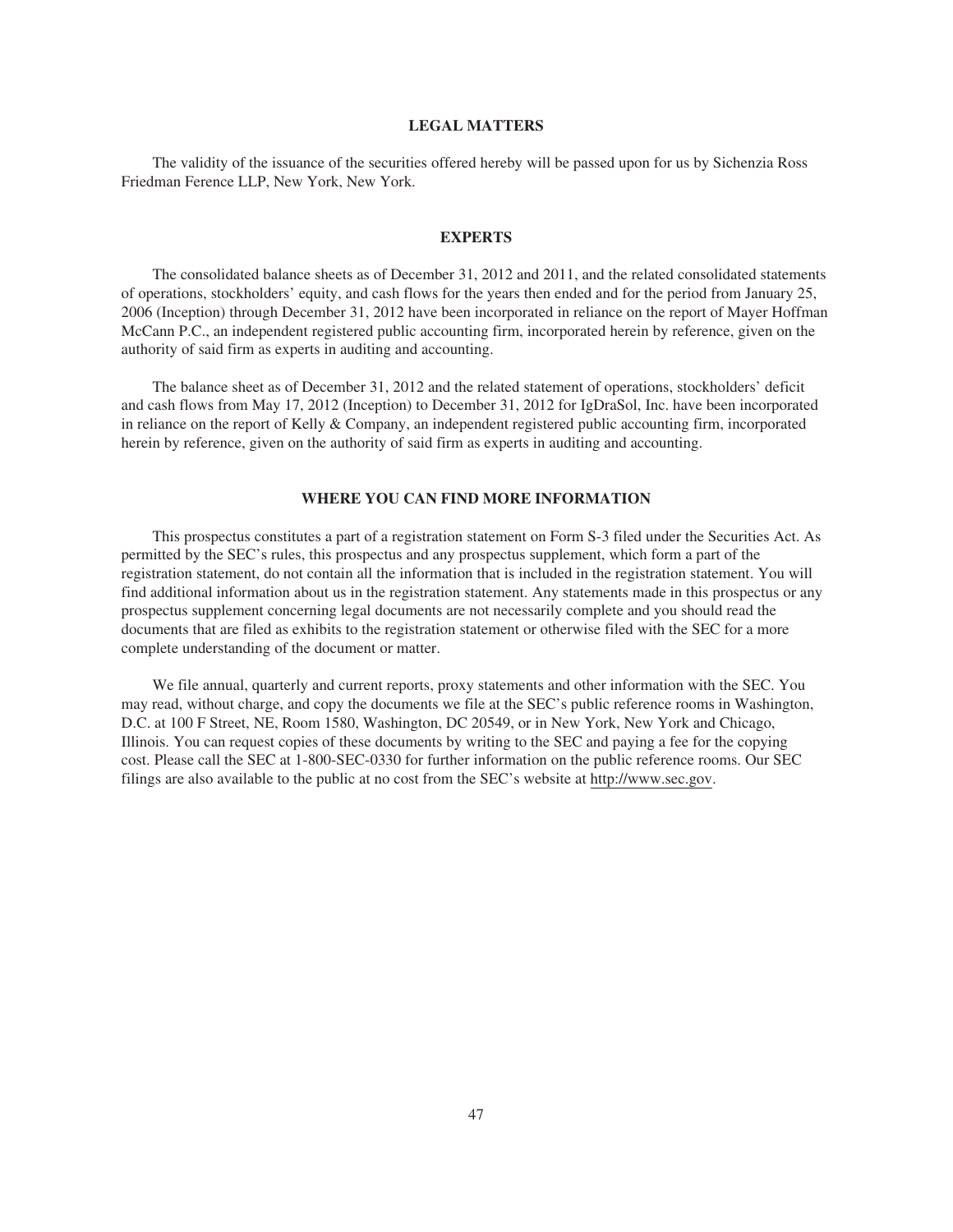#### **INCORPORATION OF DOCUMENTS BY REFERENCE**

We have filed a registration statement on Form S-3 with the Securities and Exchange Commission under the Securities Act. This prospectus is part of the registration statement but the registration statement includes and incorporates by reference additional information and exhibits. The Securities and Exchange Commission permits us to "incorporate by reference" the information contained in documents we file with the Securities and Exchange Commission, which means that we can disclose important information to you by referring you to those documents rather than by including them in this prospectus. Information that is incorporated by reference is considered to be part of this prospectus and you should read it with the same care that you read this prospectus. Information that we file later with the Securities and Exchange Commission will automatically update and supersede the information that is either contained, or incorporated by reference, in this prospectus, and will be considered to be a part of this prospectus from the date those documents are filed. We have filed with the Securities and Exchange Commission, and incorporate by reference in this prospectus:

- Annual Report on Form 10-K for the year ended December 31, 2012 filed with the SEC on March 25, 2013, as amended by Amendment No. 1 filed with the SEC on March 27, 2013;
- Quarterly Report on Form 10-Q for the quarterly periods ended March 31, 2013 filed on May 15, 2013, as amended by Amendment No. 1 filed with the SEC on July 12, 2013, June 30, 2013, filed with the SEC on August 13, 2013, and September 30, 2013 filed with the SEC on November 14, 2013;
- Proxy Statement on Schedule 14A filed on April 16, 2013;
- Current Reports on Form 8-K (excluding any reports or portions thereof that are deemed to be furnished and not filed) filed on January 11, 2013, February 26, 2013, March 13, 2013, March 14, 2013, April 26, 2013, May 14, 2013, July 12, 2013, August 1, 2013, August 5, 2013, August 8, 2013, September 11, 2013, September 30, 2013, October 2, 2013, October 7, 2013, October 11, 2013, October 15, 2013, October 21, 2013, October 25, 2013, November 12, 2013 and November 14, 2013; and
- The description of our common stock contained in our Form 8-A filed on October 23, 2013.

We also incorporate by reference all additional documents that we file with the Securities and Exchange Commission under the terms of Sections 13(a), 13(c), 14 or 15(d) of the Exchange Act that are made after the initial filing date of the registration statement of which this prospectus is a part until the offering has been completed. We are not, however, incorporating, in each case, any documents or information that we are deemed to furnish and not file in accordance with Securities and Exchange Commission rules.

You may request, and we will provide you with, a copy of these filings, at no cost, by calling us at (858) 210-3700 or by writing to us at the following address:

> Sorrento Therapeutics, Inc. 6042 Cornerstone Ct. West, Suite B San Diego, California 92121 Attn.: Corporate Secretary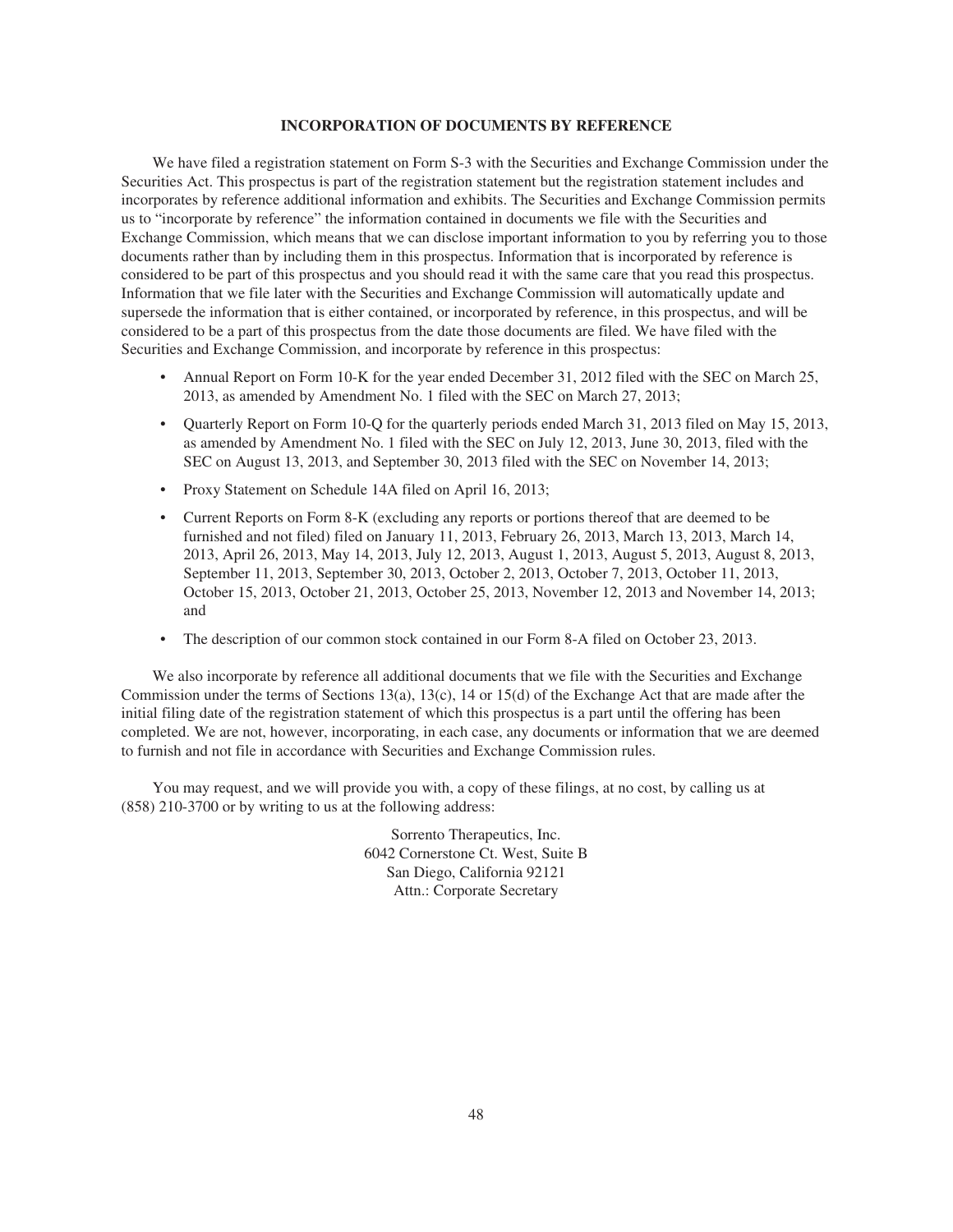## **PART II INFORMATION NOT REQUIRED IN PROSPECTUS**

#### **Item 14. Other Expenses of Issuance and Distribution.**

The following table sets forth an estimate of the fees and expenses relating to the issuance and distribution of the securities being registered hereby, other than underwriting discounts and commissions, all of which shall be borne by the Registrant. All of such fees and expenses, except for the SEC Registration Fee, are estimated:

| SEC registration fee.              | 536      |
|------------------------------------|----------|
| Transfer agent's fees and expenses | \$ 2,500 |
| Legal fees and expenses            | \$25,000 |
| Printing fees and expenses         | \$5,000  |
| Accounting fees and expenses       | \$10,000 |
| Miscellaneous fees and expenses    | \$1,964  |
| Total                              | \$45,000 |

#### **Item 15. Indemnification of Officers and Directors.**

The Registrant's Certificate of Incorporation eliminates the personal liability of directors to the fullest extent permitted by the Delaware General Corporation Law and, together with the Registrant's Bylaws, provides that the Registrant shall indemnify and hold harmless, to the fullest extent permitted by applicable law as it may be amended or supplemented, any person who was or is made or is threatened to be made a party or is otherwise involved in any action, suit or proceeding, whether civil, criminal, administrative or investigative, by reason of the fact that such person, or a person for whom such person is the legal representative, is or was a director or officer of the Registrant or, while a director or officer of the Registrant, is or was serving at the request of the Registrant as a director, officer, employee or agent of another corporation or of a partnership, joint venture, trust, enterprise or nonprofit entity, including service with respect to employee benefit plans, against all liability and loss suffered and expenses (including attorneys' fees) reasonably incurred by such person. The Registrant has also obtained liability insurance for its officers and directors.

We have an insurance policy that insures our directors and officers, within the limits and subject to the limitations of the policy, against certain expenses in connection with the defense of actions, suits or proceedings, and certain liabilities that might be imposed as a result of such actions, suits or proceedings, to which they are parties by reason of being or having been directors or officers.

#### **Item 16. Exhibits.**

(a) Exhibits.

## **Exhibit**

#### **Description of Document**

- 3.1 Restated Certificate of Incorporation (incorporated by reference to Exhibit 3.2 to Form S-3 filed with the SEC on June 24, 2013).
- 3.2 Bylaws (incorporated by reference to Exhibit 3.2 to the Registrant's Current Report on Form 8-K filed with the SEC on October 23, 2009).
- 3.3 Certificate of Designation of Rights, Preferences and Privileges of Series A Junior Participating Preferred Stock of Sorrento Therapeutics, Inc. (Incorporated by reference to Exhibit 3.1 to Form 8-K filed with the SEC on November 12, 2013)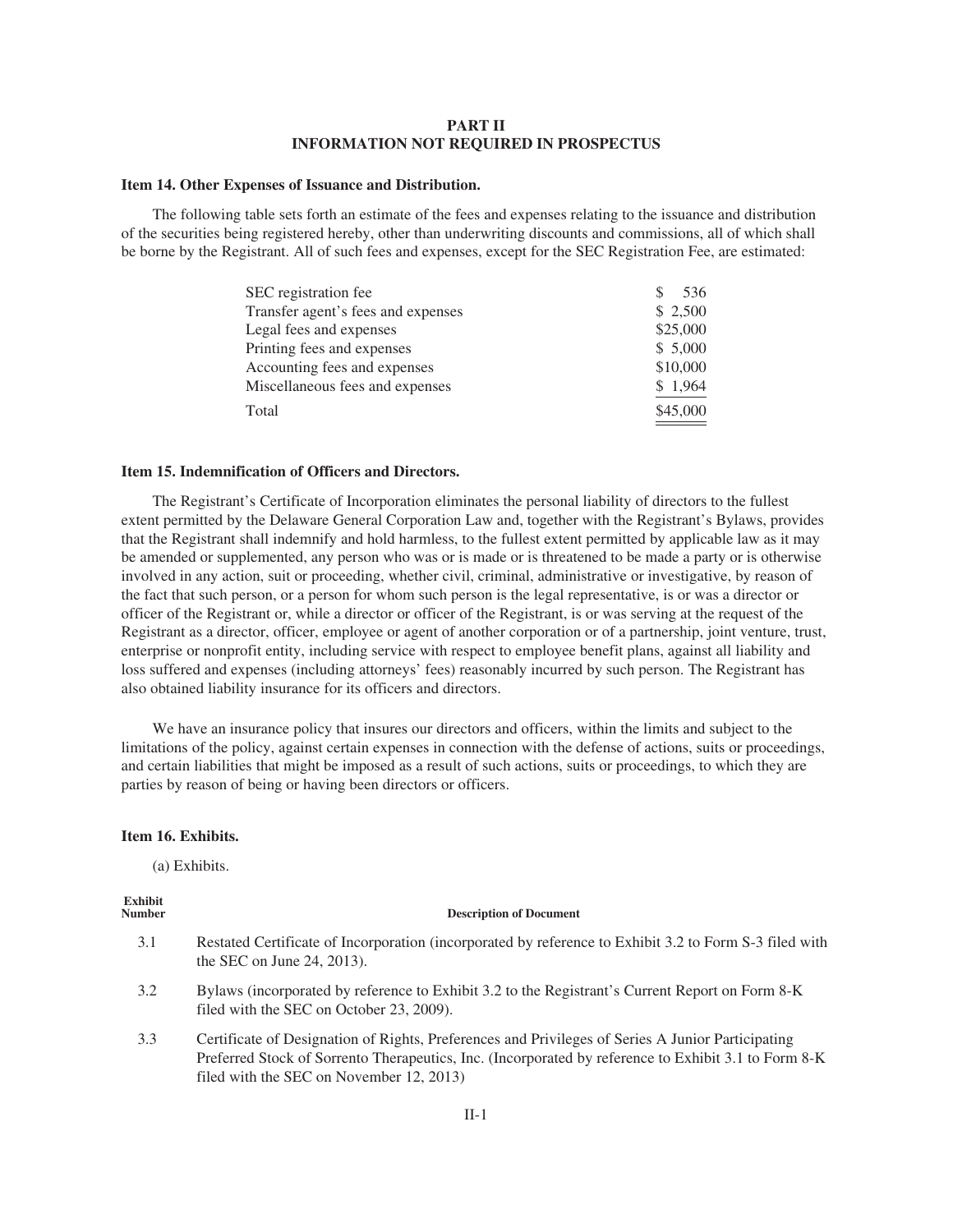| елшин<br><b>Number</b> | <b>Description of Document</b>                                                                                                                                                                                                                         |
|------------------------|--------------------------------------------------------------------------------------------------------------------------------------------------------------------------------------------------------------------------------------------------------|
| 4.1                    | Rights Agreement, dated as of November 7, 2013 by and between Sorrento Therapeutics, Inc. and<br>Computershare Trust Company, N.A., as rights agent (Incorporated by reference to Exhibit 3.1 to<br>Form 8-K filed with the SEC on November 12, 2013). |
| 5.1                    | Opinion of Sichenzia Ross Friedman Ference LLP as to the legality of the securities being registered.                                                                                                                                                  |
| 23.1                   | Consent of Sichenzia Ross Friedman Ference LLP (included in Exhibit 5.1).                                                                                                                                                                              |
| 23.2                   | Consent of Mayer Hoffman McCann P.C.                                                                                                                                                                                                                   |
| 23.3                   | Consent of Kelly & Company                                                                                                                                                                                                                             |
| 24.1                   | Power of Attorney (included on signature pages to the registration statement, previously filed on<br>October 31, 2013).                                                                                                                                |
|                        | $\bf{L}_{\rm{1.3-1.2}}$ , $\bf{1.5}$ , $\bf{1.1}$ , $\bf{1.1}$ , $\bf{1.1}$ , $\bf{1.2}$ , $\bf{1.3}$ , $\bf{1.4}$                                                                                                                                     |

#### **Item 17. Undertakings.**

**Exhibit**

The undersigned registrant hereby undertakes:

(1) To file, during any period in which offers or sales are being made, a post-effective amendment to this registration statement:

(i) To include any prospectus required by Section  $10(a)(3)$  of the Securities Act;

(ii) To reflect in the prospectus any facts or events arising after the effective date of this registration statement (or the most recent post-effective amendment thereof) which, individually or in the aggregate, represent a fundamental change in the information set forth in this registration statement. Notwithstanding the foregoing, any increase or decrease in the volume of securities offered (if the total dollar value of the securities offered would not exceed that which was registered) and any deviation from the low or high end of the estimated maximum offering range may be reflected in the form of prospectus filed with the Commission pursuant to Rule 424(b) if, in the aggregate, the changes in volume and price represent no more than a 20% change in the maximum aggregate offering price set forth in the "Calculation of Registration Fee" table in the effective registration statement; and

(iii) To include any material information with respect to the plan of distribution not previously disclosed in this registration statement or any material change to such information in this registration statement;

provided, however, that the undertakings set forth in paragraphs  $(a)(1)(i)$ ,  $(a)(1)(ii)$  and  $(a)(1)(iii)$  above do not apply if the information required to be included in a post-effective amendment by those paragraphs is contained in reports filed with or furnished to the Commission by the registrant pursuant to Section 13 or Section 15(d) of the Securities Exchange Act of 1934, as amended (the "Exchange Act") that are incorporated by reference in this registration statement or is contained in a form of prospectus filed pursuant to Rule 424(b) that is part of this registration statement;

(2) That, for the purpose of determining any liability under the Securities Act, each such post-effective amendment shall be deemed to be a new registration statement relating to the securities offered therein, and the offering of such securities at that time shall be deemed to be the initial bona fide offering thereof.

(3) To remove from registration by means of a post-effective amendment any of the securities being registered which remain unsold at the termination of the offering.

(4) That, for the purpose of determining liability under the Securities Act to any purchaser:

(i) If the registrant is relying on Rule 430B;

(A) Each prospectus filed by the registrant pursuant to Rule 424 (b)(3) shall be deemed to be part of this registration statement as of the date the filed prospectus was deemed part of and included in the registration statement; and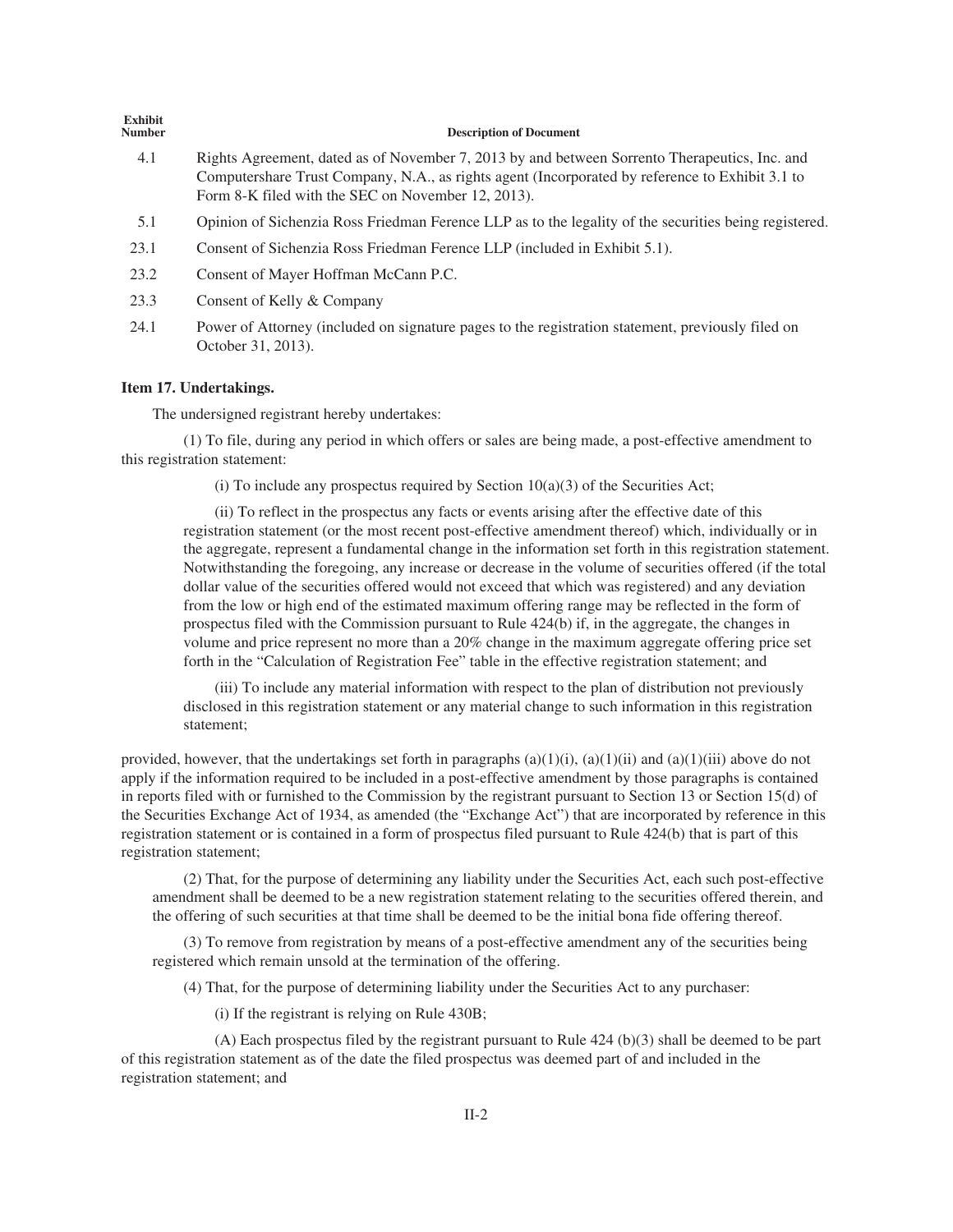(B) Each prospectus required to be filed pursuant to Rule 424 (b)(2), (b)(5), or (b)(7) as part of a registration statement in reliance on Rule 430B relating to an offering made pursuant to Rule  $415(a)(1)(i)$ , (vii) or (x) for the purpose of providing the information required by Section 10(a) of the Securities Act shall be deemed to be part of and included in the registration statement as of the earlier of the date of the Securities Act prospectus is first used after effectiveness or the date of the first contract of sale of securities in the offering described in the prospectus. As provided in Rule 430B, for liability purposes of the issuer and any person that is at that date an underwriter, such date shall be deemed to be a new effective date of the registration statement relating to the securities in the registration statement to which that prospectus relates, and the offering of such securities at that time shall be deemed to be the initial bona fide offering thereof. Provided, however, that no statement made in a registration statement or prospectus that is part of the registration statement or made in a document incorporated or deemed incorporated by reference into the registration statement or prospectus that is part of the registration statement will, as to a purchaser with a time of contract of sale prior to such effective date, supersede or modify any statement that was made in the registration statement or prospectus that was part of the registration statement or made in any such document immediately prior to such effective date; or

(ii) If the registrant is subject to Rule 430C, each prospectus filed pursuant to Rule 424(b) as part of a registration statement relating to an offering, other than registration statements relying on Rule 430B or other than prospectuses filed in reliance on Rule 430A, shall be deemed to be part of and included in the registration statement as of the date it is first used after effectiveness. Provided, however, that no statement made in a registration statement or prospectus that is part of the registration statement or made in a document incorporated or deemed incorporated by reference into the registration statement or prospectus that is part of the registration statement will, as to a purchaser with a time of contract of sale prior to such first use, supersede or modify any statement that was made in the registration statement or prospectus that was part of the registration statement or made in any such document immediately prior to such date of first use.

(5) That, for the purpose of determining liability of the registrant under the Securities Act to any purchaser in the initial distribution of the securities:

The undersigned registrant undertakes that in a primary offering of securities of the undersigned registrant pursuant to this registration statement, regardless of the underwriting method used to sell the securities to the purchaser, if the securities are offered or sold to such purchaser by means of any of the following communications, the undersigned registrant will be a seller to the purchaser and will be considered to offer or sell such securities to such purchaser:

(i) Any preliminary prospectus or prospectus of the undersigned registrant relating to the offering required to be filed pursuant to Rule 424;

(ii) Any free writing prospectus relating to the offering prepared by or on behalf of the undersigned registrant or used or referred to by the undersigned registrant;

(iii) The portion of any other free writing prospectus relating to the offering containing material information about the undersigned registrant or its securities provided by or on behalf of the undersigned registrant; and

(iv) Any other communication that is an offer in the offering made by the undersigned registrant to the purchaser.

The undersigned registrant hereby undertakes that, for purposes of determining any liability under the Securities Act of 1933, each filing of the registrant's annual report pursuant to section 13(a) or section 15(d) of the Securities Exchange Act of 1934 (and, where applicable, each filing of an employee benefit plan's annual report pursuant to section 15(d) of the Securities Exchange Act of 1934) that is incorporated by reference in the registration statement shall be deemed to be a new registration statement relating to the securities offered therein, and the offering of such securities at that time shall be deemed to be the initial bona fide offering thereof.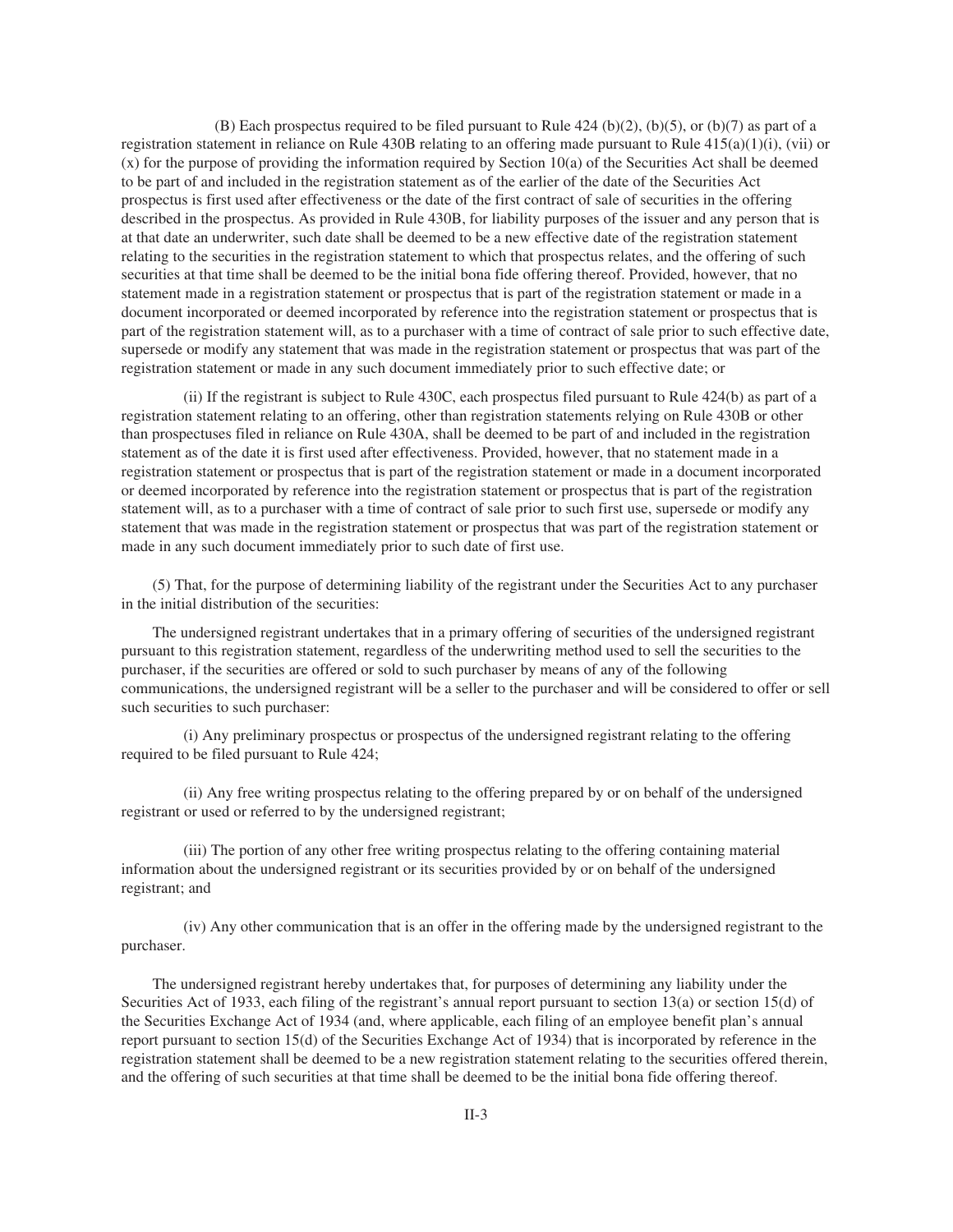Insofar as indemnification for liabilities arising under the Securities Act may be permitted to directors, officers and controlling persons of the registrant pursuant to the foregoing provisions, or otherwise, the registrant has been advised that in the opinion of the Commission such indemnification is against public policy as expressed in the Securities Act and is, therefore, unenforceable. In the event that a claim for indemnification against such liabilities (other than the payment by the registrant of expenses incurred or paid by a director, officer or controlling person of the registrant in the successful defense of any action, suit or proceeding) is asserted by such director, officer or controlling person in connection with the securities being registered, the registrant will, unless in the opinion of its counsel the matter has been settled by controlling precedent, submit to a court of appropriate jurisdiction the question whether such indemnification by it is against public policy as expressed in the Securities Act and will be governed by the final adjudication of such issue.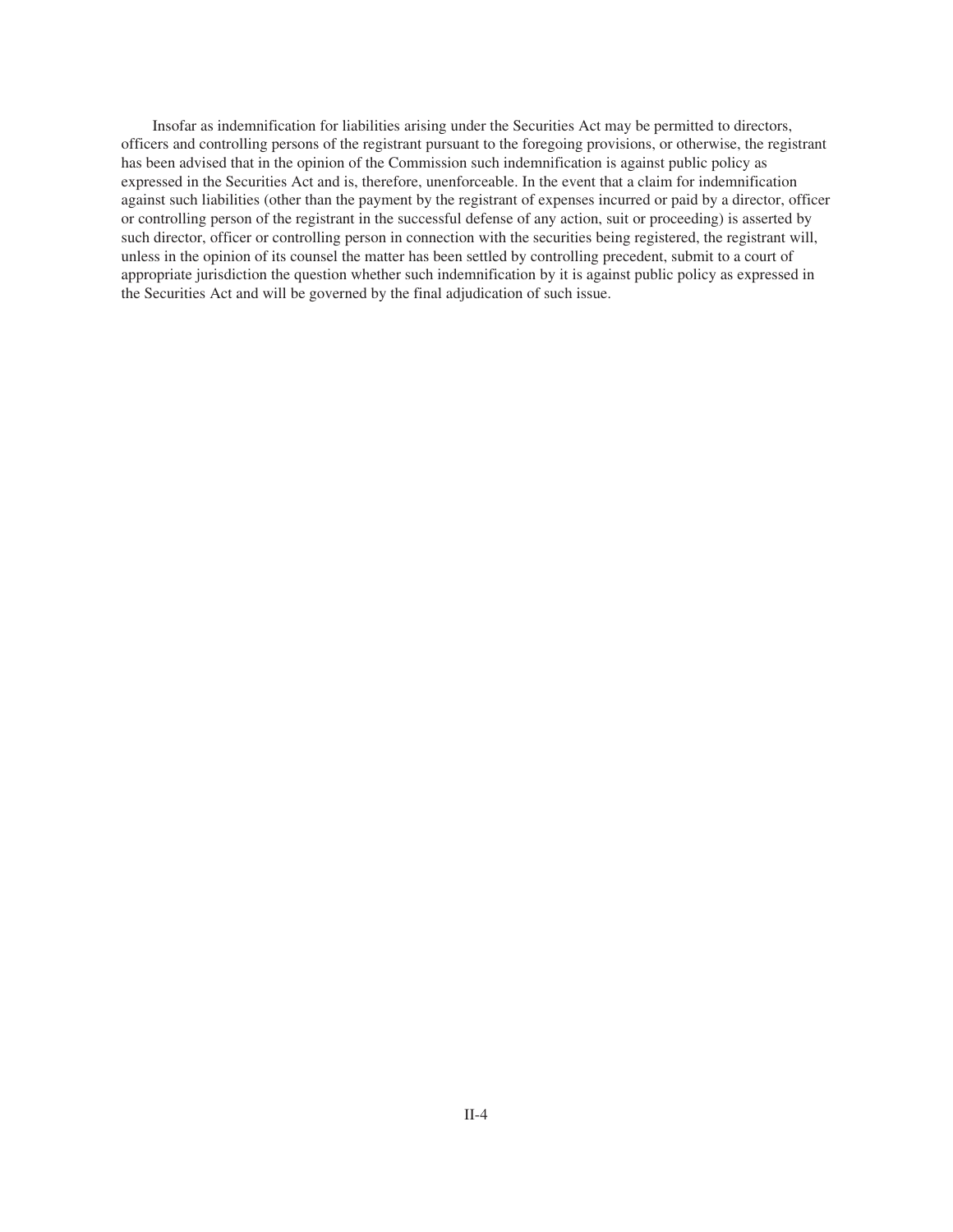#### **SIGNATURES**

Pursuant to the requirements of the Securities Act of 1933, as amended, the Registrant certifies that it has reasonable grounds to believe that it meets all of the requirements for filing on Form S-3 and has duly caused this Form S-3 to be signed on its behalf by the undersigned, thereunto duly authorized, in San Diego, California, on the 6th day of December 2013.

## SORRENTO THERAPEUTICS INC.

By: /s/ Henry Ji

Henry Ji Director, Chief Executive Officer & President

Pursuant to the requirements of the Securities Act of 1933, the following persons in the capacities and on the dates indicated have signed this Registration Statement below.

| Signature                  | <b>Title</b>                                    | Date             |
|----------------------------|-------------------------------------------------|------------------|
| /s/ Henry Ji               | Director, Chief Executive Officer and           | December 6, 2013 |
| Henry Ji                   | President<br>(Principal Executive Officer)      |                  |
| $\sqrt{s}/*$               | Director, Chief Financial Officer               | December 6, 2013 |
| Richard G. Vincent         | (Principal Financial and Accounting<br>Officer) |                  |
| /s/ $*$                    | Director, Chief Scientific Officer              | December 6, 2013 |
| Vuong Trieu                |                                                 |                  |
| $\sqrt{s}/*$               | Director                                        | December 6, 2013 |
| David Webb                 |                                                 |                  |
| $\sqrt{s}/*$               | Director                                        | December 6, 2013 |
| Jaisim Shah                |                                                 |                  |
| $\sqrt{s}$ /*              | Director                                        | December 6, 2013 |
| <b>Ernst-Gunter Afting</b> |                                                 |                  |
| $/s/$ *                    | Director                                        | December 6, 2013 |
| Cam Gallagher              |                                                 |                  |
| $\sqrt{s}/*$               | Director                                        | December 6, 2013 |
| Kim D. Janda               |                                                 |                  |
| $\sqrt{s}/*$               | Director                                        | December 6, 2013 |
| M. Scott Salka             |                                                 |                  |
| /s/ Henry Ji<br>*By:       |                                                 |                  |
| Attorney-in-fact           |                                                 |                  |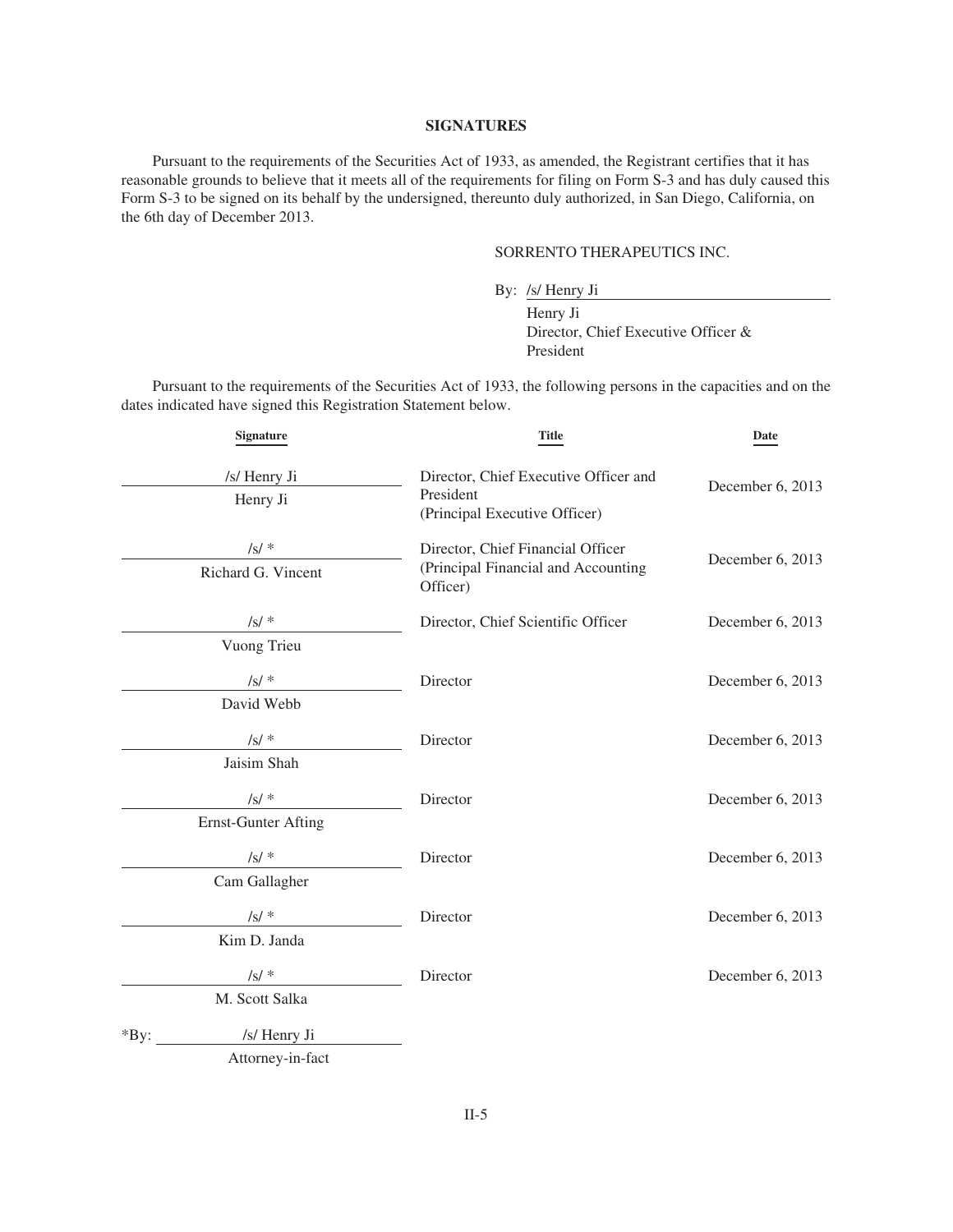**Exhibit 5.1** 

# SICHENZIA ROSS FRIEDMAN FERENCE LLP

ATTORNEYS AT LAW

December 6, 2013

## **VIA ELECTRONIC TRANSMISSION**

Securities and Exchange Commission 100 F Street, N.E. Washington, DC 20549

Re: Sorrento Therapeutics, Inc., Form S-3 Registration Statement

Ladies and Gentlemen:

We refer to the above-captioned registration statement on Form S-3 (the "Registration Statement") under the Securities Act of 1933, as amended (the "Act"), filed by Sorrento Therapeutics, Inc., a Delaware corporation (the "Company"), with the Securities and Exchange Commission.

We have examined the originals, photocopies, certified copies or other evidence of such records of the Company, certificates of officers of the Company and public officials, and other documents as we have deemed relevant and necessary as a basis for the opinion hereinafter expressed. In such examination, we have assumed the genuineness of all signatures, the authenticity of all documents submitted to us as certified copies or photocopies and the authenticity of the originals of such latter documents.

Based on our examination mentioned above, we are of the opinion that the securities being sold pursuant to the Registration Statement are duly authorized, legally and validly issued, fully paid and non-assessable.

We hereby consent to the filing of this opinion as Exhibit 5.1 to the Registration Statement and to the reference to our firm under "Legal Matters" in the related Prospectus. In giving the foregoing consent, we do not hereby admit that we are in the category of persons whose consent is required under Section 7 of the Act, or the rules and regulations of the Securities and Exchange Commission.

Very truly yours,

/s/ Sichenzia Ross Friedman Ference LLP

**Sichenzia Ross Friedman Ference LLP** 

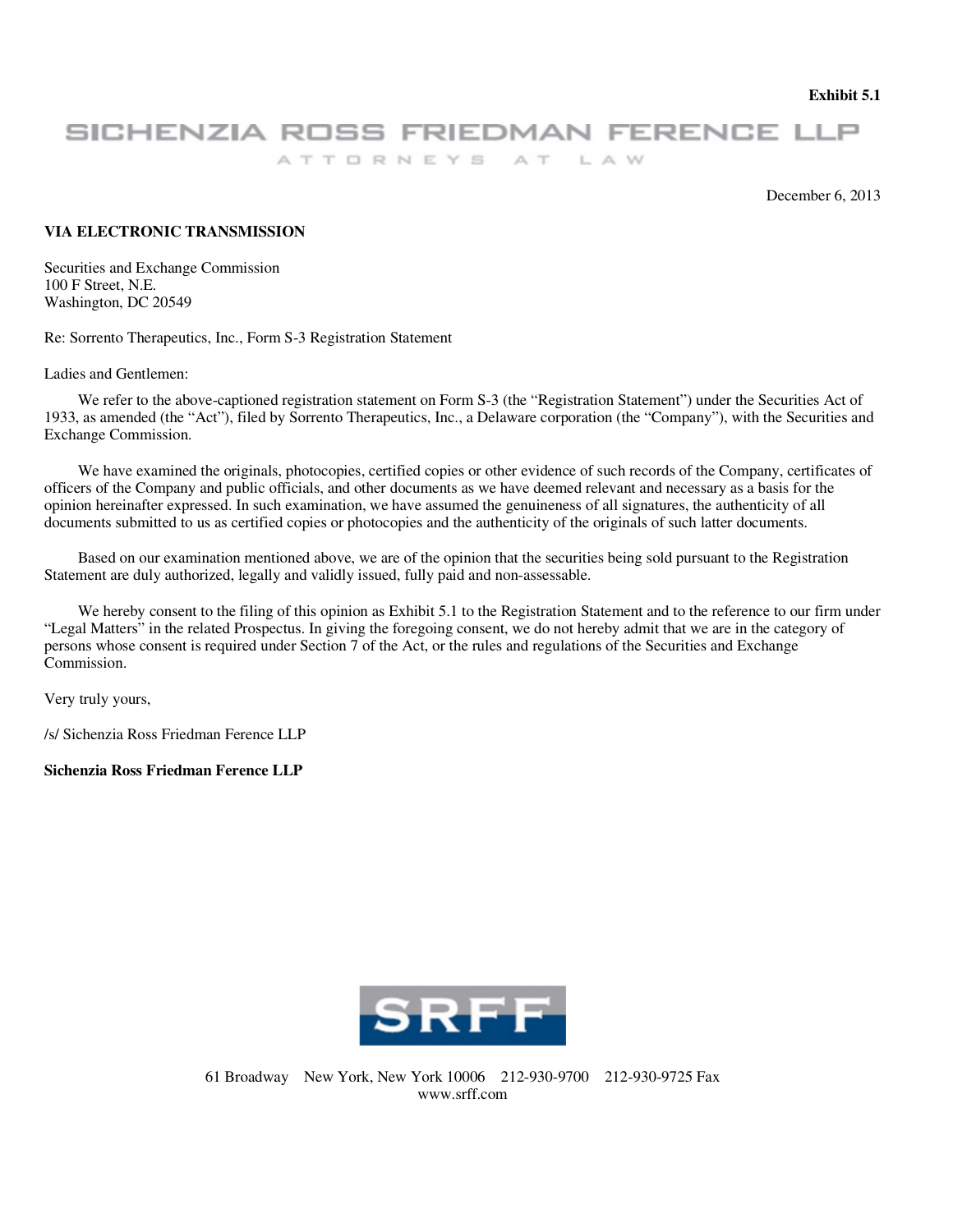## **CONSENT OF INDEPENDENT REGISTERED PUBLIC ACCOUNTING FIRM**

We consent to the incorporation by reference in this Registration Statement on Form S-3 (No. 333-192025) of Sorrento Therapeutics, Inc. and Subsidiary, a development stage company, of our report dated March 25, 2013, with respect to the consolidated financial statements of Sorrento Therapeutics, Inc, and Subsidiary appearing in the Annual Report on Form 10-K of Sorrento Therapeutics, Inc, and Subsidiary for the years ended December 31, 2012 and 2011, and for the period from January 25, 2006 (Inception) through December 31, 2012 (which report includes an explanatory paragraph relating to the uncertainty of the Company's ability to continue as a going concern), and to the reference to us under the heading "Experts" in this Prospectus which is part of this Registration Statement.

/s/ Mayer Hoffman McCann P.C. San Diego, California December 6, 2013